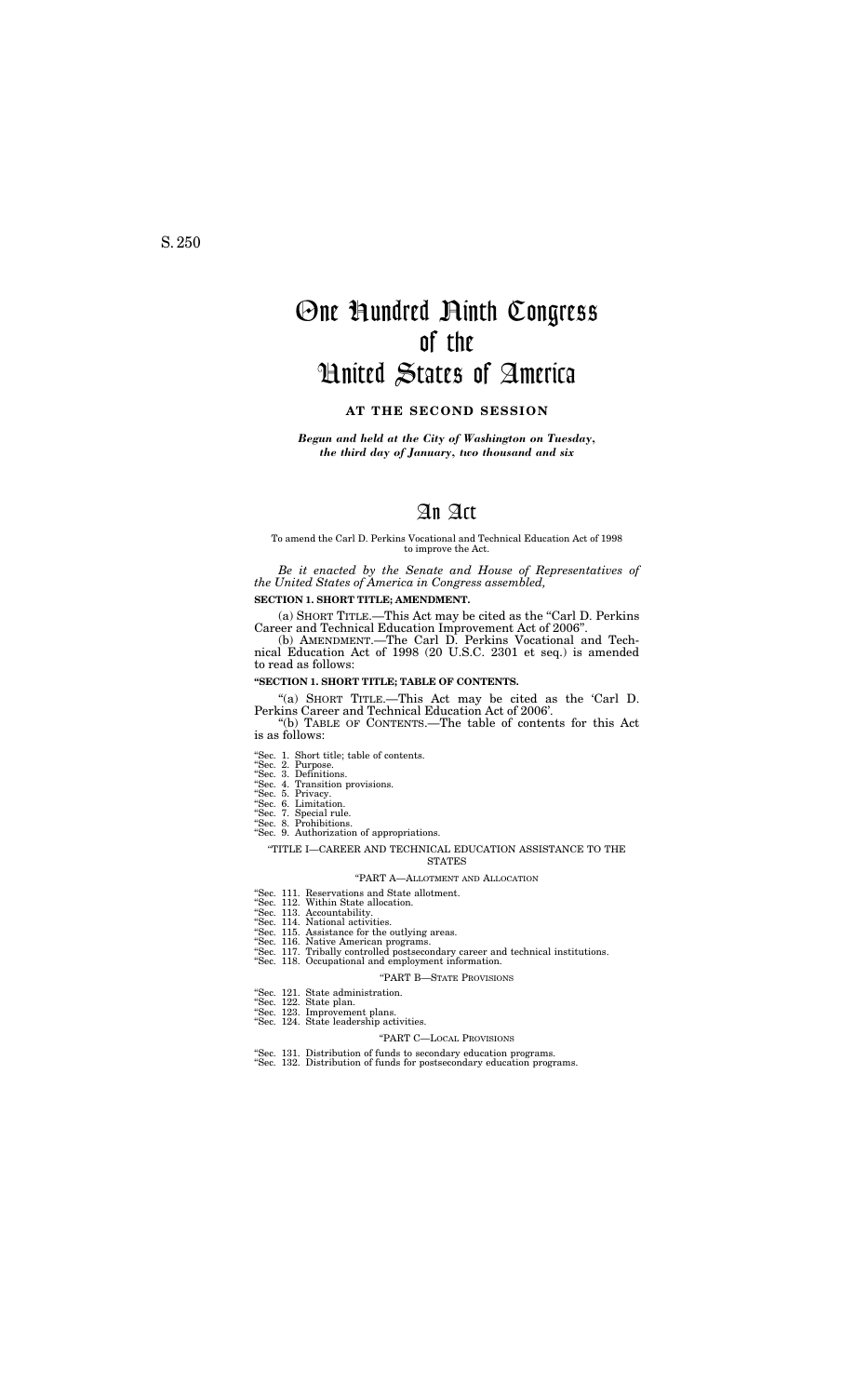- 
- ''Sec. 133. Special rules for career and technical education. ''Sec. 134. Local plan for career and technical education programs. ''Sec. 135. Local uses of funds.
- 

## ''TITLE II—TECH PREP EDUCATION

- 
- 
- 
- ''Sec. 201. State allotment and application. ''Sec. 202. Consolidation of funds. ''Sec. 203. Tech prep program. ''Sec. 204. Consortium applications. ''Sec. 205. Report. ''Sec. 206. Authorization of appropriations.
- -

## ''TITLE III—GENERAL PROVISIONS

### ''PART A—FEDERAL ADMINISTRATIVE PROVISIONS

- 
- 
- 
- 
- 
- "Sec. 311. Fiscal requirements.<br>"Sec. 312. Authority to make payments.<br>"Sec. 313. Construction.<br>"Sec. 313. Unstruction.<br>"Sec. 314. Voluntary selection and participation.<br>"Sec. 315. Limitation of private school personnel an
- 

## ''PART B—STATE ADMINISTRATIVE PROVISIONS

- 
- ''Sec. 321. Joint funding. ''Sec. 322. Prohibition on use of funds to induce out-of-state relocation of businesses. ''Sec. 323. State administrative costs. ''Sec. 324. Student assistance and other Federal programs.
- 
- 

## **''SEC. 2. PURPOSE.**

''The purpose of this Act is to develop more fully the academic and career and technical skills of secondary education students and postsecondary education students who elect to enroll in career and technical education programs, by—

"(7) providing individuals with opportunities throughout their lifetimes to develop, in conjunction with other education

''(1) building on the efforts of States and localities to develop challenging academic and technical standards and to assist students in meeting such standards, including preparation for high skill, high wage, or high demand occupations in current or emerging professions;

''(2) promoting the development of services and activities that integrate rigorous and challenging academic and career and technical instruction, and that link secondary education and postsecondary education for participating career and technical education students;

''(3) increasing State and local flexibility in providing services and activities designed to develop, implement, and improve career and technical education, including tech prep education;

''(4) conducting and disseminating national research and disseminating information on best practices that improve career and technical education programs, services, and activities;

"(5) providing technical assistance that-

''(A) promotes leadership, initial preparation, and professional development at the State and local levels; and

''(B) improves the quality of career and technical education teachers, faculty, administrators, and counselors;

''(6) supporting partnerships among secondary schools, postsecondary institutions, baccalaureate degree granting institutions, area career and technical education schools, local workforce investment boards, business and industry, and inter-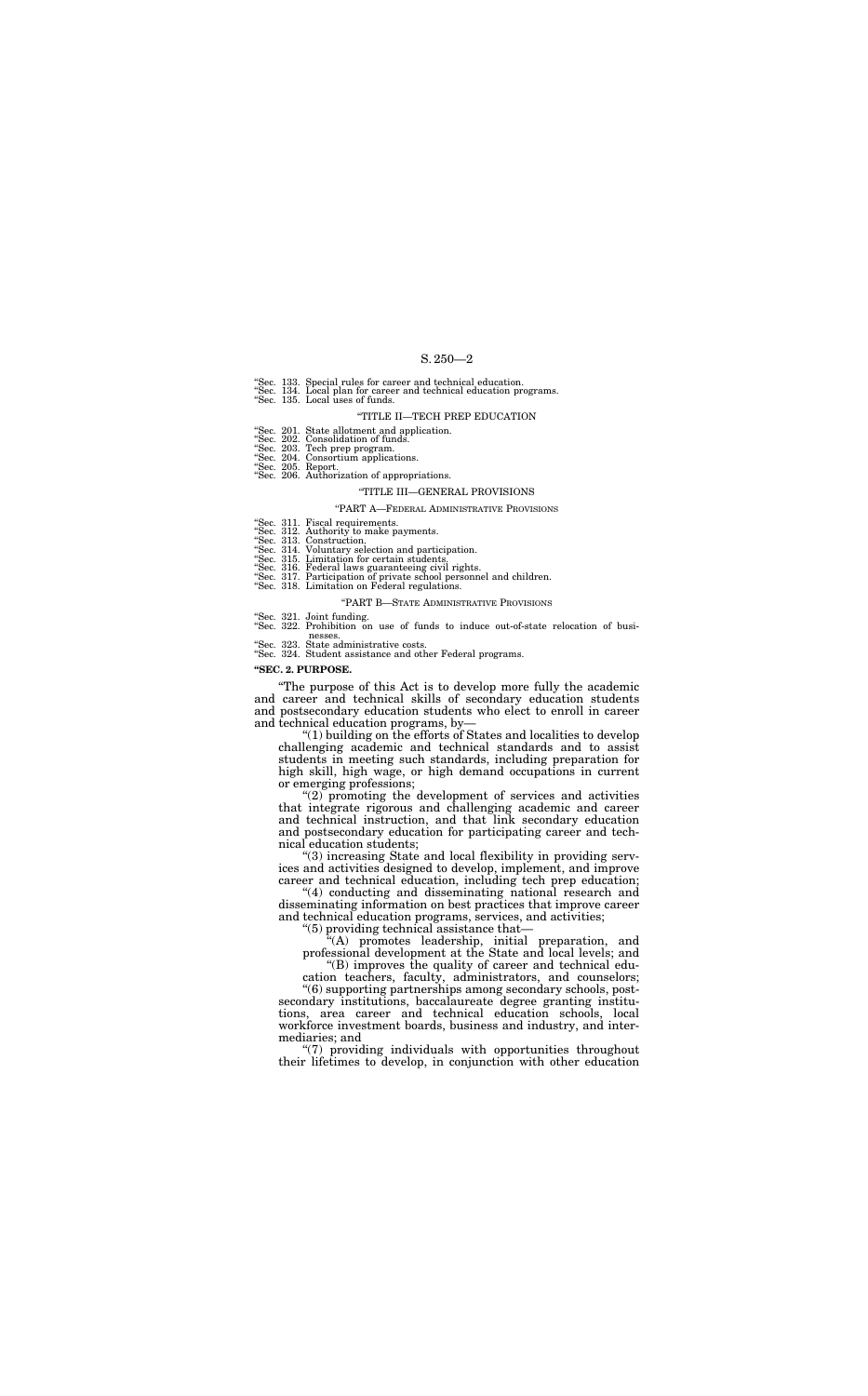and training programs, the knowledge and skills needed to keep the United States competitive.

## **''SEC. 3. DEFINITIONS.**

''Unless otherwise specified, in this Act:

"(1) ADMINISTRATION.—The term 'administration', when used with respect to an eligible agency or eligible recipient, means activities necessary for the proper and efficient performance of the eligible agency or eligible recipient's duties under this Act, including the supervision of such activities. Such term does not include curriculum development activities, personnel development, or research activities.

"(A) a specialized public secondary school used exclusively or principally for the provision of career and technical education to individuals who are available for study in preparation for entering the labor market;

''(2) ALL ASPECTS OF AN INDUSTRY.—The term 'all aspects of an industry' means strong experience in, and comprehensive understanding of, the industry that the individual is preparing to enter, including information as described in section 118.

''(3) AREA CAREER AND TECHNICAL EDUCATION SCHOOL.— The term 'area career and technical education school' means—

"(A) that is agreed upon at the State level or approved annually by the lead administrators of—

''(B) the department of a public secondary school exclusively or principally used for providing career and technical education in not fewer than 5 different occupational fields to individuals who are available for study in preparation for entering the labor market;

"(i) a secondary institution and a postsecondary educational institution; or

"(ii) a subbaccalaureate degree granting postsecondary educational institution and a baccalaureate degree granting postsecondary educational institution; and

"(B) to a program that is  $-$ 

''(C) a public or nonprofit technical institution or career and technical education school used exclusively or principally for the provision of career and technical education to individuals who have completed or left secondary school and who are available for study in preparation for entering the labor market, if the institution or school admits, as regular students, individuals who have completed secondary school and individuals who have left secondary school; or

''(D) the department or division of an institution of higher education, that operates under the policies of the eligible agency and that provides career and technical education in not fewer than 5 different occupational fields leading to immediate employment but not necessarily leading to a baccalaureate degree, if the department or division admits, as regular students, both individuals who have completed secondary school and individuals who have left secondary school.

''(4) ARTICULATION AGREEMENT.—The term 'articulation agreement' means a written commitment—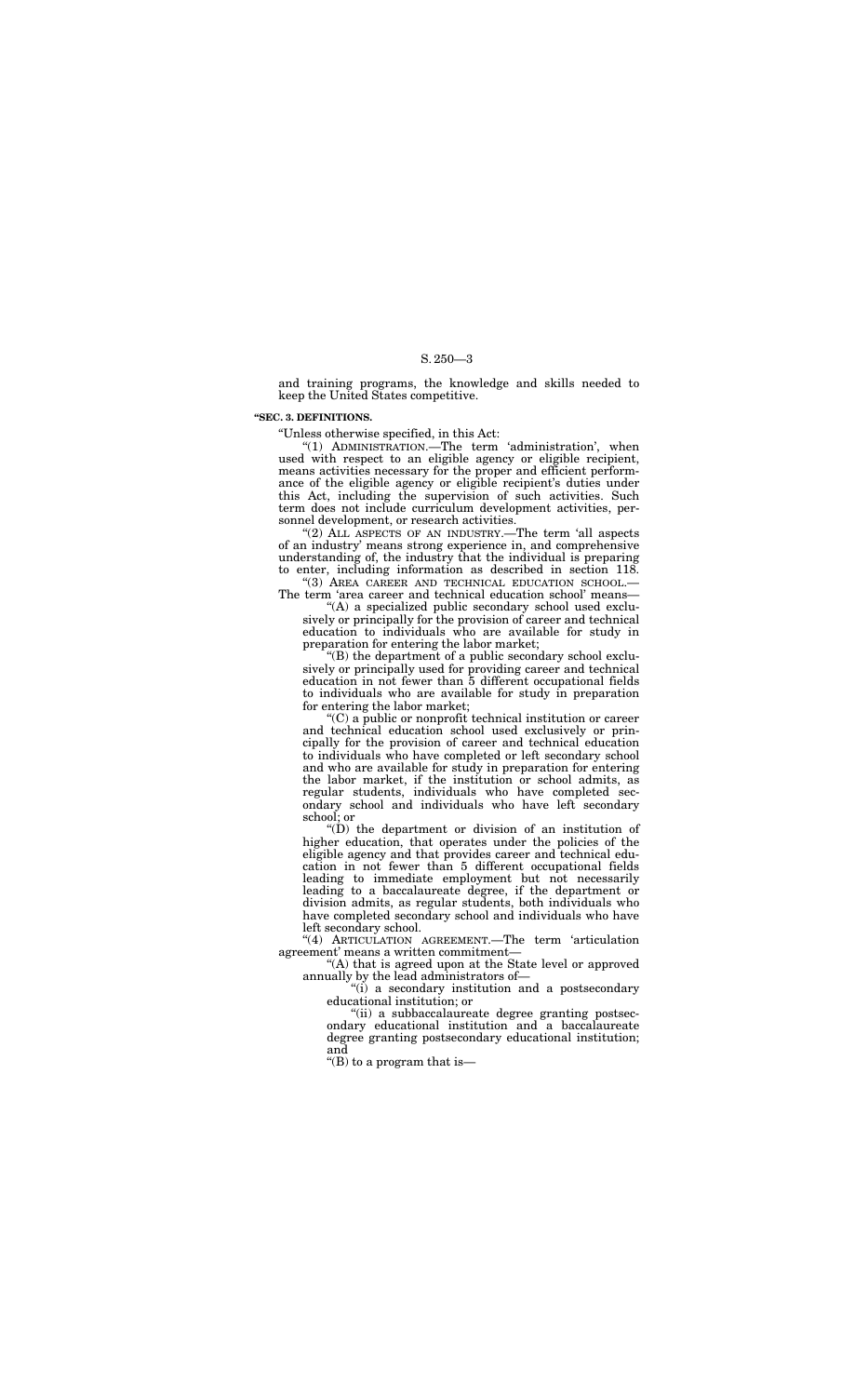''(i) designed to provide students with a nonduplicative sequence of progressive achievement leading to technical skill proficiency, a credential, a certificate, or a degree; and

"(ii) linked through credit transfer agreements between the 2 institutions described in clause (i) or (ii) of subparagraph (A) (as the case may be).

''(5) CAREER AND TECHNICAL EDUCATION.—The term 'career and technical education' means organized educational activities that—

> "(ii) provides technical skill proficiency, an industry-recognized credential, a certificate, or an associate degree; and

''(A) offer a sequence of courses that—

"(iii) may include prerequisite courses (other than a remedial course) that meet the requirements of this subparagraph; and

''(i) provides individuals with coherent and rigorous content aligned with challenging academic standards and relevant technical knowledge and skills needed to prepare for further education and careers in current or emerging professions;

'(A) In GENERAL.—The term 'career and technical student organization' means an organization for individuals enrolled in a career and technical education program that engages in career and technical education activities as an integral part of the instructional program.

"(7) CAREER GUIDANCE AND ACADEMIC COUNSELING.—The term 'career guidance and academic counseling' means guidance and counseling that—

''(B) include competency-based applied learning that contributes to the academic knowledge, higher-order reasoning and problem-solving skills, work attitudes, general employability skills, technical skills, and occupation-specific skills, and knowledge of all aspects of an industry, including entrepreneurship, of an individual.

"(8) CHARTER SCHOOL.—The term 'charter school' has the meaning given the term in section 5210 of the Elementary and Secondary Education Act of 1965.

''(6) CAREER AND TECHNICAL STUDENT ORGANIZATION.—

''(B) STATE AND NATIONAL UNITS.—An organization described in subparagraph (A) may have State and national units that aggregate the work and purposes of instruction in career and technical education at the local level.

''(A) provides access for students (and parents, as appropriate) to information regarding career awareness and planning with respect to an individual's occupational and academic future; and

''(B) provides information with respect to career options, financial aid, and postsecondary options, including baccalaureate degree programs.

''(9) COOPERATIVE EDUCATION.—The term 'cooperative education' means a method of education for individuals who, through written cooperative arrangements between a school and employers, receive instruction, including required rigorous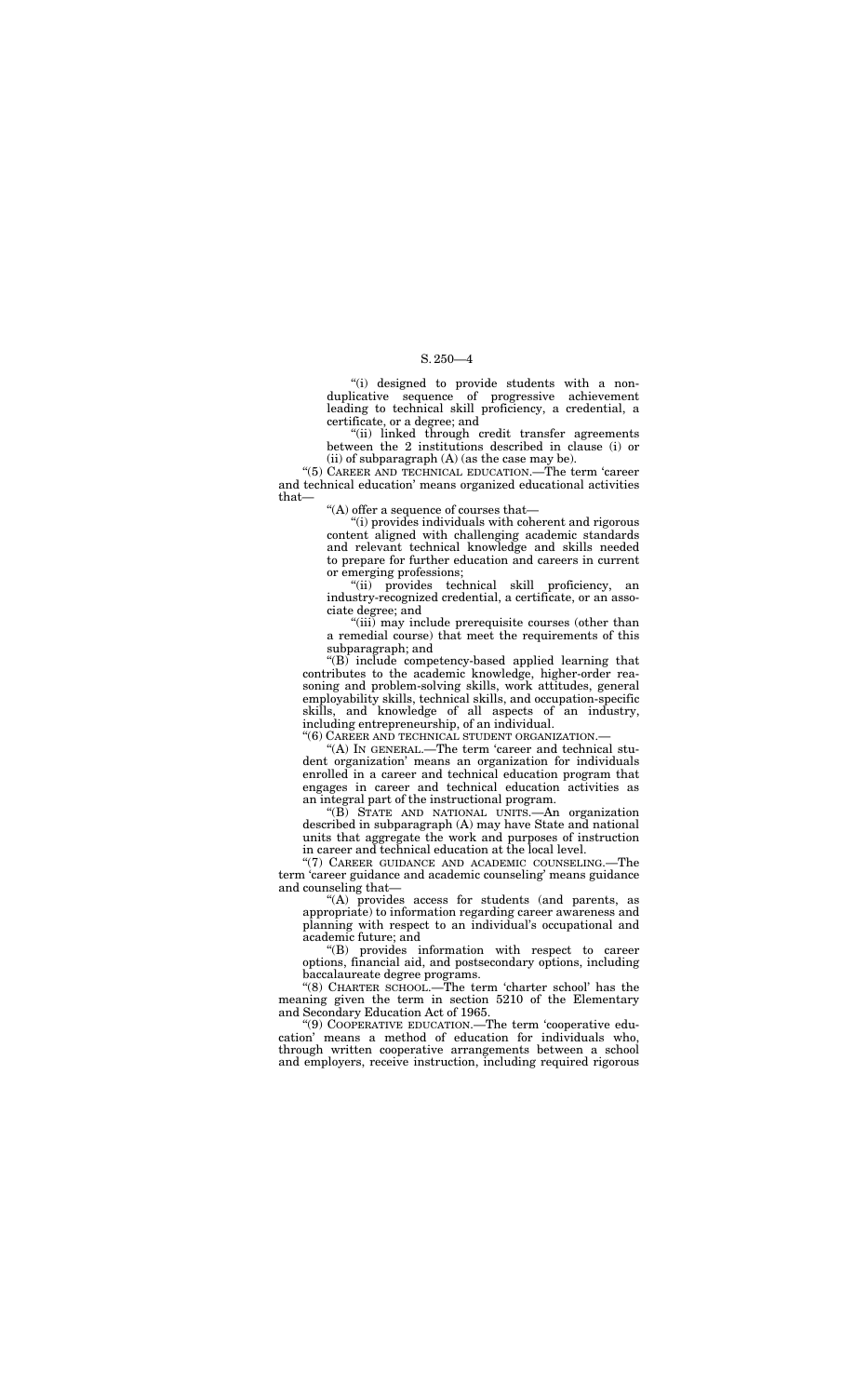and challenging academic courses and related career and technical education instruction, by alternation of study in school with a job in any occupational field, which alternation—<br>"(A) shall be planned and supervised by the school

 $\mathrm{H}(\mathrm{B})$  may include an arrangement in which work periods and school attendance may be on alternate half days, full days, weeks, or other periods of time in fulfilling the cooperative program.

and employer so that each contributes to the education

"(10) DISPLACED HOMEMAKER.—The term 'displaced homemaker' means an individual who—

"(ii) has been dependent on the income of another family member but is no longer supported by that income; or

"(iii) is a parent whose youngest dependent child will become ineligible to receive assistance under part A of title IV of the Social Security Act (42 U.S.C. 601 et seq.) not later than 2 years after the date on which the parent applies for assistance under such title; and

''(A)(i) has worked primarily without remuneration to care for a home and family, and for that reason has diminished marketable skills;

"(12) ELIGIBLE AGENCY.—The term 'eligible agency' means a State board designated or created consistent with State law as the sole State agency responsible for the administration of career and technical education in the State or for the supervision of the administration of career and technical education in the State.

 $\mathrm{``}(\tilde{C})$  an area career and technical education school providing education at the postsecondary level;

''(B) is unemployed or underemployed and is experiencing difficulty in obtaining or upgrading employment.

''(11) EDUCATIONAL SERVICE AGENCY.—The term 'educational service agency' has the meaning given the term in section 9101 of the Elementary and Secondary Education Act of 1965.

" $(F)$  a consortium of 2 or more of the entities described in subparagraphs (A) through (E).

"(14) ELIGIBLE RECIPIENT.—The term 'eligible recipient' means—

''(13) ELIGIBLE INSTITUTION.—The term 'eligible institution' means—

''(A) a public or nonprofit private institution of higher education that offers career and technical education courses that lead to technical skill proficiency, an industry-recognized credential, a certificate, or a degree;

''(B) a local educational agency providing education at the postsecondary level;

''(D) a postsecondary educational institution controlled by the Bureau of Indian Affairs or operated by or on behalf of any Indian tribe that is eligible to contract with the Secretary of the Interior for the administration of programs under the Indian Self-Determination and Education Assistance Act (25 U.S.C. 450 et seq.) or the Act of April 16, 1934 (25 U.S.C. 452 et seq.);

''(E) an educational service agency; or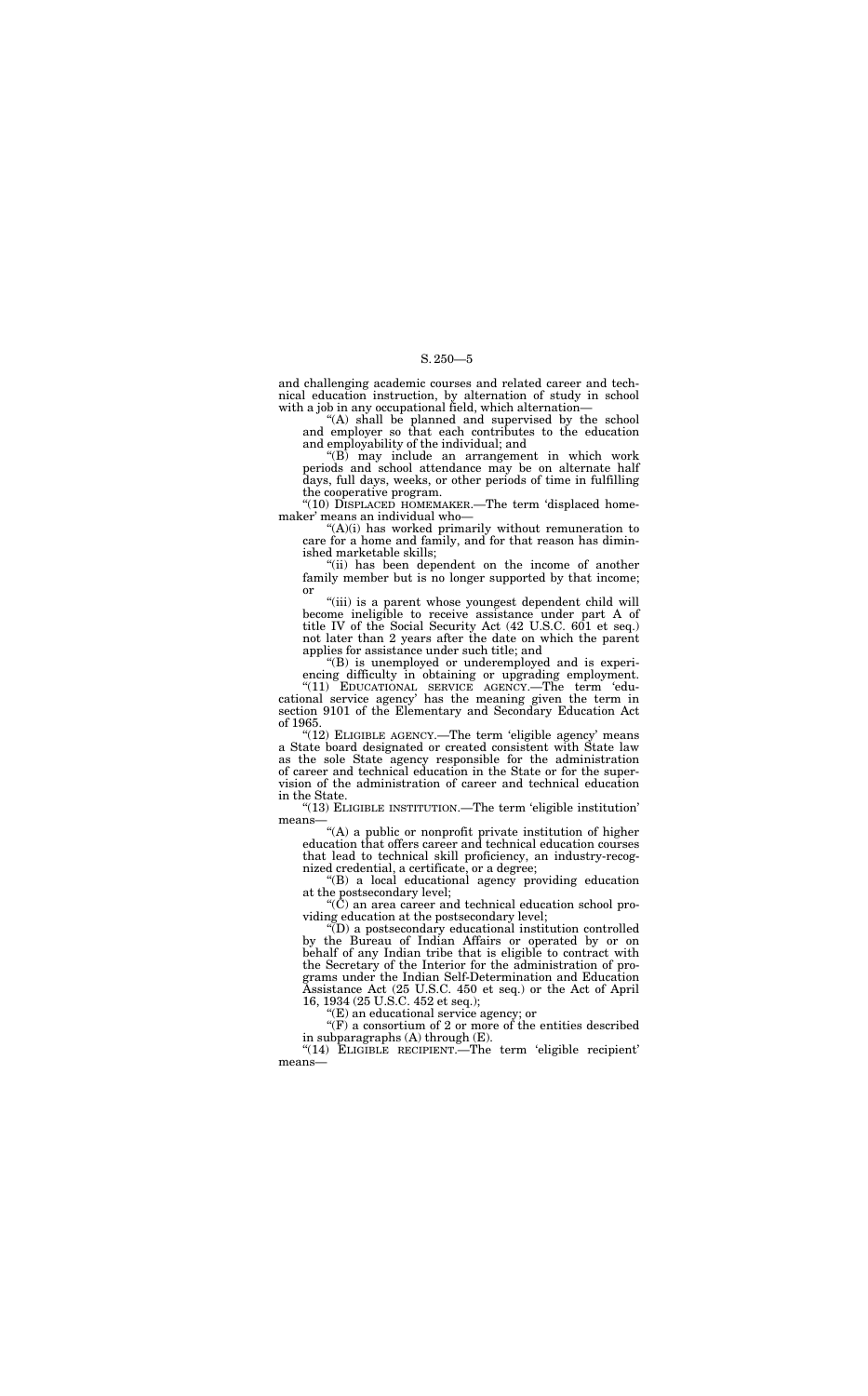''(A) a local educational agency (including a public charter school that operates as a local educational agency), an area career and technical education school, an educational service agency, or a consortium, eligible to receive assistance under section 131; or

"(15) GOVERNOR.—The term 'Governor' means the chief executive officer of a State.

''(B) an eligible institution or consortium of eligible institutions eligible to receive assistance under section 132.

"(A) whose native language is a language other than English; or

''(16) INDIVIDUAL WITH LIMITED ENGLISH PROFICIENCY.—The term 'individual with limited English proficiency' means a secondary school student, an adult, or an out-of-school youth, who has limited ability in speaking, reading, writing, or understanding the English language, and—

''(19) LOCAL EDUCATIONAL AGENCY.—The term 'local educational agency' has the meaning given the term in section 9101 of the Elementary and Secondary Education Act of 1965.

''(B) who lives in a family or community environment in which a language other than English is the dominant language.

"(17) INDIVIDUAL WITH A DISABILITY.—

(20) NON-TRADITIONAL FIELDS.—The term 'non-traditional fields' means occupations or fields of work, including careers in computer science, technology, and other current and emerging high skill occupations, for which individuals from one gender comprise less than 25 percent of the individuals employed in each such occupation or field of work.

''(A) IN GENERAL.—The term 'individual with a disability' means an individual with any disability (as defined in section 3 of the Americans with Disabilities Act of 1990 (42 U.S.C. 12102)).

''(B) INDIVIDUALS WITH DISABILITIES.—The term 'individuals with disabilities' means more than 1 individual with a disability.

''(18) INSTITUTION OF HIGHER EDUCATION.—The term 'institution of higher education' has the meaning given the term in section 101 of the Higher Education Act of 1965.

''(21) OUTLYING AREA.—The term 'outlying area' means the United States Virgin Islands, Guam, American Samoa, the Commonwealth of the Northern Mariana Islands, and the Republic of Palau.

''(22) POSTSECONDARY EDUCATIONAL INSTITUTION.—The term 'postsecondary educational institution' means—

''(A) an institution of higher education that provides not less than a 2-year program of instruction that is acceptable for credit toward a bachelor's degree;

''(B) a tribally controlled college or university; or

''(C) a nonprofit educational institution offering certifi-

cate or apprenticeship programs at the postsecondary level. "(23) POSTSECONDARY EDUCATION TECH PREP STUDENT.-The term 'postsecondary education tech prep student' means a student who—

''(A) has completed the secondary education component of a tech prep program; and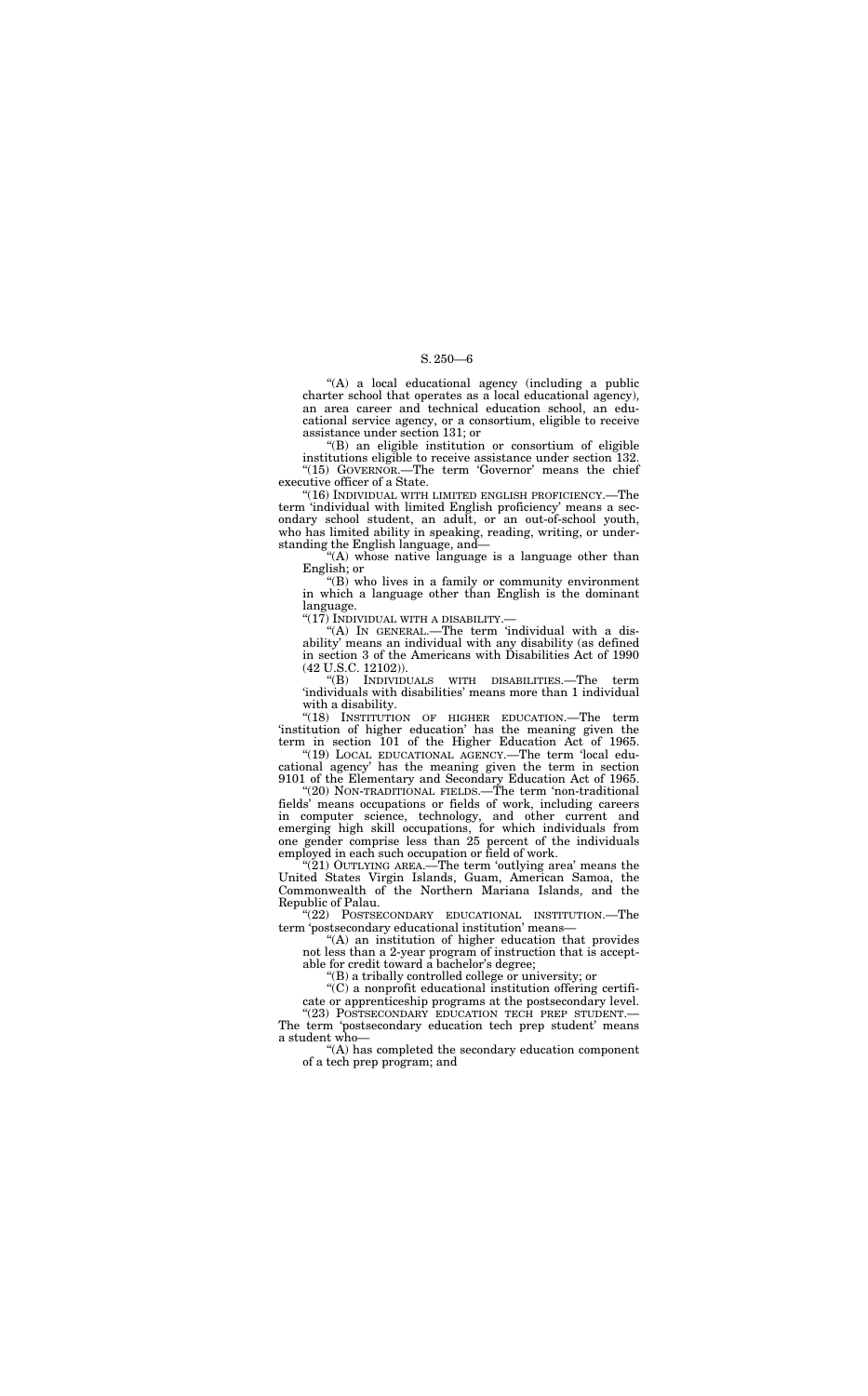''(B) has enrolled in the postsecondary education component of a tech prep program at an institution of higher education described in clause (i) or (ii) of section  $203(a)(1)(B)$ .

"(24) SCHOOL DROPOUT.—The term 'school dropout' means an individual who is no longer attending any school and who has not received a secondary school diploma or its recognized equivalent.

"(26) SECONDARY EDUCATION TECH PREP STUDENT.—The term 'secondary education tech prep student' means a secondary education student who has enrolled in 2 courses in the secondary education component of a tech prep program.

"(27) SECONDARY SCHOOL.—The term 'secondary school' has the meaning given the term in section 9101 of the Elementary and Secondary Education Act of 1965.

''(25) SCIENTIFICALLY BASED RESEARCH.—The term 'scientifically based research' means research that is carried out using scientifically based research standards, as defined in section 102 of the Education Sciences Reform Act of 2002 (20 U.S.C. 9501).

"(28) SECRETARY.—The term 'Secretary' means the Secretary of Education.

> "(D) single parents, including single pregnant women; ''(E) displaced homemakers; and

"(31) SUPPORT SERVICES.—The term 'support services' means services related to curriculum modification, equipment modification, classroom modification, supportive personnel, and instructional aids and devices.

''(29) SPECIAL POPULATIONS.—The term 'special populations' means—

''(A) individuals with disabilities;

''(B) individuals from economically disadvantaged families, including foster children;

''(C) individuals preparing for non-traditional fields;

"(A) is formally controlled, or has been formally sanctioned or chartered, by the governing body of an Indian tribe or Indian tribes;

''(F) individuals with limited English proficiency.

''(30) STATE.—The term 'State', unless otherwise specified, means each of the several States of the United States, the District of Columbia, the Commonwealth of Puerto Rico, and each outlying area.

''(32) TECH PREP PROGRAM.—The term 'tech prep program' means a tech prep program described in section 203(c).

''(33) TRIBALLY CONTROLLED COLLEGE OR UNIVERSITY.—The term 'tribally controlled college or university' has the meaning given the term in section 2(a) of the Tribally Controlled College or University Assistance Act of 1978 (25 U.S.C. 1801(a)).

''(34) TRIBALLY CONTROLLED POSTSECONDARY CAREER AND TECHNICAL INSTITUTION.—The term 'tribally controlled postsecondary career and technical institution' means an institution of higher education (as defined in section 101 of the Higher Education Act of 1965, except that subsection (a)(2) of such section shall not be applicable and the reference to Secretary in subsection (a)(5) of such section shall be deemed to refer to the Secretary of the Interior) that—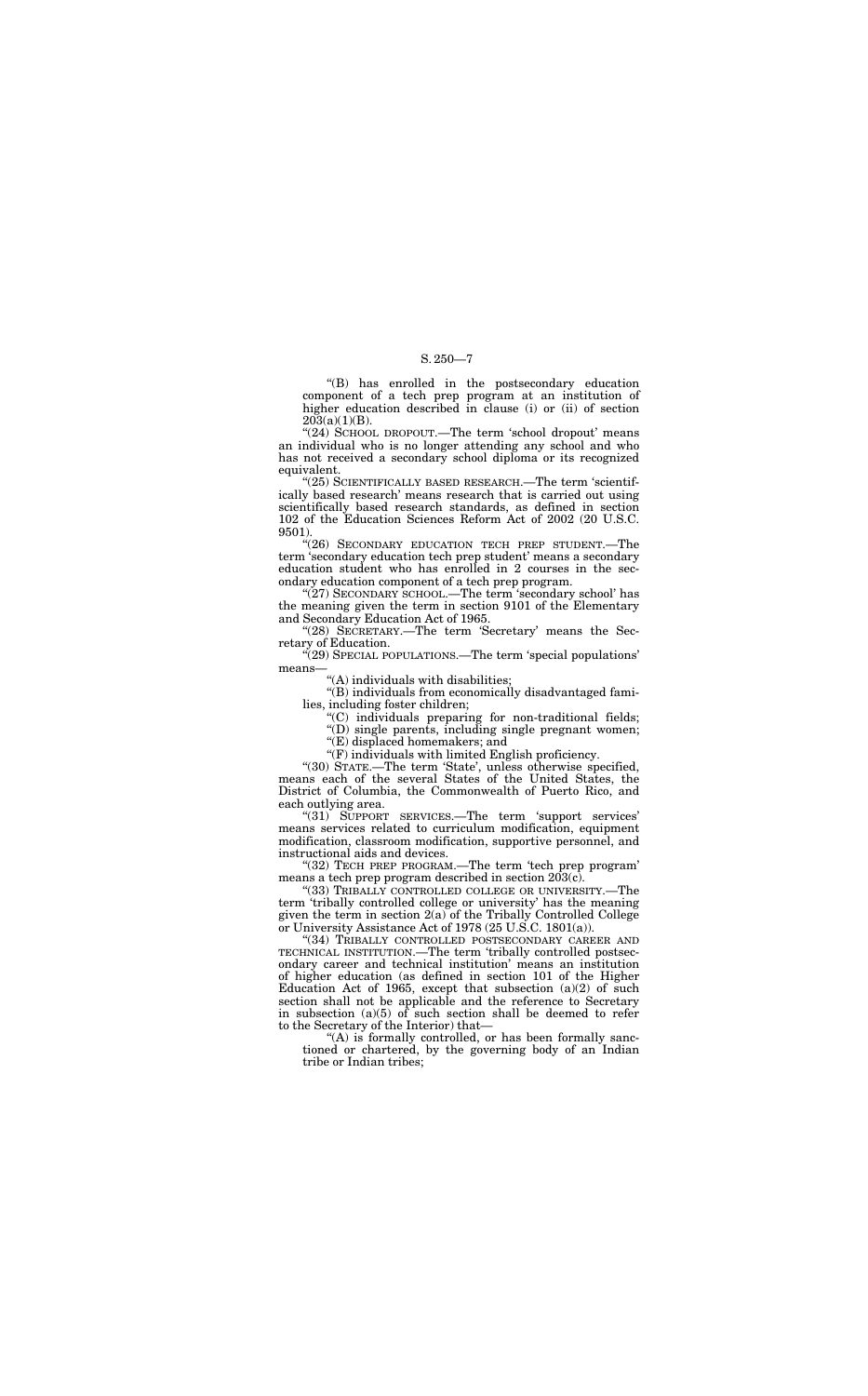''(B) offers a technical degree or certificate granting

program;<br>"(C) is governed by a board of directors or trustees,<br>a majority of whom are Indians;

 $\mathrm{``(D)}$  demonstrates adherence to stated goals, a philosophy, or a plan of operation, that fosters individual Indian economic and self-sufficiency opportunity, including programs that are appropriate to stated tribal goals of developing individual entrepreneurships and self-sustaining economic infrastructures on reservations;<br>"(E) has been in operation for at least 3 years;

and "(G) enrolls the full-time equivalent of not less than 100 students, of whom a majority are Indians.

''(F) holds accreditation with or is a candidate for accreditation by a nationally recognized accrediting authority for postsecondary career and technical education;

## **''SEC. 4. TRANSITION PROVISIONS.**

"All of the funds made available under this Act shall be used in accordance with the requirements of this Act.

''The Secretary shall take such steps as the Secretary determines to be appropriate to provide for the orderly transition to the authority of this Act (as amended by the Carl D. Perkins Career and Technical Education Improvement Act of 2006) from any authority under the provisions of the Carl D. Perkins Vocational and Technical Education Act of 1998, as in effect on the day before the date of enactment of the Carl D. Perkins Career and Technical Education Improvement Act of 2006. The Secretary shall give each eligible agency the opportunity to submit a transition plan for the first fiscal year following the date of enactment of the Carl D. Perkins Career and Technical Education Improvement Act of 2006.

## **''SEC. 5. PRIVACY.**

''(a) GEPA.—Nothing in this Act shall be construed to supersede the privacy protections afforded parents and students under section 444 of the General Education Provisions Act (20 U.S.C. 1232g).

''(b) PROHIBITION ON DEVELOPMENT OF NATIONAL DATABASE.— Nothing in this Act shall be construed to permit the development of a national database of personally identifiable information on individuals receiving services under this Act.

## **''SEC. 6. LIMITATION.**

#### **''SEC. 7. SPECIAL RULE.**

''In the case of a local community in which no employees are represented by a labor organization, for purposes of this Act, the term 'representatives of employees' shall be substituted for 'labor organization'.

## **''SEC. 8. PROHIBITIONS.**

''(a) LOCAL CONTROL.—Nothing in this Act shall be construed to authorize an officer or employee of the Federal Government to mandate, direct, or control a State, local educational agency, or school's curriculum, program of instruction, or allocation of State or local resources, or mandate a State or any subdivision thereof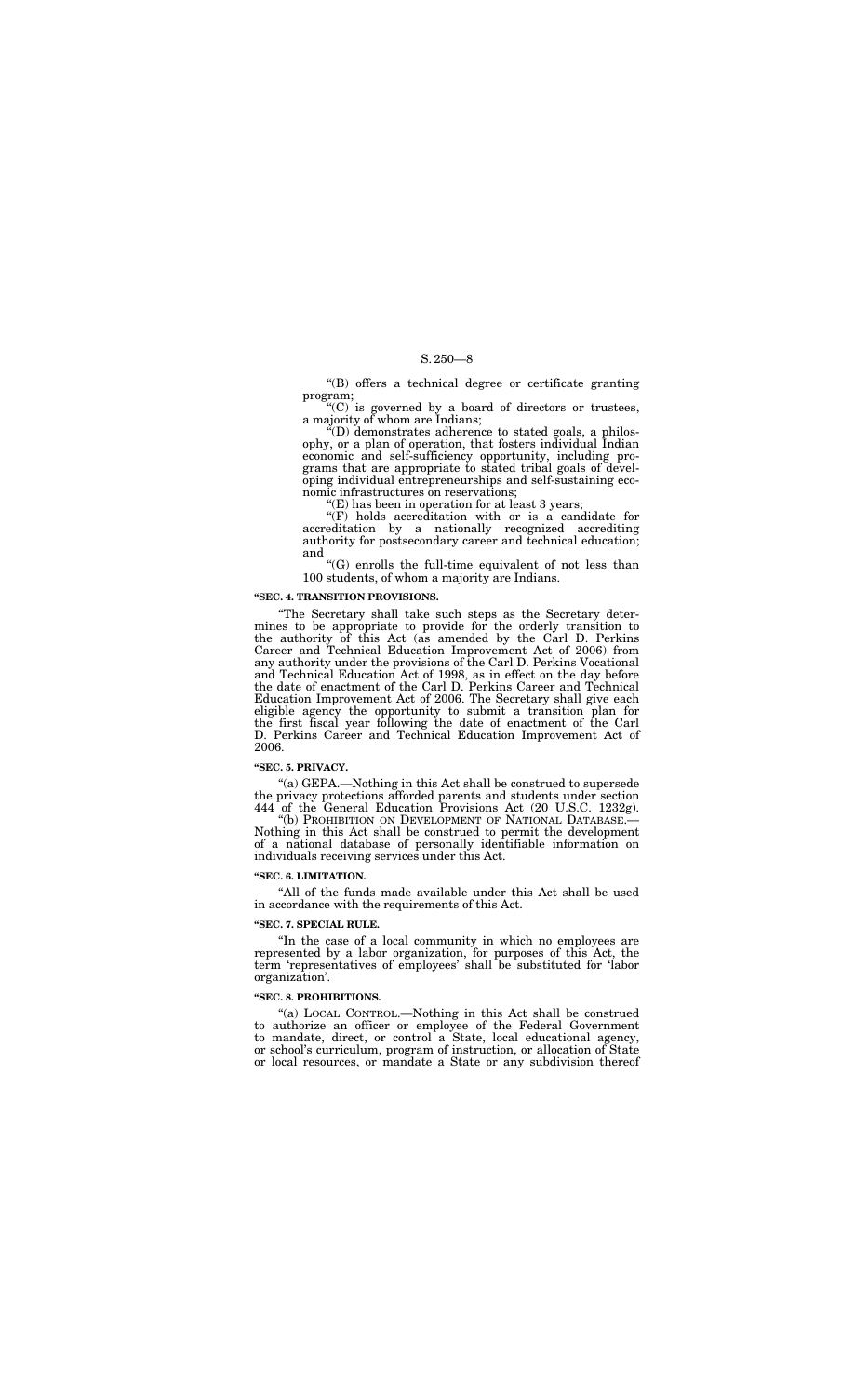to spend any funds or incur any costs not paid for under this Act, except as required under sections 112(b), 311(b), and 323. "(b) NO PRECLUSION OF OTHER ASSISTANCE.—Any State that

declines to submit an application to the Secretary for assistance under this Act shall not be precluded from applying for assistance under any other program administered by the Secretary.

''(c) PROHIBITION ON REQUIRING FEDERAL APPROVAL OR CERTIFI-CATION OF STANDARDS.—Notwithstanding any other provision of Federal law, no State shall be required to have academic and career and technical content standards or student academic and career and technical achievement standards approved or certified by the Federal Government, in order to receive assistance under this Act.

''(d) RULE OF CONSTRUCTION.—Nothing in this section shall be construed to affect the requirements under section 113.

> "(i) 1.25 percent of the sum shall be available to carry out section 116(b); and

> "(ii)  $0.25$  percent of the sum shall be available to carry out section 116(h).

''(e) COHERENT AND RIGOROUS CONTENT.—For the purposes of this Act, coherent and rigorous content shall be determined by the State consistent with section 1111(b)(1)(D) of the Elementary and Secondary Education Act of 1965.

## **''SEC. 9. AUTHORIZATION OF APPROPRIATIONS.**

''There is authorized to be appropriated to carry out this Act (other than sections 114, 117, and 118, and title II) such sums as may be necessary for each of the fiscal years 2007 through 2012.

## **''TITLE I—CAREER AND TECHNICAL EDUCATION ASSISTANCE TO THE STATES**

## **''PART A—ALLOTMENT AND ALLOCATION**

### **''SEC. 111. RESERVATIONS AND STATE ALLOTMENT.**

''(a) RESERVATIONS AND STATE ALLOTMENT.—

''(1) RESERVATIONS.—From the sum appropriated under section 9 for each fiscal year, the Secretary shall reserve—

 $(A)$  0.13 percent to carry out section 115; and

" $(B)$  1.50 percent to carry out section 116, of which—

''(2) STATE ALLOTMENT FORMULA.—Subject to paragraphs (3), (4), and (5), from the remainder of the sum appropriated under section 9 and not reserved under paragraph (1) for a fiscal year, the Secretary shall allot to a State for the fiscal year—

''(A) an amount that bears the same ratio to 50 percent of the sum being allotted as the product of the population aged 15 to 19 inclusive, in the State in the fiscal year preceding the fiscal year for which the determination is made and the State's allotment ratio bears to the sum of the corresponding products for all the States;

''(B) an amount that bears the same ratio to 20 percent of the sum being allotted as the product of the population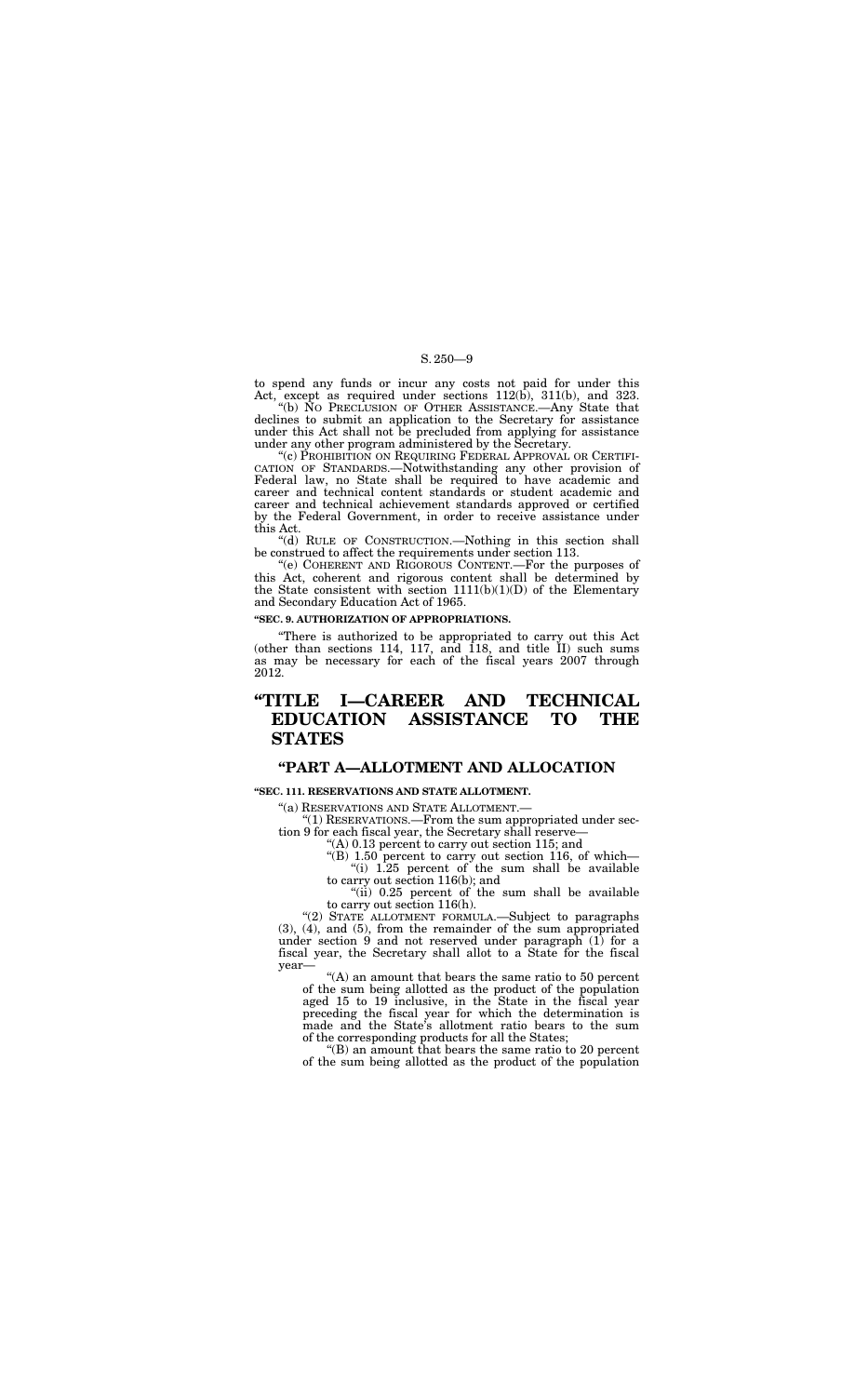of the corresponding products for all the States; ''(C) an amount that bears the same ratio to 15 percent of the sum being allotted as the product of the population aged 25 to 65, inclusive, in the State in the fiscal year preceding the fiscal year for which the determination is made and the State's allotment ratio bears to the sum of the corresponding products for all the States; and

aged 20 to 24, inclusive, in the State in the fiscal year preceding the fiscal year for which the determination is made and the State's allotment ratio bears to the sum

"(D) an amount that bears the same ratio to  $15$  percent of the sum being allotted as the amounts allotted to the State under subparagraphs (A), (B), and (C) for such years bears to the sum of the amounts allotted to all the States under subparagraphs (A), (B), and (C) for such year.

''(3) MINIMUM ALLOTMENT FOR YEARS WITH NO ADDITIONAL FUNDS.—

''(A) IN GENERAL.—Notwithstanding any other provision of law and subject to subparagraphs (B) and (C), and paragraph (5), for a fiscal year for which there are no additional funds (as such term is defined in paragraph (4)(D)), no State shall receive for such fiscal year under this subsection less than  $\frac{1}{2}$  of 1 percent of the amount appropriated under section 9 and not reserved under paragraph (1) for such fiscal year. Amounts necessary for increasing such payments to States to comply with the preceding sentence shall be obtained by ratably reducing the amounts to be paid to other States.

"(4) MINIMUM ALLOTMENT FOR YEARS WITH ADDITIONAL FUNDS.—

''(B) REQUIREMENT.—No State, by reason of the application of subparagraph (A), shall receive for a fiscal year more than 150 percent of the amount the State received under this subsection for the preceding fiscal year.

''(C) SPECIAL RULE.—

''(i) IN GENERAL.—Subject to paragraph (5), no State, by reason of the application of subparagraph (A), shall be allotted for a fiscal year more than the lesser of—

''(I) 150 percent of the amount that the State received in the preceding fiscal year; and

''(II) the amount calculated under clause (ii). ''(ii) AMOUNT.—The amount calculated under this

clause shall be determined by multiplying— ''(I) the number of individuals in the State

counted under paragraph (2) in the preceding fiscal year; by

''(II) 150 percent of the national average per pupil payment made with funds available under this section for that year.

''(A) IN GENERAL.—Subject to subparagraph (B) and paragraph (5), for a fiscal year for which there are additional funds, no State shall receive for such fiscal year under this subsection less than  $\frac{1}{2}$  of 1 percent of the amount appropriated under section 9 and not reserved under paragraph (1) for such fiscal year. Amounts necessary for increasing such payments to States to comply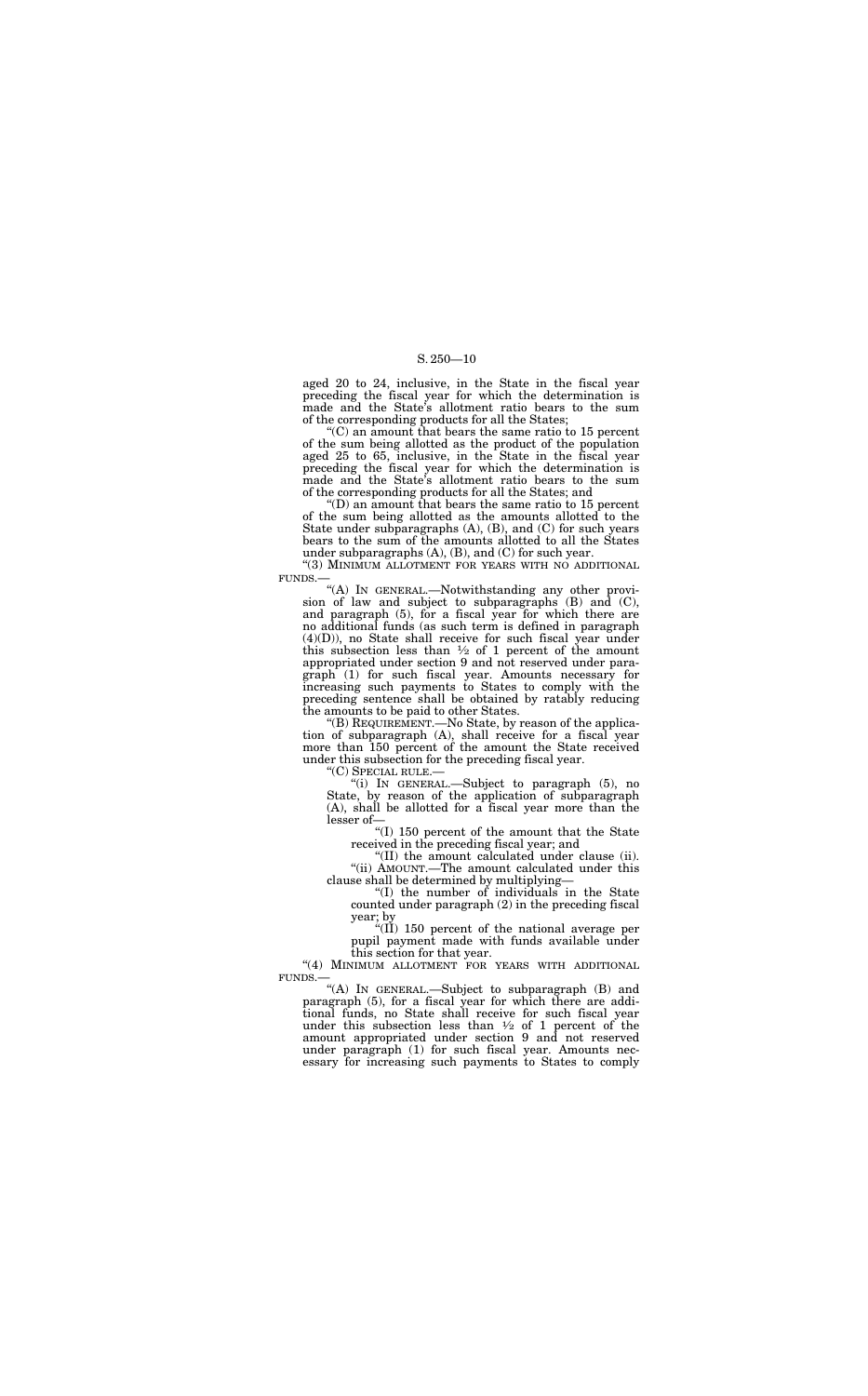with the preceding sentence shall be obtained by ratably reducing the amounts to be paid to other States.

"(B) SPECIAL RULE.—In the case of a qualifying State, the minimum allotment under subparagraph (A) for a fiscal year for the qualifying State shall be the lesser of—

"(i)  $\frac{1}{2}$  of 1 percent of the amount appropriated under section 9 and not reserved under paragraph (1) for such fiscal year; and

"(ii) the sum of-

"(aa)  $\frac{1}{3}$  of the additional funds; multiplied by

''(I) the amount the qualifying State was allotted under paragraph (2) for fiscal year 2006 (as such paragraph was in effect on the day before the date of enactment of the Carl D. Perkins Career and Technical Education Improvement Act of 2006); and

"(II) the product of-

for which the determination is made.<br>RATIO.—For purposes of subpara ''(C) RATIO.—For purposes of subparagraph  $(B)(ii)(I)(bb)(AA)$ , the ratio for a qualifying State for a fiscal year shall be 1.00 less the quotient of—

''(bb) the quotient of—

"(ii)  $\frac{1}{2}$  of 1 percent of the amount appropriated under section 9 and not reserved under paragraph (1) for the fiscal year for which the determination is made.

''(AA) the qualifying State's ratio described in subparagraph (C) for the fiscal year for which the determination is made; divided by

''(BB) the sum of all such ratios for all qualifying States for the fiscal year

''(i) the amount the qualifying State was allotted under paragraph (2) for fiscal year 2006 (as such paragraph was in effect on the day before the date of enactment of the Carl D. Perkins Career and Technical Education Improvement Act of 2006); divided by

''(D) DEFINITIONS.—In this paragraph:

''(i) ADDITIONAL FUNDS.—The term 'additional funds' means the amount by which—

''(I) the sum appropriated under section 9 and not reserved under paragraph (1) for a fiscal year; exceeds

''(II) the sum of—

''(aa) the amount allotted under paragraph (2) for fiscal year 2006 (as such paragraph (2) was in effect on the day before the date of enactment of the Carl D. Perkins Career and Technical Education Improvement Act of 2006);

''(bb) the amount reserved under paragraph (1)(C) for fiscal year 2006 (as such paragraph (1)(C) was so in effect); and

''(cc) \$827,671.

''(ii) QUALIFYING STATE.—The term 'qualifying State' means a State (except the United States Virgin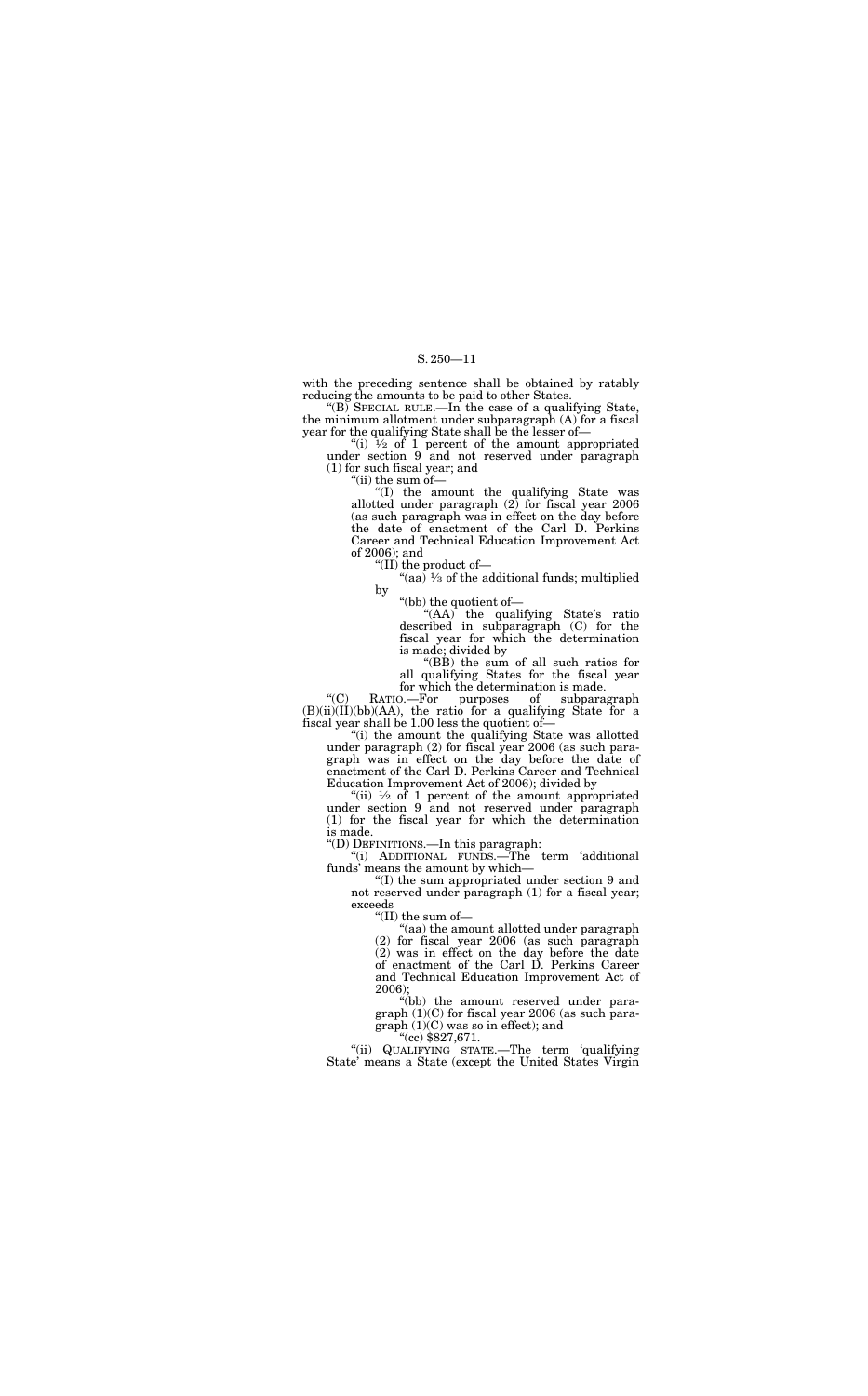Islands) that, for the fiscal year for which a determination under this paragraph is made, would receive, under the allotment formula under paragraph (2) (without the application of this paragraph and paragraphs (3) and (5)), an amount that would be less than the amount the State would receive under subparagraph (A) for such fiscal year.<br>"(5) HOLD HARMLESS.—

''(A) IN GENERAL.—No State shall receive an allotment under this section for a fiscal year that is less than the allotment the State received under part A of title I of the Carl D. Perkins Vocational and Applied Technology Education Act (20 U.S.C. 2311 et seq.) (as such part was in effect on the day before the date of enactment of the Carl D. Perkins Vocational and Applied Technology Education Amendments of 1998) for fiscal year 1998.

''(B) RATABLE REDUCTION.—If for any fiscal year the amount appropriated for allotments under this section is insufficient to satisfy the provisions of subparagraph (A), the payments to all States under such subparagraph shall be ratably reduced.

"(1) IN GENERAL.—The allotment ratio for any State shall be 1.00 less the product of—

"(A)  $0.50$ ; and

"(i) the allotment ratio in no case shall be more than 0.60 or less than 0.40; and

''(b) REALLOTMENT.—If the Secretary determines that any amount of any State's allotment under subsection (a) for any fiscal year will not be required for such fiscal year for carrying out the activities for which such amount has been allotted, the Secretary shall make such amount available for reallotment. Any such reallotment among other States shall occur on such dates during the same year as the Secretary shall fix, and shall be made on the basis of criteria established by regulation. No funds may be reallotted for any use other than the use for which the funds were appropriated. Any amount reallotted to a State under this subsection for any fiscal year shall remain available for obligation during the succeeding fiscal year and shall be deemed to be part of the State's allotment for the year in which the amount is obligated.

"(3) DEFINITION OF PER CAPITA INCOME.—For the purpose of this section, the term 'per capita income' means, with respect

''(c) ALLOTMENT RATIO.—

''(B) the quotient obtained by dividing the per capita income for the State by the per capita income for all the States (exclusive of the Commonwealth of Puerto Rico and the United States Virgin Islands), except that—

''(ii) the allotment ratio for the Commonwealth of Puerto Rico and the United States Virgin Islands shall be 0.60.

''(2) PROMULGATION.—The allotment ratios shall be promulgated by the Secretary for each fiscal year between October 1 and December 31 of the fiscal year preceding the fiscal year for which the determination is made. Allotment ratios shall be computed on the basis of the average of the appropriate per capita incomes for the 3 most recent consecutive fiscal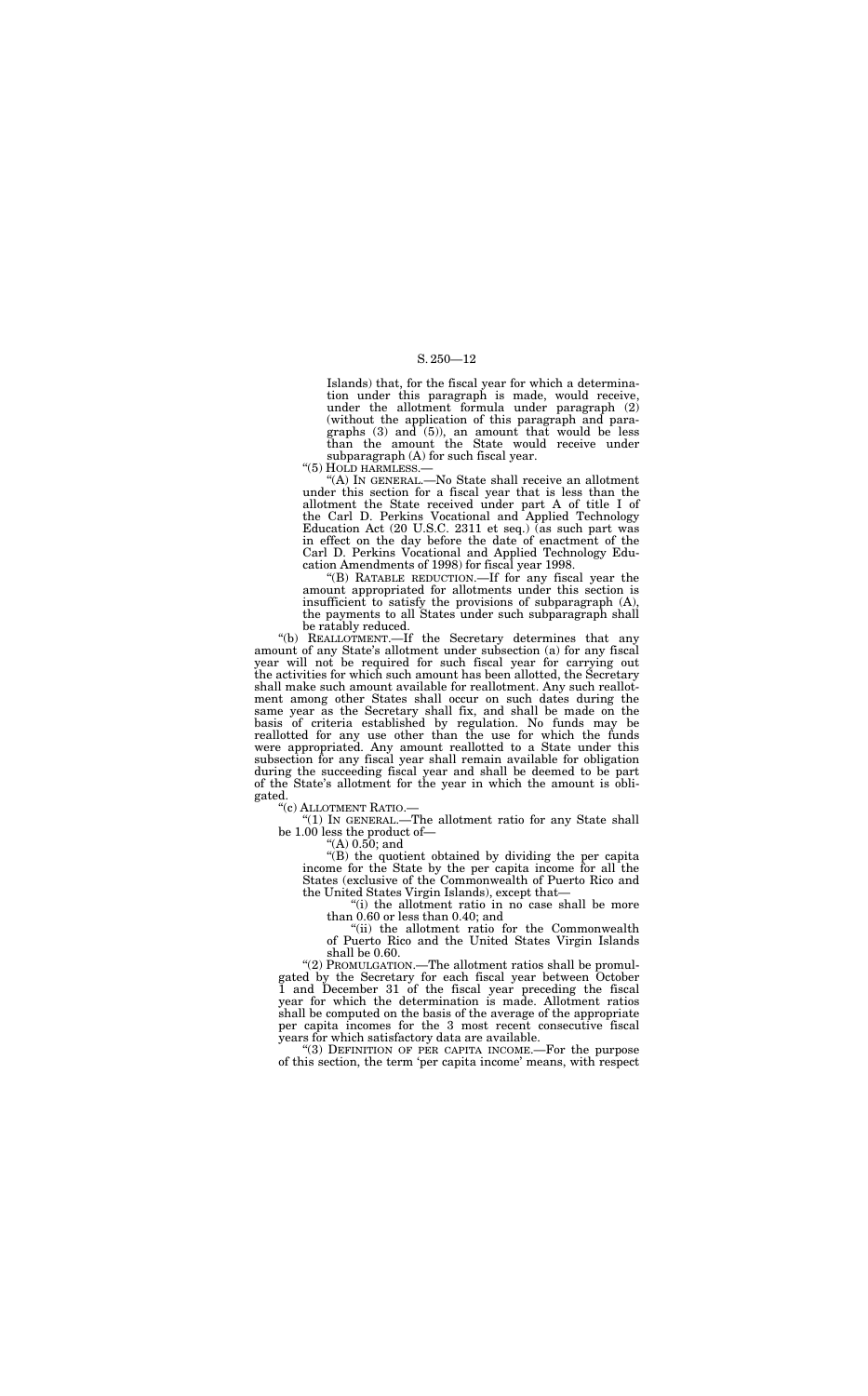to a fiscal year, the total personal income in the calendar year ending in such year, divided by the population of the area concerned in such year.

"(4) POPULATION DETERMINATION.—For the purposes of this section, population shall be determined by the Secretary on the basis of the latest estimates available to the Department of Education.

"(a) IN GENERAL.—From the amount allotted to each State under section 111 for a fiscal year, the eligible agency shall make available—

''(d) DEFINITION OF STATE.—For the purpose of this section, the term 'State' means each of the several States of the United States, the District of Columbia, the Commonwealth of Puerto Rico, and the United States Virgin Islands.

"(2) not more than 10 percent to carry out State leadership activities described in section 124, of which—

## **''SEC. 112. WITHIN STATE ALLOCATION.**

"(B) not less than \$60,000 and not more than \$150,000 shall be available for services that prepare individuals for non-traditional fields; and

''(1) not less than 85 percent for distribution under section 131 or 132, of which not more than 10 percent of the 85 percent may be used in accordance with subsection (c);

 $f(F)$  supporting and developing State data systems relevant to the provisions of this Act.

''(A) an amount equal to not more than 1 percent of the amount allotted to the State under section 111 for the fiscal year shall be made available to serve individuals in State institutions, such as State correctional institutions and institutions that serve individuals with disabilities; and

 $''(2)$  areas with high percentages of career and technical education students; and

''(3) an amount equal to not more than 5 percent, or \$250,000, whichever is greater, for administration of the State plan, which may be used for the costs of—

''(A) developing the State plan;

"(B) reviewing a local plan;

''(C) monitoring and evaluating program effectiveness; ''(D) assuring compliance with all applicable Federal laws;

 $\dddot{H}$ (E) providing technical assistance; and

''(b) MATCHING REQUIREMENT.—Each eligible agency receiving funds made available under subsection  $(a)(3)$  shall match, from non-Federal sources and on a dollar-for-dollar basis, the funds received under subsection (a)(3).

''(c) RESERVE.—From amounts made available under subsection  $(a)(1)$  to carry out this subsection, an eligible agency may award grants to eligible recipients for career and technical education activities described in section 135 in—

"(1) rural areas;

''(3) areas with high numbers of career and technical education students.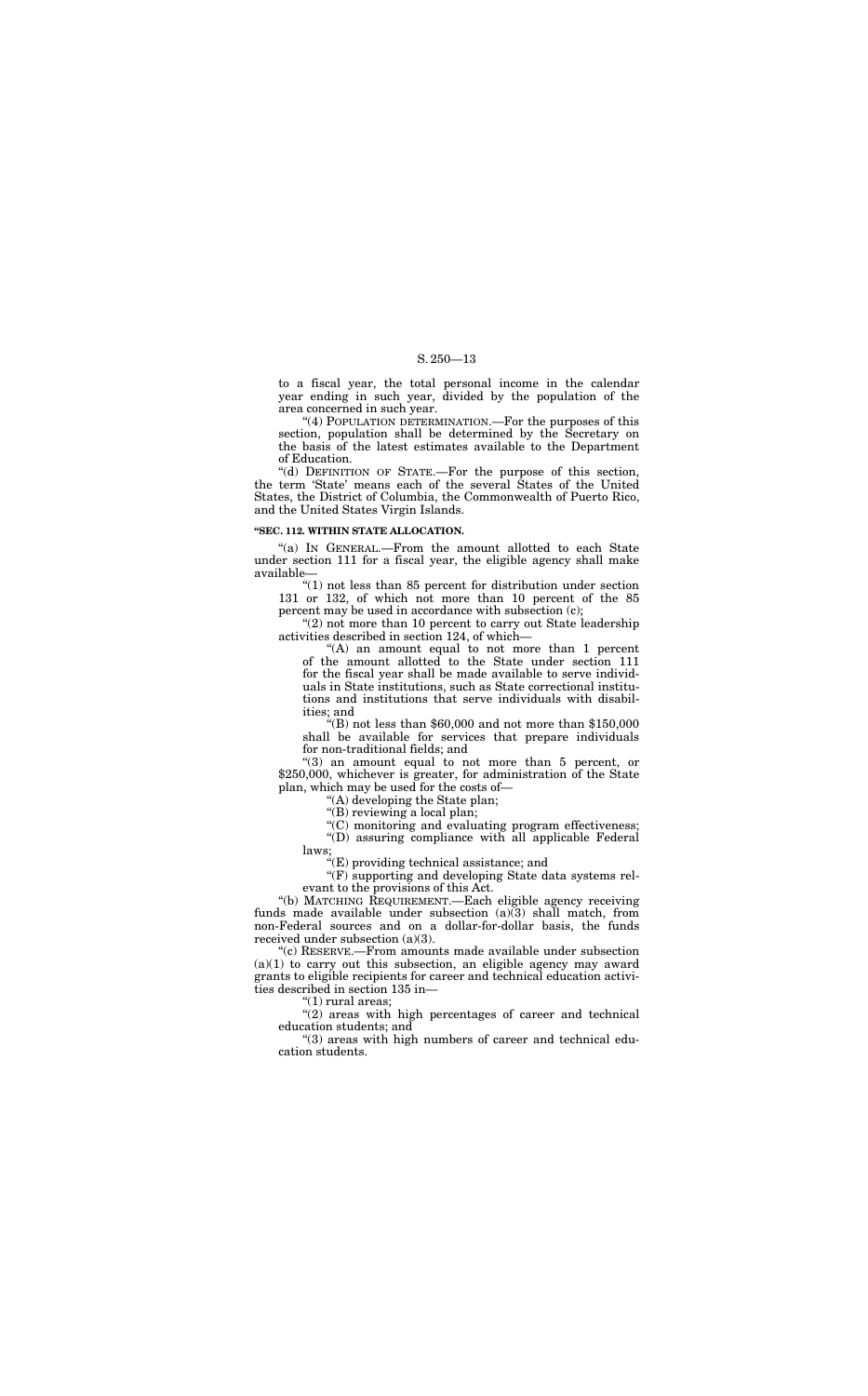## **''SEC. 113. ACCOUNTABILITY.**

"(a) PURPOSE.—The purpose of this section is to establish and support State and local performance accountability systems, comprised of the activities described in this section, to assess the effectiveness of the State and the eligible recipients of the State in achieving statewide progress in career and technical education, and to optimize the return of investment of Federal funds in career and technical education activities.

''(b) STATE PERFORMANCE MEASURES.—

''(1) IN GENERAL.—Each eligible agency, with input from eligible recipients, shall establish performance measures for a State that consist of—

''(A) the core indicators of performance described in subparagraphs (A) and (B) of paragraph (2);

''(i) Student attainment of challenging academic content standards and student academic achievement standards, as adopted by a State in accordance with section  $1111(b)(1)$  of the Elementary and Secondary Education Act of 1965 and measured by the State determined proficient levels on the academic assessments described in section  $1111(b)(3)$  of such Act.

''(B) any additional indicators of performance (if any) identified by the eligible agency under paragraph  $(2)(\check{C})$ ; and

''(C) a State adjusted level of performance described in paragraph (3)(A) for each core indicator of performance, and State levels of performance described in paragraph (3)(B) for each additional indicator of performance.

"(ii) Student attainment of career and technical skill proficiencies, including student achievement on technical assessments, that are aligned with industryrecognized standards, if available and appropriate.

 $(iii)$  Student rates of attainment of each of the following:

''(2) INDICATORS OF PERFORMANCE.—

''(A) CORE INDICATORS OF PERFORMANCE FOR CAREER AND TECHNICAL EDUCATION STUDENTS AT THE SECONDARY LEVEL.—Each eligible agency shall identify in the State plan core indicators of performance for career and technical education students at the secondary level that are valid and reliable, and that include, at a minimum, measures of each of the following:

"(iv) Student graduation rates (as described in section  $1111(b)(2)(C)(vi)$  of the Elementary and Secondary Education Act of 1965).

''(I) A secondary school diploma.

''(II) A General Education Development (GED) credential, or other State-recognized equivalent (including recognized alternative standards for individuals with disabilities).

''(III) A proficiency credential, certificate, or degree, in conjunction with a secondary school diploma (if such credential, certificate, or degree is offered by the State in conjunction with a secondary school diploma).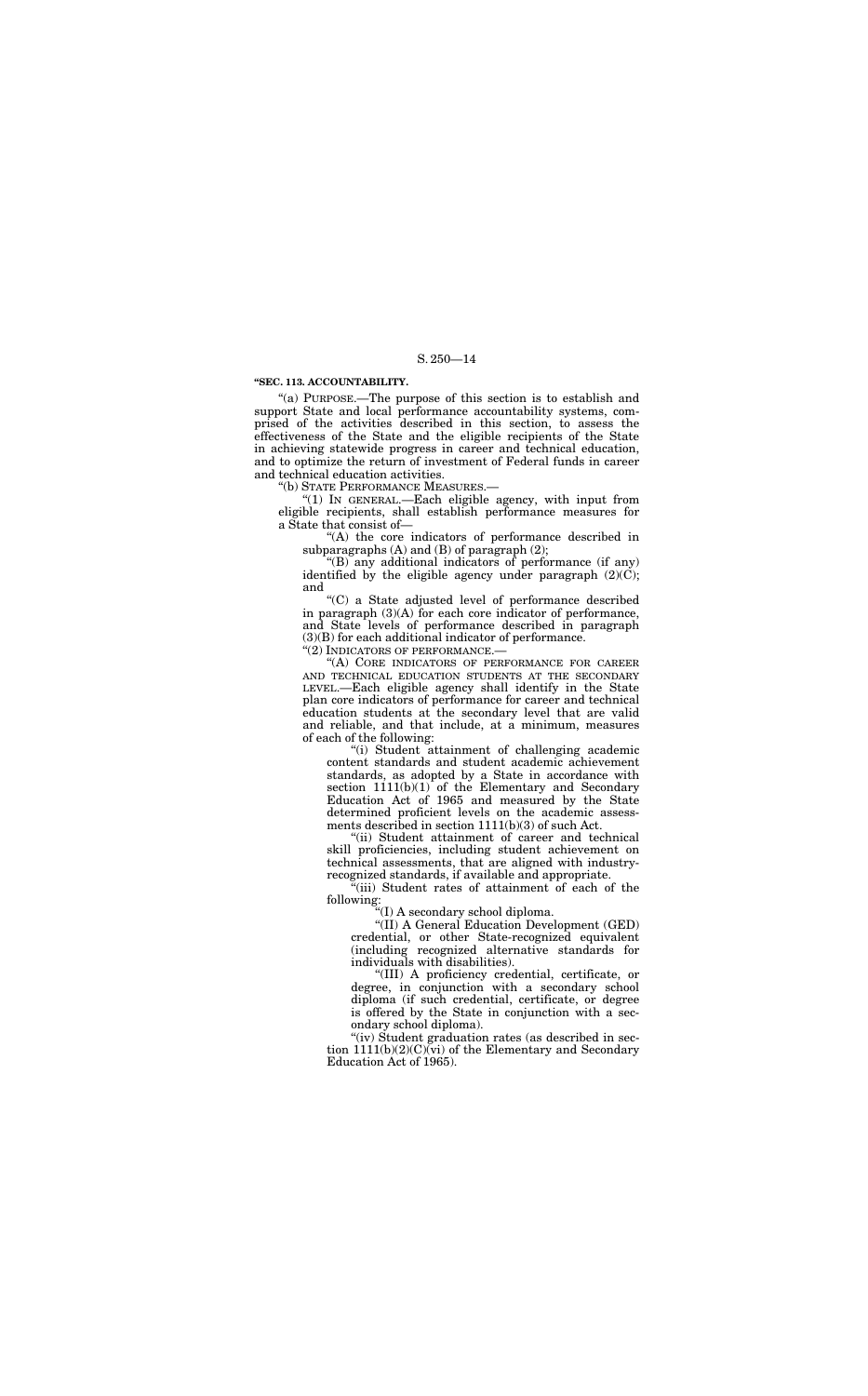''(v) Student placement in postsecondary education or advanced training, in military service, or in employ-

ment.<br>"(vi) Student participation in and completion of career and technical education programs that lead to non-traditional fields.

''(B) CORE INDICATORS OF PERFORMANCE FOR CAREER AND TECHNICAL EDUCATION STUDENTS AT THE POSTSEC-ONDARY LEVEL.—Each eligible agency shall identify in the State plan core indicators of performance for career and technical education students at the postsecondary level that are valid and reliable, and that include, at a minimum, measures of each of the following:

"(iii) Student retention in postsecondary education or transfer to a baccalaureate degree program.

"(iv) Student placement in military service or apprenticeship programs or placement or retention in employment, including placement in high skill, high wage, or high demand occupations or professions.

''(i) Student attainment of challenging career and technical skill proficiencies, including student achievement on technical assessments, that are aligned with industry-recognized standards, if available and appropriate.

''(ii) Student attainment of an industry-recognized credential, a certificate, or a degree.

''(v) Student participation in, and completion of, career and technical education programs that lead to employment in non-traditional fields.

"(F) ALIGNMENT OF PERFORMANCE INDICATORS.—In the course of developing core indicators of performance and additional indicators of performance, an eligible agency shall, to the greatest extent possible, align the indicators so that substantially similar information gathered for other State and Federal programs, or for any other purpose, is used to meet the requirements of this section.

''(A) STATE ADJUSTED LEVELS OF PERFORMANCE FOR CORE INDICATORS OF PERFORMANCE.

''(C) ADDITIONAL INDICATORS OF PERFORMANCE.—An eligible agency, with input from eligible recipients, may identify in the State plan additional indicators of performance for career and technical education activities authorized under this title, such as attainment of self-sufficiency.

''(D) EXISTING INDICATORS.—If a State has developed, prior to the date of enactment of the Carl D. Perkins Career and Technical Education Improvement Act of 2006, State career and technical education performance measures that meet the requirements of this section (as amended by such Act), the State may use such performance measures to measure the progress of career and technical education students.

''(E) STATE ROLE.—Indicators of performance described in this paragraph shall be established solely by each eligible agency with input from eligible recipients.

''(3) STATE LEVELS OF PERFORMANCE.—

''(i) IN GENERAL.—Each eligible agency, with input from eligible recipients, shall establish in the State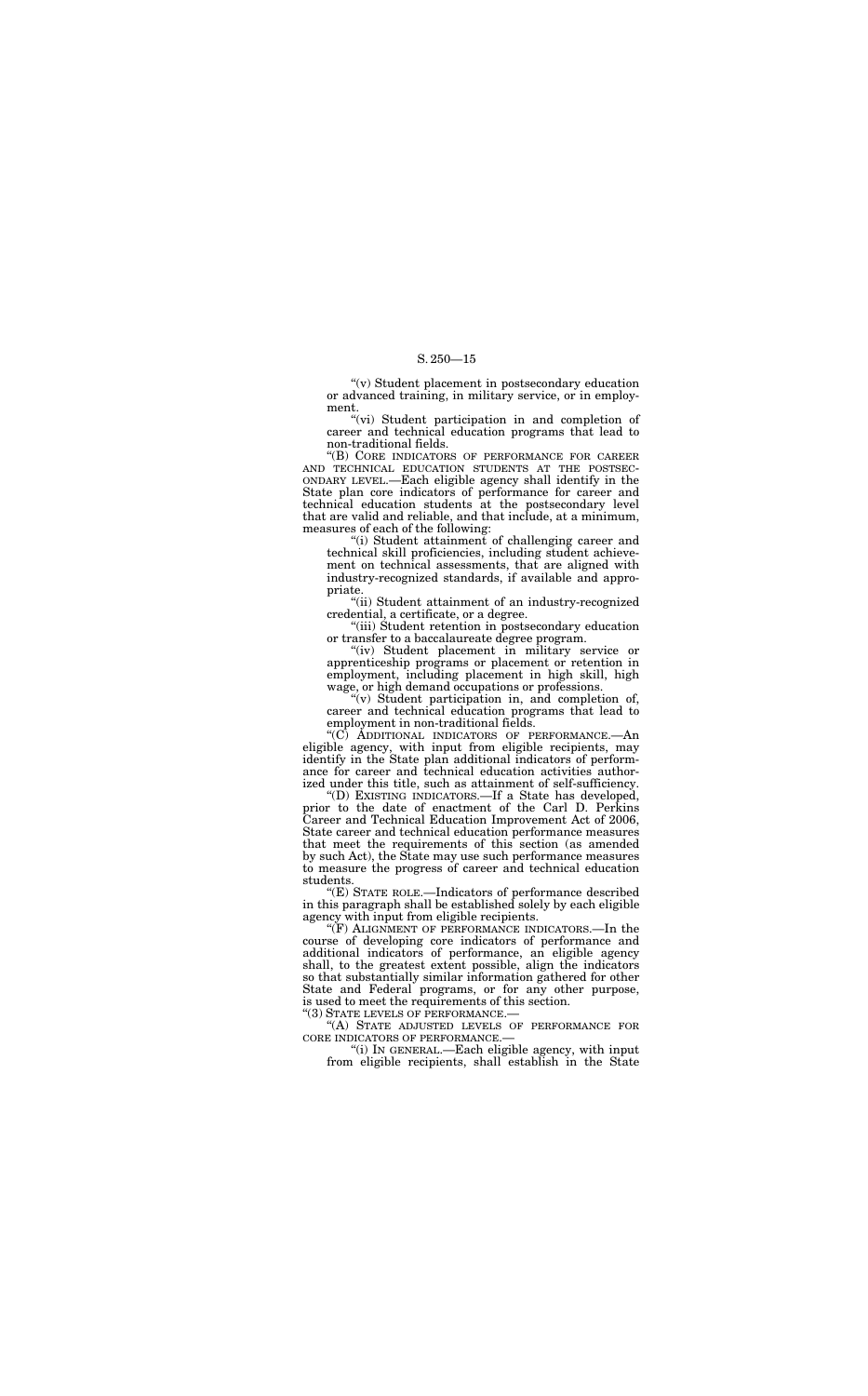plan submitted under section 122, levels of performance for each of the core indicators of performance described in subparagraphs (A) and (B) of paragraph (2) for career and technical education activities authorized under this title. The levels of performance established under this subparagraph shall, at a minimum— ''(I) be expressed in a percentage or numerical

 $f(1)$  be expressed in a percentage or numerical form, so as to be objective, quantifiable, and measurable; and

" $(II)$  require the State to continually make progress toward improving the performance of career and technical education students.

''(ii) IDENTIFICATION IN THE STATE PLAN.—Subject to section 4, each eligible agency shall identify, in the State plan submitted under section 122, levels of performance for each of the core indicators of performance for the first 2 program years covered by the State plan.

"(iv) ROLE OF THE SECRETARY.—The role of the Secretary in the agreement described in clauses (iii) and (v) is limited to reaching agreement on the percentage or number of students who attain the State adjusted levels of performance.

''(iii) AGREEMENT ON STATE ADJUSTED LEVELS OF PERFORMANCE FOR FIRST 2 YEARS.—The Secretary and each eligible agency shall reach agreement on the levels of performance for each of the core indicators of performance, for the first 2 program years covered by the State plan, taking into account the levels identified in the State plan under clause (ii) and the factors described in clause (vi). The levels of performance agreed to under this clause shall be considered to be the State adjusted level of performance for the State for such years and shall be incorporated into the State plan prior to the approval of such plan.

''(v) AGREEMENT ON STATE ADJUSTED LEVELS OF PERFORMANCE FOR SUBSEQUENT YEARS.—Prior to the third and fifth program years covered by the State plan, the Secretary and each eligible agency shall reach agreement on the State adjusted levels of performance for each of the core indicators of performance for the corresponding subsequent program years covered by the State plan, taking into account the factors described in clause (vi). The State adjusted levels of performance agreed to under this clause shall be considered to be the State adjusted levels of performance for the State for such years and shall be incorporated into the State plan.

''(vi) FACTORS.—The agreement described in clause (iii) or (v) shall take into account—

''(I) how the levels of performance involved compare with the State adjusted levels of performance established for other States, taking into account factors including the characteristics of participants when the participants entered the program and the services or instruction to be provided; and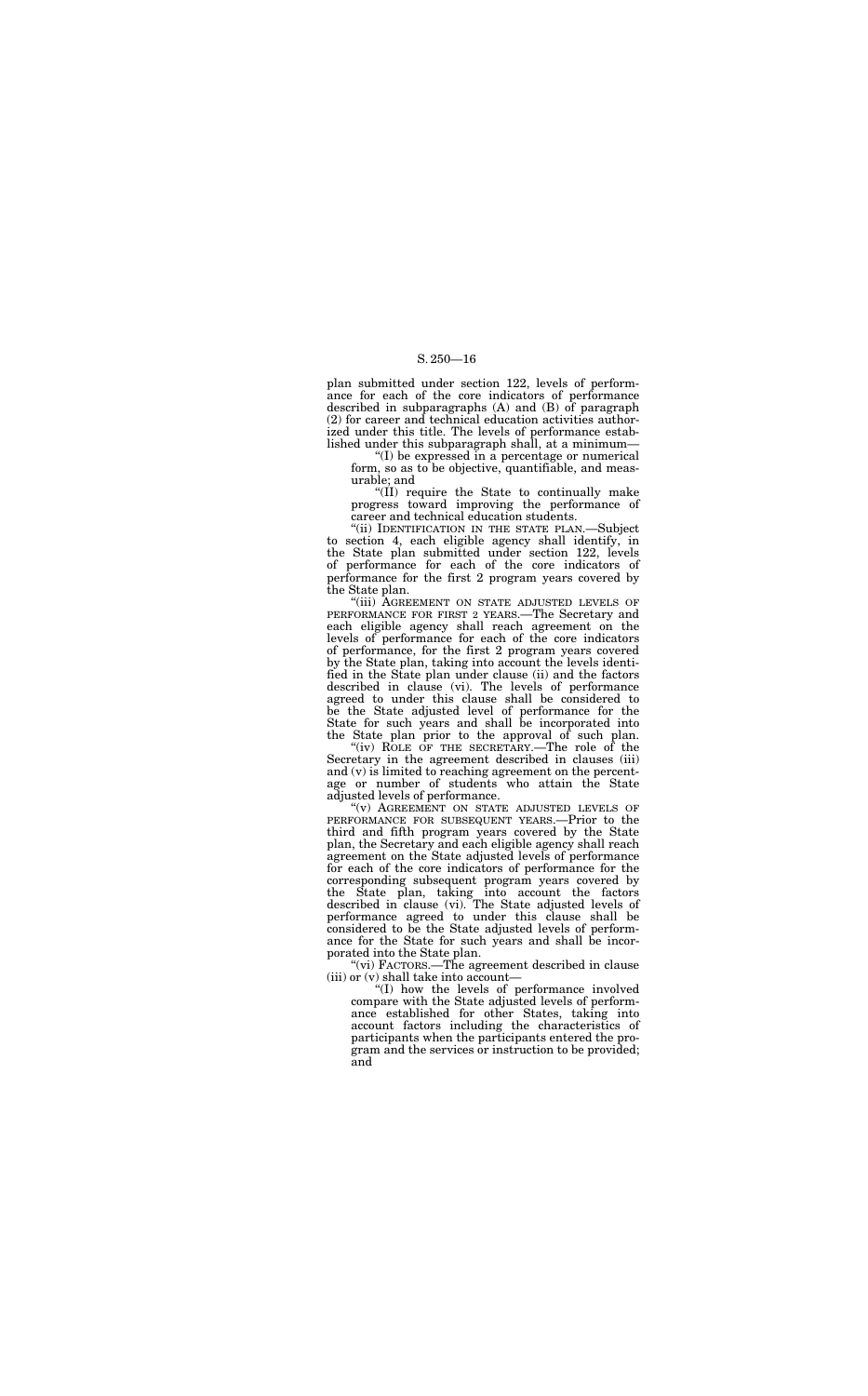''(II) the extent to which such levels of performance promote continuous improvement on the indicators of performance by such State.

"(vii) REVISIONS.—If unanticipated circumstances arise in a State resulting in a significant change in the factors described in clause (vi), the eligible agency may request that the State adjusted levels of performance agreed to under clause (iii) or (v) be revised. The Secretary shall issue objective criteria and methods for making such revisions.

''(B) LEVELS OF PERFORMANCE FOR ADDITIONAL INDICA-TORS.—Each eligible agency shall identify in the State plan State levels of performance for each of the additional indicators of performance described in paragraph (2)(C). Such levels shall be considered to be the State levels of performance for purposes of this title.

''(4) LOCAL LEVELS OF PERFORMANCE.—

"(A) LOCAL ADJUSTED LEVELS OF PERFORMANCE FOR CORE INDICATORS OF PERFORMANCE.

> $^{\circ}$ (II) require the eligible recipient to continually make progress toward improving the performance of career and technical education students.

"(ii) IDENTIFICATION IN THE LOCAL PLAN.-Each eligible recipient shall identify, in the local plan submitted under section 134, levels of performance for each of the core indicators of performance for the first 2 program years covered by the local plan.

''(i) IN GENERAL.—Each eligible recipient shall agree to accept the State adjusted levels of performance established under paragraph (3) as local adjusted levels of performances, or negotiate with the State to reach agreement on new local adjusted levels of performance, for each of the core indicators of performance described in subparagraphs (A) and (B) of paragraph (2) for career and technical education activities authorized under this title. The levels of performance established under this subparagraph shall, at a minimum—

''(I) be expressed in a percentage or numerical form, consistent with the State levels of performance established under paragraph (3), so as to be objective, quantifiable, and measurable; and

''(iii) AGREEMENT ON LOCAL ADJUSTED LEVELS OF PERFORMANCE FOR FIRST 2 YEARS.—The eligible agency and each eligible recipient shall reach agreement, as described in clause (i), on the eligible recipient's levels of performance for each of the core indicators of performance for the first 2 program years covered by the local plan, taking into account the levels identified in the local plan under clause (ii) and the factors described in clause (v). The levels of performance agreed to under this clause shall be considered to be the local adjusted levels of performance for the eligible recipient for such years and shall be incorporated into the local plan prior to the approval of such plan.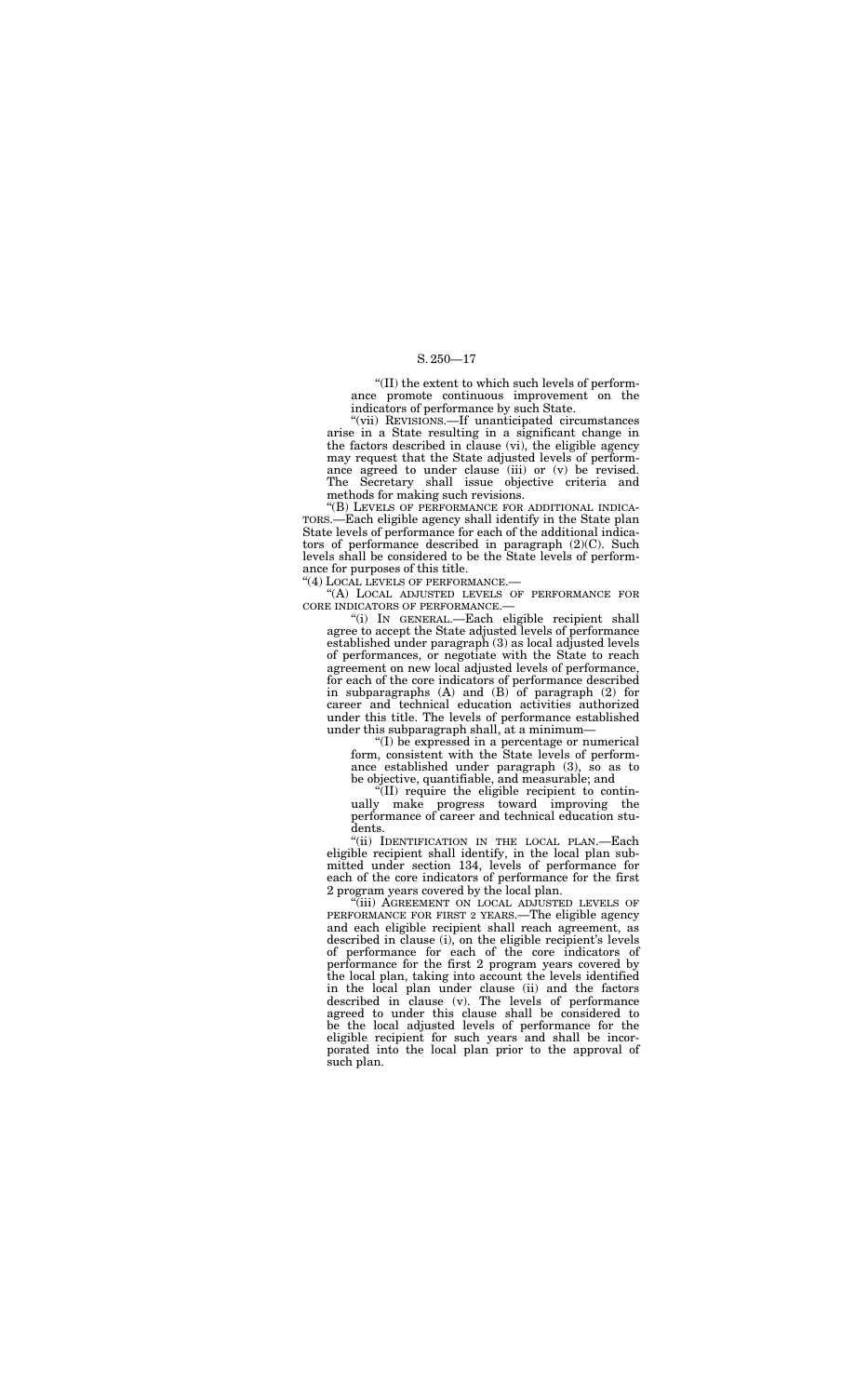"(iv) AGREEMENT ON LOCAL ADJUSTED LEVELS OF PERFORMANCE FOR SUBSEQUENT YEARS.—Prior to the third and fifth program years covered by the local plan, the eligible agency and each eligible recipient shall reach agreement on the local adjusted levels of performance for each of the core indicators of performance for the corresponding subsequent program years covered by the local plan, taking into account the factors described in clause (v). The local adjusted levels of performance agreed to under this clause shall be considered to be the local adjusted levels of performance for the eligible recipient for such years and shall be incorporated into the local plan.

" $(v)$  FACTORS.—The agreement described in clause (iii) or (iv) shall take into account—

"(vi) REVISIONS.—If unanticipated circumstances arise with respect to an eligible recipient resulting in a significant change in the factors described in clause  $\overline{v}$ , the eligible recipient may request that the local adjusted levels of performance agreed to under clause (iii) or (iv) be revised. The eligible agency shall issue objective criteria and methods for making such revisions.

''(I) how the levels of performance involved compare with the local adjusted levels of performance established for other eligible recipients in the State, taking into account factors including the characteristics of participants when the participants entered the program and the services or instruction to be provided; and

''(ii) DATA.—Except as provided in clauses (iii) and (iv), each eligible recipient that receives an allocation<br>described in section 112 shall—

''(II) the extent to which the local adjusted levels of performance promote continuous improvement on the core indicators of performance by the eligible recipient.

"(I) disaggregate data for each of the indicators of performance under paragraph (2) for the categories of students described in section  $1111(h)(1)(C)(i)$  of the Elementary and Secondary Education Act of 1965 and section 3(29) that are served under this Act; and

''(B) LEVELS OF PERFORMANCE FOR ADDITIONAL INDICA-TORS.—Each eligible recipient may identify, in the local plan, local levels of performance for any additional indicators of performance described in paragraph (2)(C). Such levels shall be considered to be the local levels of performance for purposes of this title.

''(C) LOCAL REPORT.—

''(i) CONTENT OF REPORT.—Each eligible recipient that receives an allocation described in section 112 shall annually prepare and submit to the eligible agency a report, which shall include the data described in clause (ii)(I), regarding the progress of such recipient in achieving the local adjusted levels of performance on the core indicators of performance.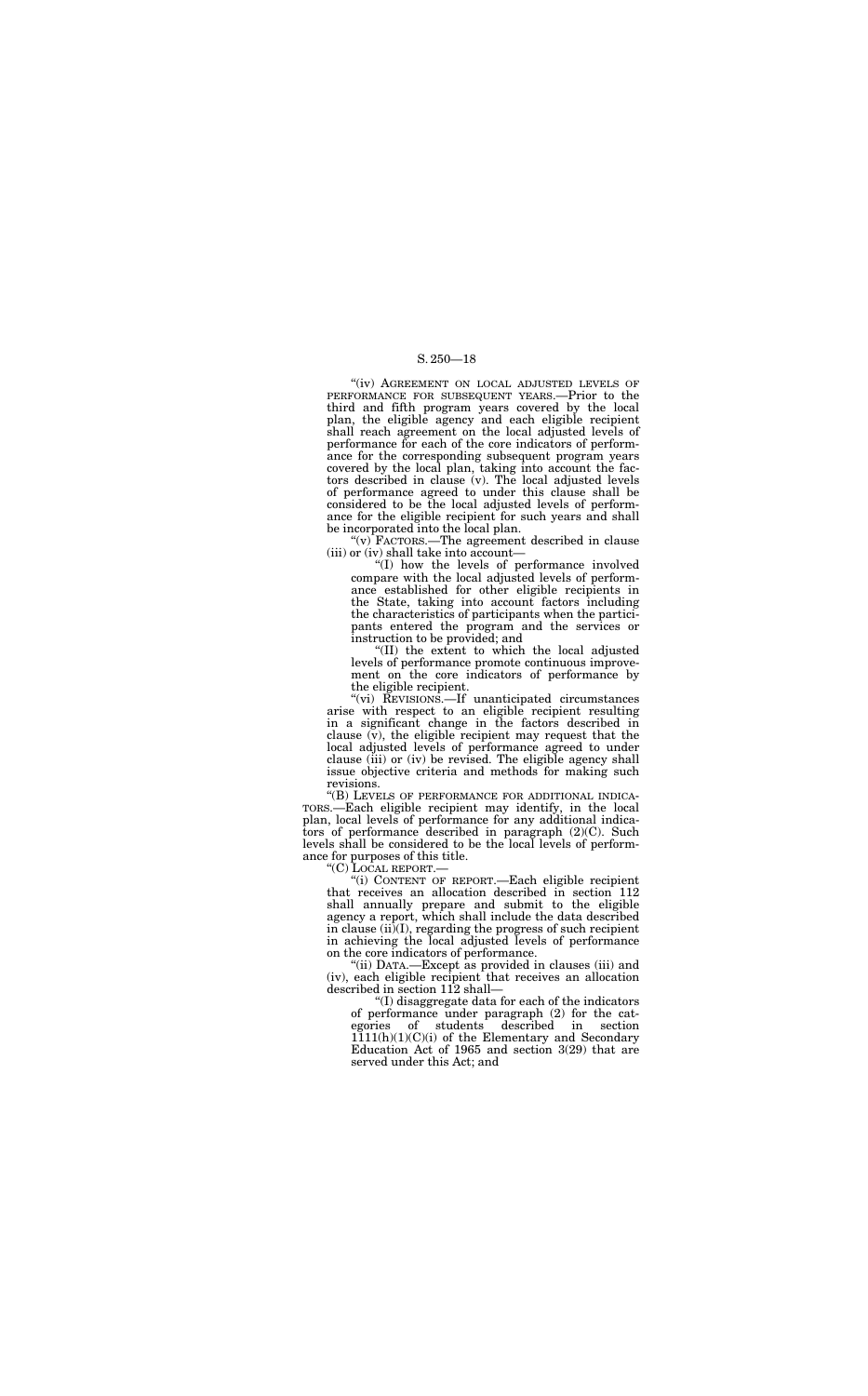''(II) identify and quantify any disparities or gaps in performance between any such category of students and the performance of all students served by the eligible recipient under this Act. "(iii) NONDUPLICATION.—The eligible agency shall

ensure, in a manner that is consistent with the actions of the Secretary under subsection (c)(3), that each eligible recipient does not report duplicative information under this section.

"(iv) RULES FOR REPORTING OF DATA.—The disaggregation of data under clause (ii) shall not be required when the number of students in a category is insufficient to yield statistically reliable information or when the results would reveal personally identifiable information about an individual student.

"(1) In GENERAL.—Each eligible agency that receives an allotment under section 111 shall annually prepare and submit to the Secretary a report regarding—

''(v) AVAILABILITY.—The report described in clause (i) shall be made available to the public through a variety of formats, including electronically through the Internet.

''(c) REPORT.—

''(A) the progress of the State in achieving the State adjusted levels of performance on the core indicators of performance; and

''(B) information on the levels of performance achieved by the State with respect to the additional indicators of performance, including the levels of performance for special populations.

 $\mathbb{F}(2)$  DATA.—Except as provided in paragraphs (3) and (4), each eligible agency that receives an allotment under section 111 or 201 shall-

''(A) disaggregate data for each of the indicators of performance under subsection (b)(2) for the categories of students described in section  $1111(h)(1)(C)(i)$  of the Elementary and Secondary Education Act of 1965 and section 3(29) that are served under this Act; and

''(B) identify and quantify any disparities or gaps in performance between any such category of students and the performance of all students served by the eligible agency under this Act, which shall include a quantifiable description of the progress each such category of students served by the eligible agency under this Act has made in meeting the State adjusted levels of performance.

''(3) NONDUPLICATION.—The Secretary shall ensure that each eligible agency does not report duplicative information

(4) RULES FOR REPORTING OF DATA.—The disaggregation of data under paragraph (2) shall not be required when the number of students in a category is insufficient to yield statistically reliable information or when the results would reveal personally identifiable information about an individual student. "(5) INFORMATION DISSEMINATION.—The Secretary—

''(A) shall make the information contained in such reports available to the general public through a variety of formats, including electronically through the Internet;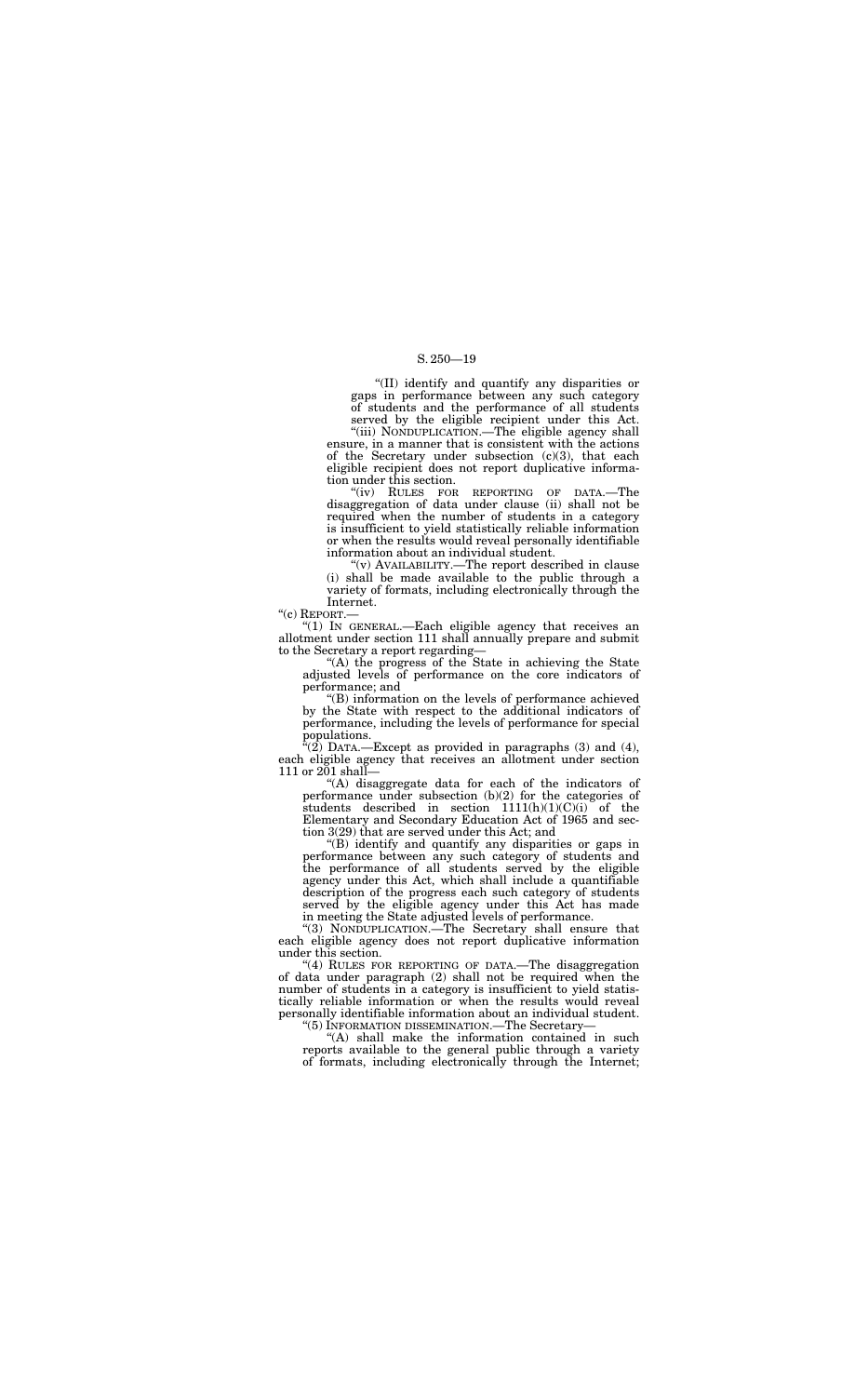''(B) shall disseminate State-by-State comparisons of the information; and

''(C) shall provide the appropriate committees of Congress with copies of such reports.

## **''SEC. 114. NATIONAL ACTIVITIES.**

''(a) PROGRAM PERFORMANCE INFORMATION.—

''(1) IN GENERAL.—The Secretary shall collect performance information about, and report on, the condition of career and technical education and on the effectiveness of State and local programs, services, and activities carried out under this title in order to provide the Secretary and Congress, as well as Federal, State, local, and tribal agencies, with information relevant to improvement in the quality and effectiveness of career and technical education. The Secretary shall report annually to Congress on the Secretary's aggregate analysis of performance information collected each year pursuant to this title, including an analysis of performance data regarding special populations.

"(1) COLLECTION OF INFORMATION AT REASONABLE COST.-The Secretary shall take such action as may be necessary to secure at reasonable cost the information required by this title. To ensure reasonable cost, the Secretary, in consultation with the National Center for Education Statistics, the Office of Vocational and Adult Education, and an entity assisted under section 118 (if applicable), shall determine the methodology to be used and the frequency with which information is to be collected.

''(2) COMPATIBILITY.—The Secretary shall, to the extent feasible, ensure that the performance information system is compatible with other Federal information systems.

<sup>'</sup>(c) SINGLE PLAN FOR RESEARCH, DEVELOPMENT, DISSEMINA-TION, EVALUATION, AND ASSESSMENT.—

''(3) ASSESSMENTS.—As a regular part of its assessments, the National Center for Education Statistics shall collect and report information on career and technical education for a nationally representative sample of students. Such assessment may include international comparisons in the aggregate.

"(1) IN GENERAL.—The Secretary may, directly or through grants, contracts, or cooperative agreements, carry out research, development, dissemination, evaluation and assessment, capacity building, and technical assistance with regard to the career and technical education programs under this Act. The Secretary shall develop a single plan for such activities.

''(B) describe how the Secretary will evaluate such career and technical education activities in accordance with subsection (d)(2); and

''(b) MISCELLANEOUS PROVISIONS.—

''(2) COOPERATION OF STATES.—All eligible agencies receiving assistance under this Act shall cooperate with the Secretary in implementing the information systems developed pursuant to this Act.

''(2) PLAN.—Such plan shall—

''(A) identify the career and technical education activities described in paragraph (1) that the Secretary will carry out under this section;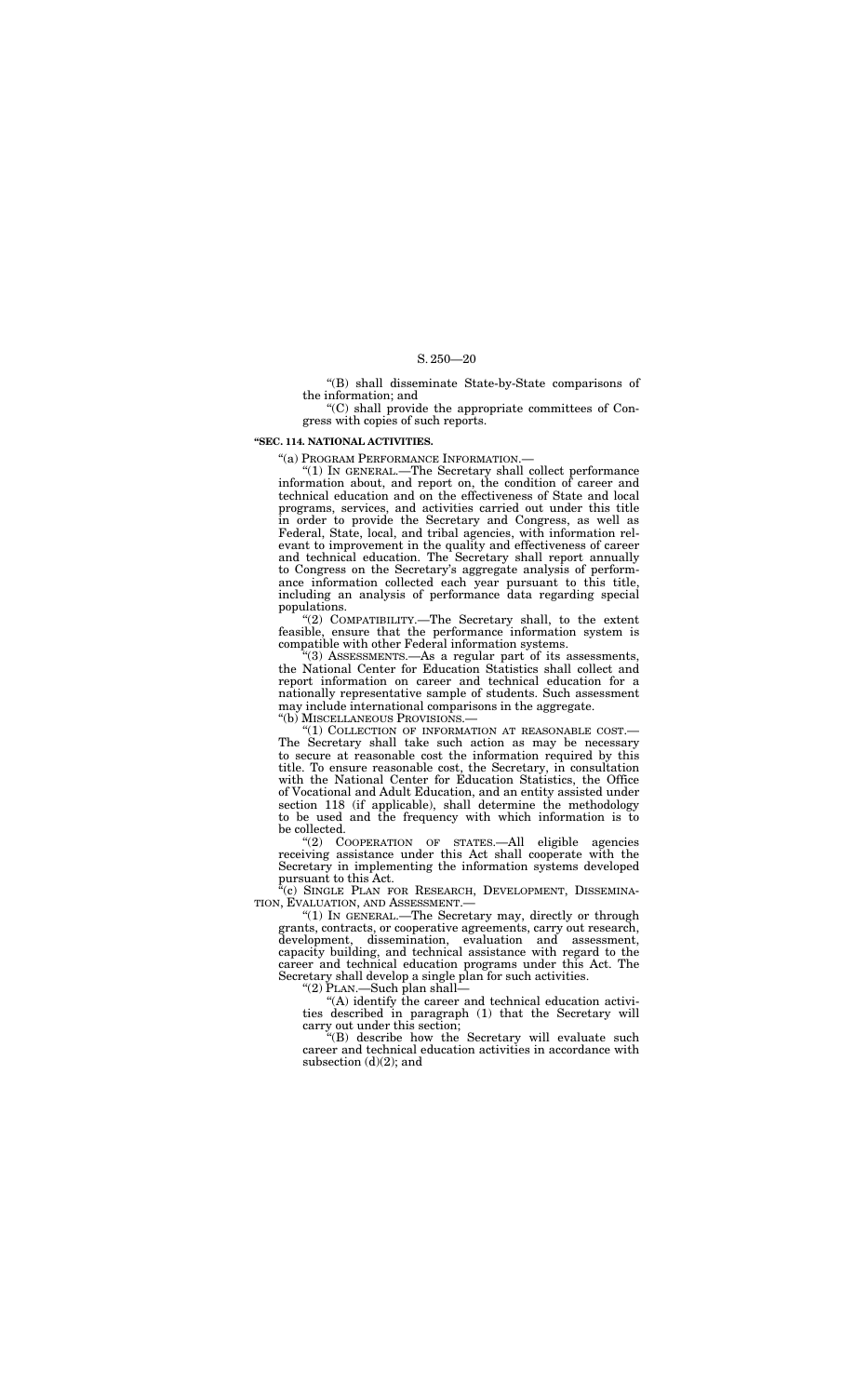''(C) include such other information as the Secretary determines to be appropriate.

"(d) ADVISORY PANEL; EVALUATION; REPORTS.—

''(1) INDEPENDENT ADVISORY PANEL.—

''(A) IN GENERAL.—The Secretary shall appoint an independent advisory panel to advise the Secretary on the implementation of the assessment described in paragraph (2), including the issues to be addressed and the methodology of the studies involved to ensure that the assessment adheres to the highest standards of quality.

"(B) MEMBERS.—The advisory panel shall consist of-''(i) educators, administrators, State directors of career and technical education, and chief executives, including those with expertise in the integration of academic and career and technical education;

"(ii) experts in evaluation, research, and assessment;

"(iii) representatives of labor organizations and businesses, including small businesses, economic development entities, and workforce investment entities;

"(v) career guidance and academic counseling professionals; and

"(vi) other individuals and intermediaries with relevant expertise.

''(iv) parents;

"(i) the extent to which State, local, and tribal entities have developed, implemented, or improved State and local career and technical education programs assisted under this Act;

''(C) INDEPENDENT ANALYSIS.—The advisory panel shall transmit to the Secretary, the relevant committees of Congress, and the Library of Congress an independent analysis of the findings and recommendations resulting from the assessment described in paragraph (2).

"(ii) the preparation and qualifications of teachers and faculty of career and technical education (such as meeting State established teacher certification or licensing requirements), as well as shortages of such teachers and faculty;

''(D) FACA.—The Federal Advisory Committee Act (5 U.S.C. App.) shall not apply to the panel established under this paragraph.

''(2) EVALUATION AND ASSESSMENT.—

''(A) IN GENERAL.—From amounts made available under subsection (e), the Secretary shall provide for the conduct of an independent evaluation and assessment of career and technical education programs under this Act, including the implementation of the Carl D. Perkins Career and Technical Education Improvement Act of 2006, to the extent practicable, through studies and analyses conducted independently through grants, contracts, and cooperative agreements that are awarded on a competitive basis.

''(B) CONTENTS.—The assessment required under subparagraph (A) shall include descriptions and evaluations of—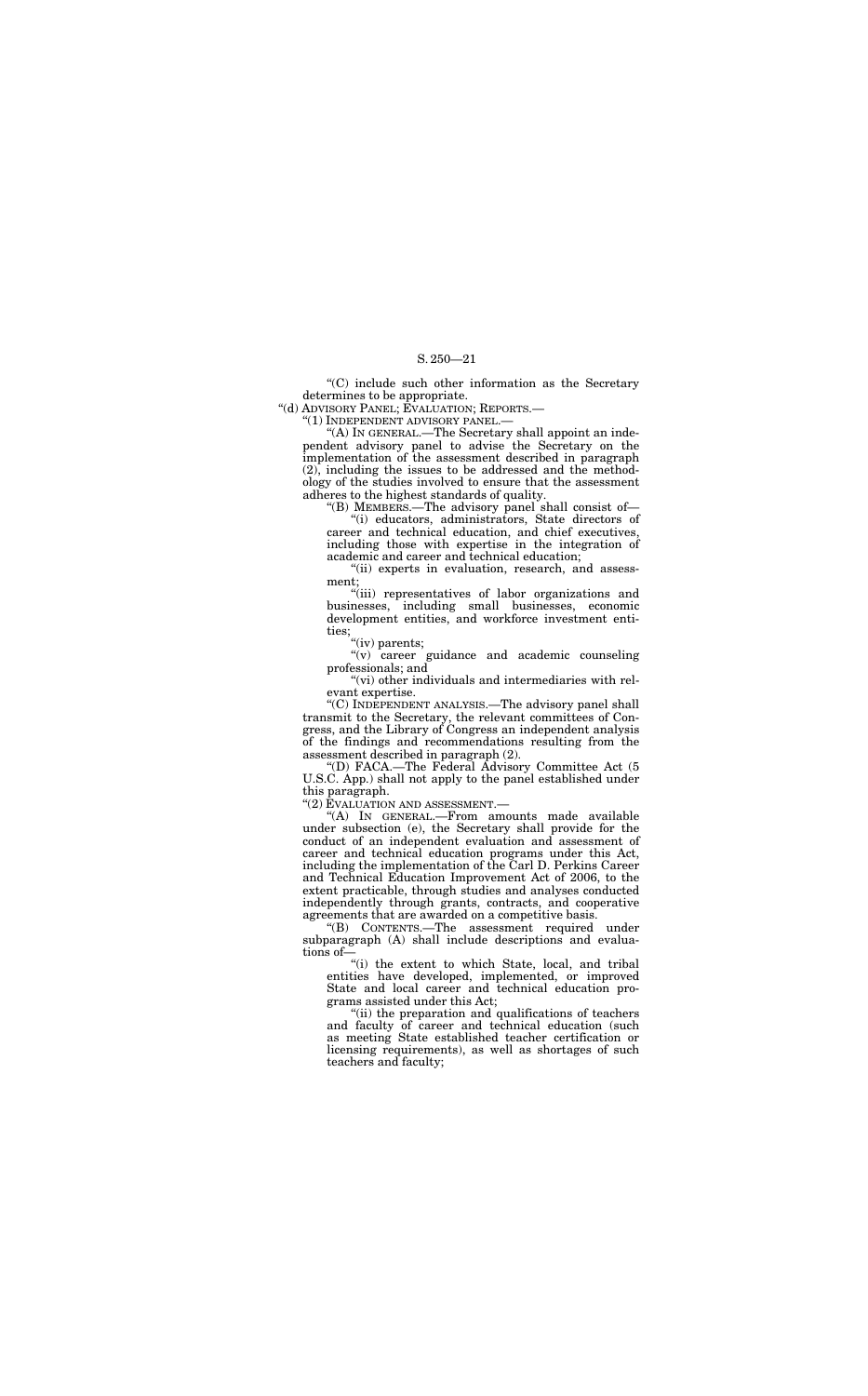''(iii) academic and career and technical education achievement and employment outcomes of career and technical education, including analyses of—

''(I) the extent and success of the integration of rigorous and challenging academic and career and technical education for students participating in career and technical education programs, including a review of the effect of such integration on the academic and technical proficiency achievement of such students (including the number of such students receiving a secondary school diploma); and

 $(v)$  the participation of students in career and technical education programs;

"(vi) the use of educational technology and distance learning with respect to career and technical education and tech prep programs; and

''(II) the extent to which career and technical education programs prepare students, including special populations, for subsequent employment in high skill, high wage occupations (including those in which mathematics and science skills are critical), or for participation in postsecondary education;

"(vii) the effect of State and local adjusted levels of performance and State and local levels of performance on the delivery of career and technical education services, including the percentage of career and technical education and tech prep students meeting the adjusted levels of performance described in section 113. ''(C) REPORTS.—

''(iv) employer involvement in, and satisfaction with, career and technical education programs and career and technical education students' preparation for employment;

''(ii) PROHIBITION.—Notwithstanding any other provision of law, the reports required by this subsection shall not be subject to any review outside the Department of Education before their transmittal to the relevant committees of Congress and the Secretary, but the President, the Secretary, and the independent advisory panel established under paragraph (1) may make such additional recommendations to Congress with respect to the assessment as the President, the Secretary, or the panel determine to be appropriate.

"(3) COLLECTION OF STATE INFORMATION AND REPORT.-''(A) IN GENERAL.—The Secretary may collect and disseminate information from States regarding State efforts

''(i) IN GENERAL.—The Secretary shall submit to the relevant committees of Congress—

''(I) an interim report regarding the assessment on or before January 1, 2010; and

''(II) a final report, summarizing all studies and analyses that relate to the assessment and that are completed after the interim report, on or before July 1, 2011.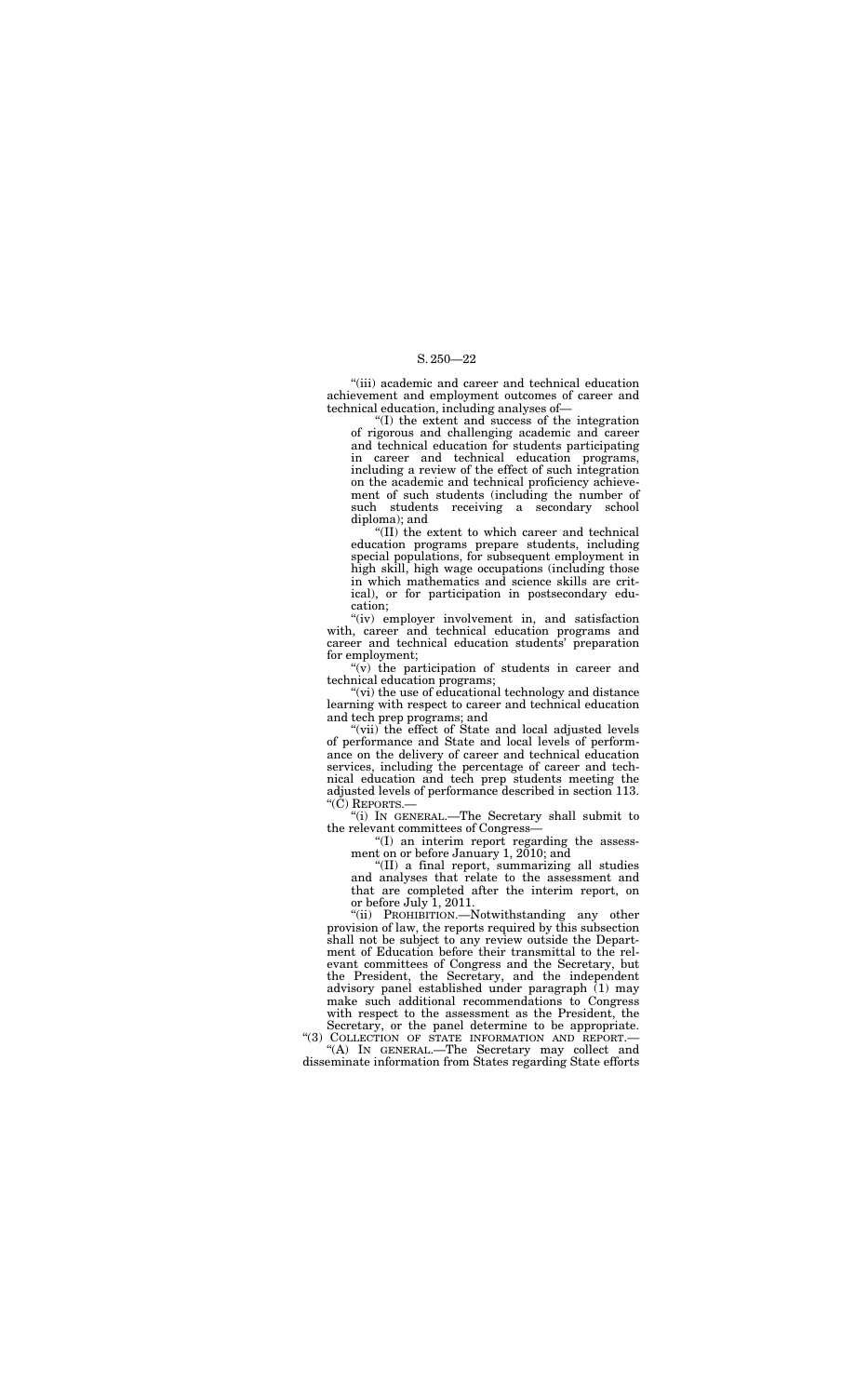to meet State adjusted levels of performance described in section 113(b).

''(B) REPORT.—The Secretary shall gather any information collected pursuant to subparagraph (A) and submit a report to the relevant committees in Congress.

''(4) RESEARCH.—

''(A) IN GENERAL.—From amounts made available under subsection (e), the Secretary, after consulting with the States, shall award a grant, contract, or cooperative agreement, on a competitive basis, to an institution of higher education, a public or private nonprofit organization or agency, or a consortium of such institutions, organizations, or agencies to establish a national research center—

''(i) to carry out scientifically based research and evaluation for the purpose of developing, improving, and identifying the most successful methods for addressing the education, employment, and training needs of participants, including special populations, in career and technical education programs, including research and evaluation in such activities as—

''(I) the integration of—

''(aa) career and technical instruction; and ''(bb) academic, secondary and postsecondary instruction;

"(ii) to carry out scientifically based research and evaluation to increase the effectiveness and improve the implementation of career and technical education programs that are integrated with coherent and rigorous content aligned with challenging academic standards, including conducting research and development, and studies, that provide longitudinal information or formative evaluation with respect to career and technical education programs and student achievement;

''(II) education technology and distance learning approaches and strategies that are effective with respect to career and technical education;

"(iii) to carry out scientifically based research and evaluation that can be used to improve the preparation and professional development of teachers, faculty, and administrators, and to improve student learning in

''(III) State adjusted levels of performance and State levels of performance that serve to improve career and technical education programs and student achievement;

''(IV) academic knowledge and career and technical skills required for employment or participation in postsecondary education; and

''(V) preparation for occupations in high skill, high wage, or high demand business and industry, including examination of—

''(aa) collaboration between career and technical education programs and business and industry; and

''(bb) academic and technical skills required for a regional or sectoral workforce, including small business;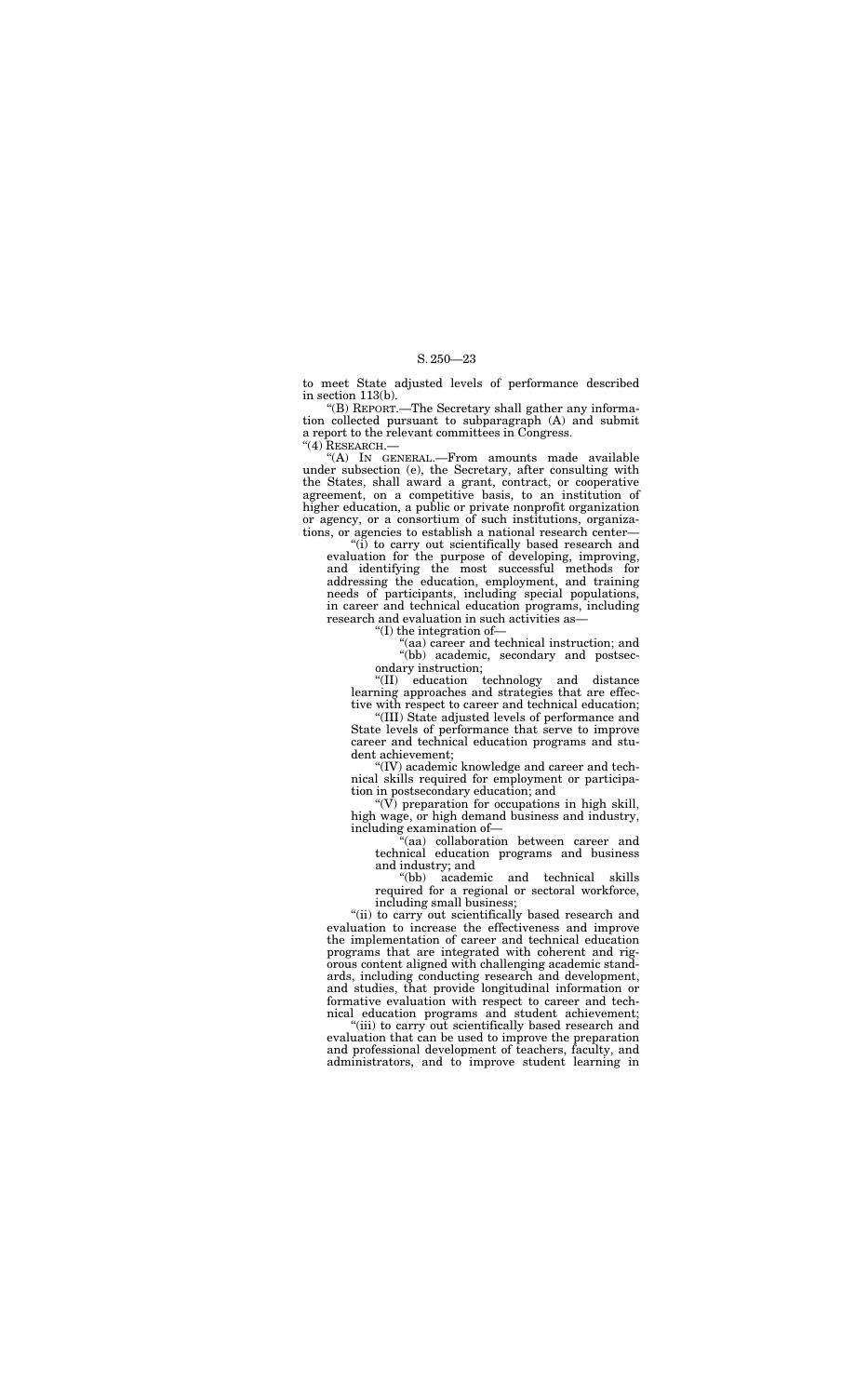the career and technical education classroom, including—

''(I) effective in-service and preservice teacher and faculty education that assists career and technical education programs in—

''(aa) integrating those programs with academic content standards and student academic achievement standards, as adopted by States under section  $1111(b)(1)$  of the Elementary and Secondary Education Act of 1965; and

''(bb) coordinating technical education with industry-recognized certification requirements;

"(iv) to carry out such other research and evaluation, consistent with the purposes of this Act, as the Secretary determines appropriate to assist State and local recipients of funds under this Act.

''(II) dissemination and training activities related to the applied research and demonstration activities described in this subsection, which may also include serving as a repository for information on career and technical skills, State academic standards, and related materials; and

''(III) the recruitment and retention of career and technical education teachers, faculty, counselors, and administrators, including individuals in groups underrepresented in the teaching profession; and

" $(2)$  make a grant in the amount of \$350,000 to each of American Samoa and the Commonwealth of the Northern Mariana Islands; and

''(B) REPORT.—The center conducting the activities described in subparagraph (A) shall annually prepare a report of the key research findings of such center and shall submit copies of the report to the Secretary, the relevant committees of Congress, the Library of Congress, and each eligible agency.

''(C) DISSEMINATION.—The center shall conduct dissemination and training activities based upon the research described in subparagraph (A).

''(5) DEMONSTRATIONS AND DISSEMINATION.—The Secretary is authorized to carry out demonstration career and technical education programs, to replicate model career and technical education programs, to disseminate best practices information, and to provide technical assistance upon request of a State, for the purposes of developing, improving, and identifying the most successful methods and techniques for providing career and technical education programs assisted under this Act.

''(e) AUTHORIZATION OF APPROPRIATIONS.—There are authorized to be appropriated to carry out this section such sums as may be necessary for each of fiscal years 2007 through 2012.

## **''SEC. 115. ASSISTANCE FOR THE OUTLYING AREAS.**

"(a) OUTLYING AREAS.—From funds reserved pursuant to section  $111(a)(1)(A)$ , the Secretary shall-

''(1) make a grant in the amount of \$660,000 to Guam;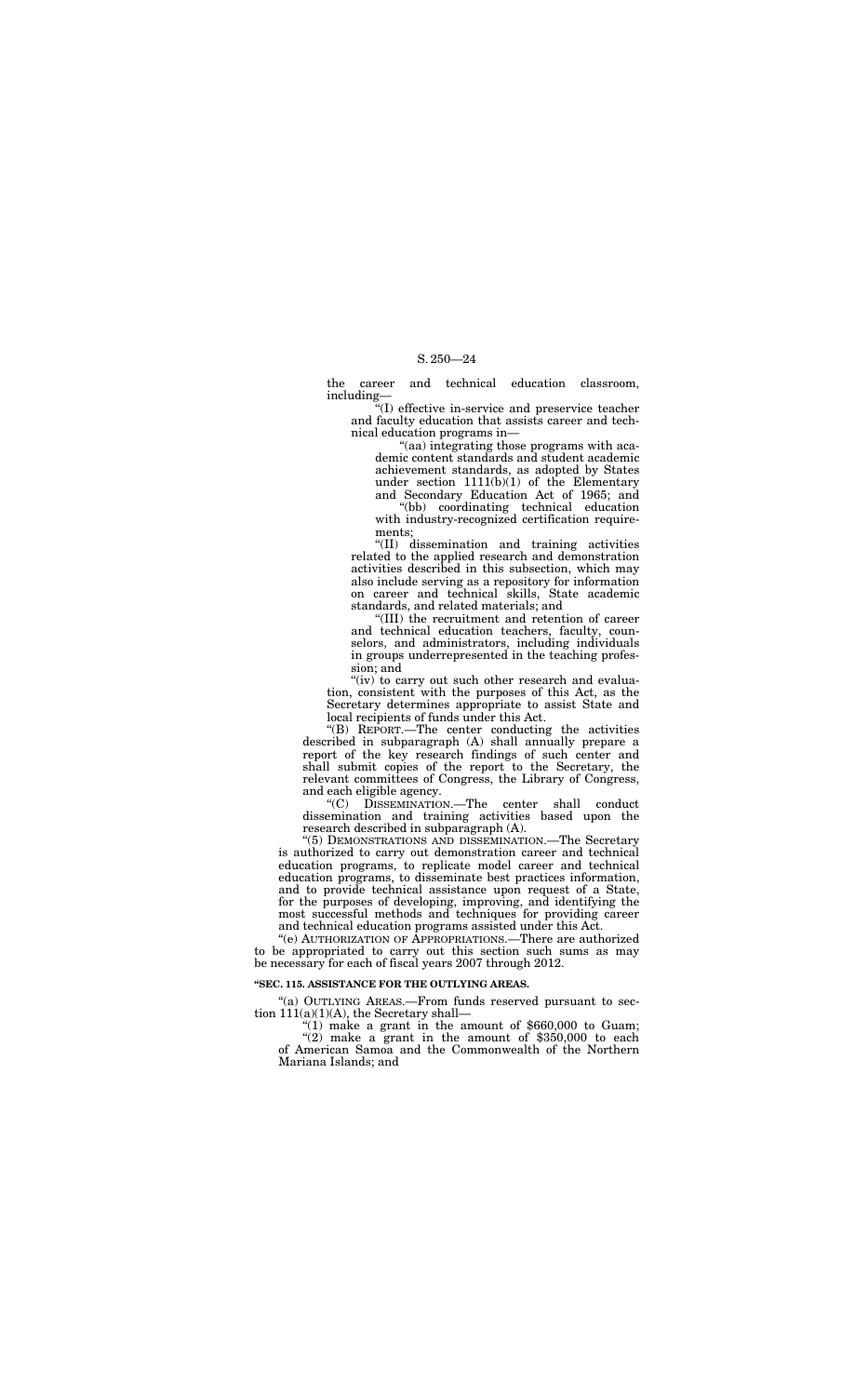" $(3)$  make a grant of \$160,000 to the Republic of Palau, subject to subsection (d).

''(b) REMAINDER.—

 $f(A)$  teacher and counselor training and retraining; ''(B) curriculum development; and

''(1) FIRST YEAR.—Subject to subsection (a), for the first fiscal year following the date of enactment of the Carl D. Perkins Career and Technical Education Improvement Act of 2006, the Secretary shall make a grant of the remainder of funds reserved pursuant to section  $111(a)(1)(A)$  to the Pacific Region Educational Laboratory in Honolulu, Hawaii, to make grants for career and technical education and training in Guam, American Samoa, and the Commonwealth of the Northern Mariana Islands, for the purpose of providing direct career and technical educational services, including—

''(2) SUBSEQUENT YEARS.—Subject to subsection (a), for the second fiscal year following the date of enactment of the Carl D. Perkins Career and Technical Education Improvement Act of 2006, and each subsequent year, the Secretary shall make a grant of the remainder of funds reserved pursuant to section  $111(a)(1)(A)$  and subject to subsection (a), in equal proportion, to each of Guam, American Samoa, and the Commonwealth of the Northern Mariana Islands, to be used to provide direct career and technical educational services as described in subparagraphs  $(A)$  through  $(C)$  of paragraph (1).

<sup>'</sup>(c) LIMITATION.—The Pacific Region Educational Laboratory may use not more than 5 percent of the funds received under subsection (b)(1) for administrative costs.

''(C) the improvement of career and technical education and training programs in secondary schools and institutions of higher education, or improving cooperative education programs involving secondary schools and institutions of higher education.

"(1) ALASKA NATIVE.-The term 'Alaska Native' means a Native as such term is defined in section 3 of the Alaska Native Claims Settlement Act (43 U.S.C. 1602).

''(d) RESTRICTION.—The Republic of Palau shall cease to be eligible to receive funding under this section upon entering into an agreement for an extension of United States educational assistance under the Compact of Free Association, unless otherwise provided in such agreement.

## **''SEC. 116. NATIVE AMERICAN PROGRAMS.**

''(a) DEFINITIONS.—In this section:

''(2) BUREAU-FUNDED SCHOOL.—The term 'Bureau-funded school' has the meaning given the term in section 1141 of the Education Amendments of 1978 (25 U.S.C. 2021).

''(3) INDIAN, INDIAN TRIBE, AND TRIBAL ORGANIZATION.— The terms 'Indian', 'Indian tribe', and 'tribal organization' have the meanings given the terms in section 4 of the Indian Self-Determination and Education Assistance Act (25 U.S.C. 450b).

''(4) NATIVE HAWAIIAN.—The term 'Native Hawaiian' means any individual any of whose ancestors were natives, prior to 1778, of the area which now comprises the State of Hawaii.

''(5) NATIVE HAWAIIAN ORGANIZATION.—The term 'Native Hawaiian organization' has the meaning given the term in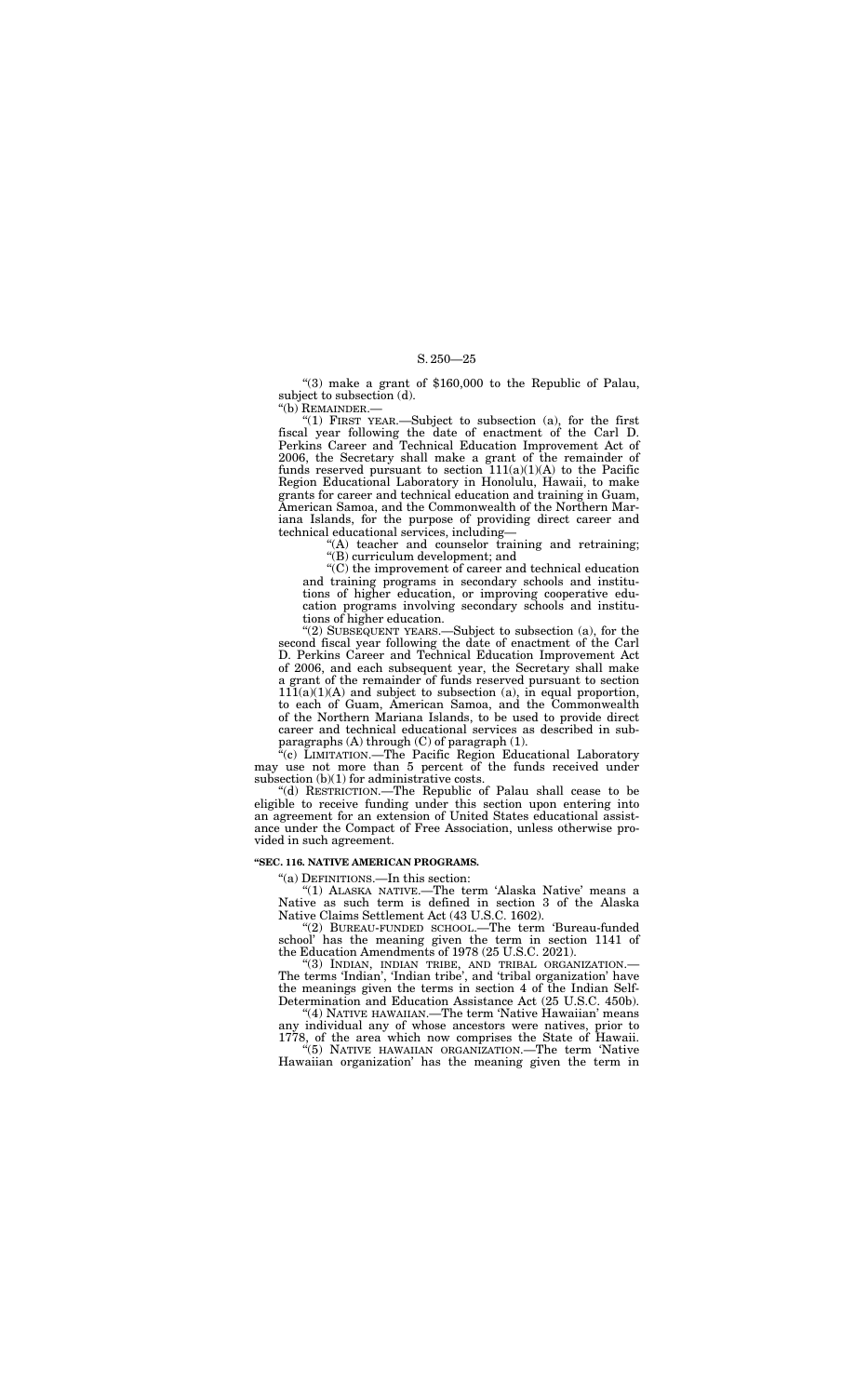section 7207 of the Native Hawaiian Education Act (20 U.S.C. 7517).

''(b) PROGRAM AUTHORIZED.—

''(1) AUTHORITY.—From funds reserved under section  $111(a)(1)(B)(i)$ , the Secretary shall make grants to or enter into contracts with Indian tribes, tribal organizations, and Alaska Native entities to carry out the authorized programs described in subsection (c), except that such grants or contracts shall not be awarded to secondary school programs in Bureaufunded schools.

''(2) INDIAN TRIBES AND TRIBAL ORGANIZATIONS.—The grants or contracts described in this section that are awarded to any Indian tribe or tribal organization shall be subject to the terms and conditions of section 102 of the Indian Self-Determination Act (25 U.S.C. 450f) and shall be conducted in accordance with the provisions of sections 4, 5, and 6 of the Act of April 16, 1934 (25 U.S.C. 455–457), which are relevant to the programs administered under this subsection.

''(3) SPECIAL AUTHORITY RELATING TO SECONDARY SCHOOLS OPERATED OR SUPPORTED BY THE BUREAU OF INDIAN AFFAIRS.— An Indian tribe, a tribal organization, or an Alaska Native entity, that receives funds through a grant made or contract entered into under paragraph (1) may use the funds to provide assistance to a secondary school operated or supported by the Bureau of Indian Affairs to enable such school to carry out career and technical education programs.

 $(4)$  MATCHING.—If sufficient funding is available, the Bureau of Indian Affairs shall expend an amount equal to the amount made available under this subsection, relating to programs for Indians, to pay a part of the costs of programs funded under this subsection. During each fiscal year the Bureau of Indian Affairs shall expend not less than the amount expended during the prior fiscal year on career and technical education programs, services, and technical activities administered directly by, or under contract with, the Bureau of Indian Affairs, except that in no year shall funding for such programs, services, and activities be provided from accounts and programs that support other Indian education programs. The Secretary and the Assistant Secretary of the Interior for Indian Affairs shall prepare jointly a plan for the expenditure of funds made available and for the evaluation of programs assisted under this subsection. Upon the completion of a joint plan for the expenditure of the funds and the evaluation of the programs, the Secretary shall assume responsibility for the administration of the program, with the assistance and consultation of the Bureau of Indian Affairs.

 $\overline{A}$  confer with, and allow for active participation by, representatives of Indian tribes, tribal organizations, and individual tribal members; and

''(5) REGULATIONS.—If the Secretary promulgates any regulations applicable to paragraph (2), the Secretary shall—

''(B) promulgate the regulations under subchapter III of chapter 5 of title 5, United States Code, commonly known as the 'Negotiated Rulemaking Act of 1990'.

''(6) APPLICATION.—Any Indian tribe, tribal organization, or Bureau-funded school eligible to receive assistance under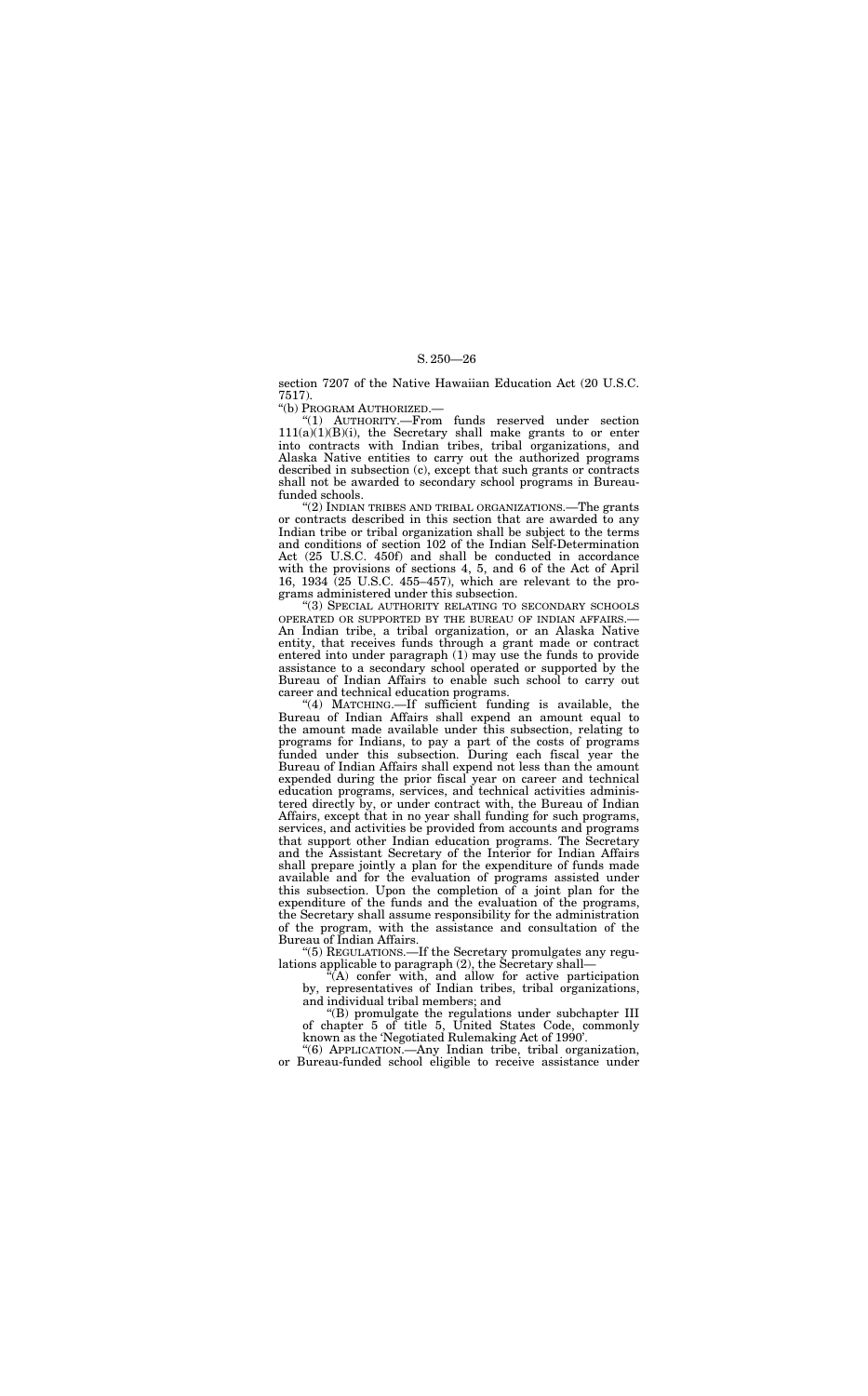this subsection may apply individually or as part of a consortium with another such Indian tribe, tribal organization, or Bureau-funded school.

''(c) AUTHORIZED ACTIVITIES.—

''(1) AUTHORIZED PROGRAMS.—Funds made available under this section shall be used to carry out career and technical education programs consistent with the purpose of this Act. ''(2) STIPENDS.—

''(A) IN GENERAL.—Funds received pursuant to grants or contracts awarded under subsection (b) may be used to provide stipends to students who are enrolled in career and technical education programs and who have acute economic needs which cannot be met through work-study programs.

''(B) AMOUNT.—Stipends described in subparagraph (A) shall not exceed reasonable amounts as prescribed by the Secretary.

 $(1)$  programs that involve, coordinate with, or encourage tribal economic development plans; and

"(2) applications from tribally controlled colleges or universities that—

''(d) GRANT OR CONTRACT APPLICATION.—In order to receive a grant or contract under this section, an organization, tribe, or entity described in subsection (b) shall submit an application to the Secretary that shall include an assurance that such organization, tribe, or entity shall comply with the requirements of this section.

''(f) CONSOLIDATION OF FUNDS.—Each organization, tribe, or entity receiving assistance under this section may consolidate such assistance with assistance received from related programs in accordance with the provisions of the Indian Employment, Training and Related Services Demonstration Act of 1992 (25 U.S.C. 3401 et seq.).<br>"(g) NONDUPLICATIVE AND NONEXCLUSIVE SERVICES.—Nothing

''(e) RESTRICTIONS AND SPECIAL CONSIDERATIONS.—The Secretary may not place upon grants awarded or contracts entered into under subsection (b) any restrictions relating to programs other than restrictions that apply to grants made to or contracts entered into with States pursuant to allotments under section 111(a). The Secretary, in awarding grants and entering into contracts under this section, shall ensure that the grants and contracts will improve career and technical education programs, and shall give special consideration to—

"(1) to limit the eligibility of any organization, tribe, or entity described in subsection (b) to participate in any activity offered by an eligible agency or eligible recipient under this title; or

''(A) are accredited or are candidates for accreditation by a nationally recognized accreditation organization as an institution of postsecondary career and technical education; or

''(B) operate career and technical education programs that are accredited or are candidates for accreditation by a nationally recognized accreditation organization, and issue certificates for completion of career and technical education programs.

in this section shall be construed—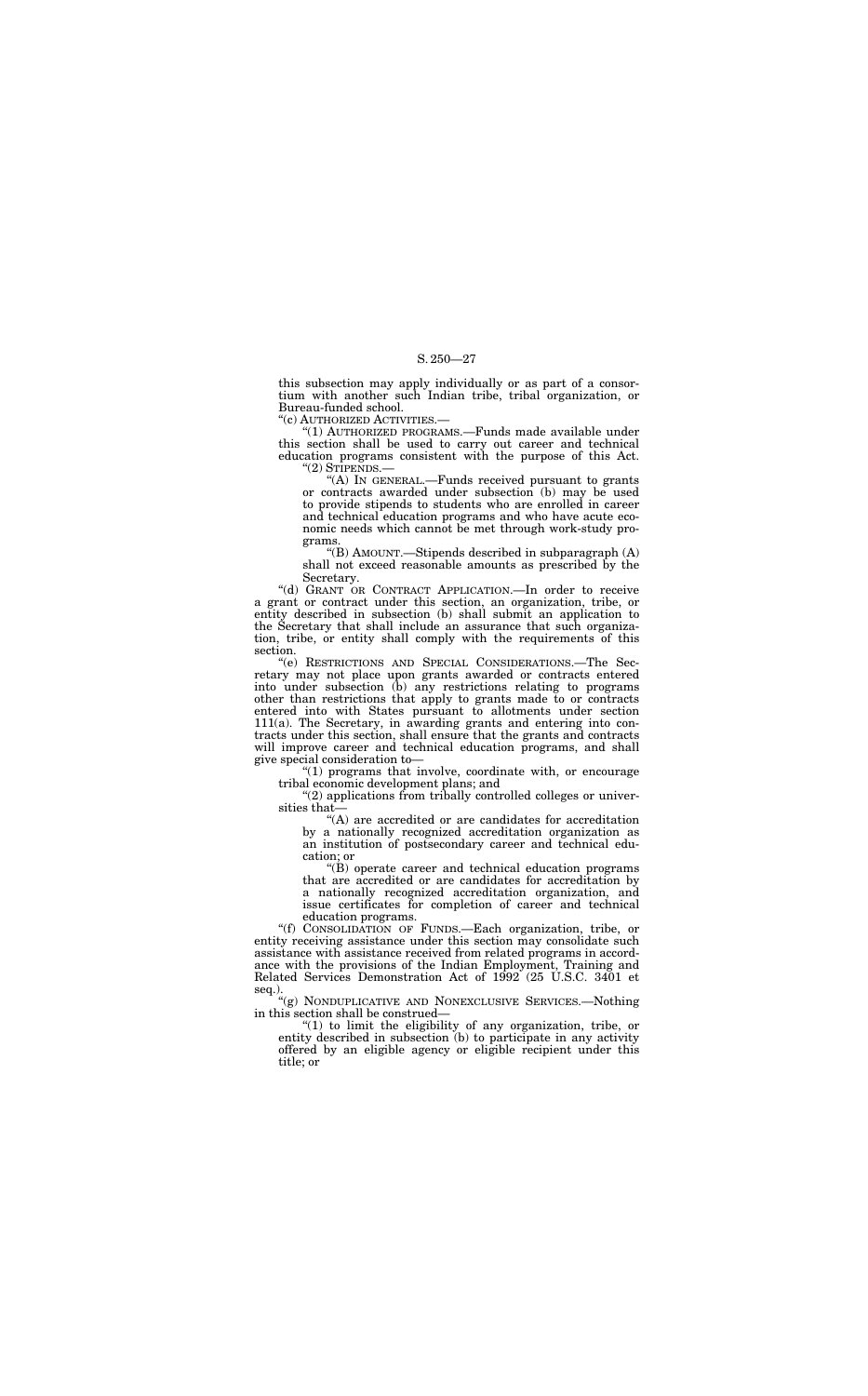''(2) to preclude or discourage any agreement, between any organization, tribe, or entity described in subsection (b) and any eligible agency or eligible recipient, to facilitate the provision of services by such eligible agency or eligible recipient to the population served by such eligible agency or eligible recipient.

"(h) NATIVE HAWAIIAN PROGRAMS.—From the funds reserved pursuant to section  $111(a)(1)(B)(ii)$ , the Secretary shall award grants to or enter into contracts with community-based organizations primarily serving and representing Native Hawaiians to plan, conduct, and administer programs, or portions thereof, which are authorized by and consistent with the provisions of this section for the benefit of Native Hawaiians.

"(a) GRANTS AUTHORIZED.—The Secretary shall, subject to the availability of appropriations, make grants pursuant to this section to tribally controlled postsecondary career and technical institutions that are not receiving Federal support under the Tribally Controlled College or University Assistance Act of 1978 (25 U.S.C. 1801 et seq.) or the Navajo Community College Act (25 U.S.C. 640a et seq.) to provide basic support for the education and training of Indian students.

## **''SEC. 117. TRIBALLY CONTROLLED POSTSECONDARY CAREER AND TECHNICAL INSTITUTIONS.**

"(1) IN GENERAL.—If the sums appropriated for any fiscal year for grants under this section are not sufficient to pay in full the total amount which approved applicants are eligible to receive under this section for such fiscal year, the Secretary shall first allocate to each such applicant who received funds under this part for the preceding fiscal year an amount equal to 100 percent of the product of the per capita payment for the preceding fiscal year and such applicant's Indian student count for the current program year, plus an amount equal to the actual cost of any increase to the per capita figure resulting from inflationary increases to necessary costs beyond the institution's control.

''(b) USES OF GRANTS.—Amounts made available under this section shall be used for career and technical education programs for Indian students and for the institutional support costs of the grant, including the expenses described in subsection (e).

"(c) AMOUNT OF GRANTS.-

"(2) PER CAPITA DETERMINATION.—For the purposes of paragraph (1), the per capita payment for any fiscal year shall be determined by dividing the amount available for grants to tribally controlled postsecondary career and technical institutions under this section for such program year by the sum of the Indian student counts of such institutions for such program year. The Secretary shall, on the basis of the most accurate data available from the institutions, compute the Indian student count for any fiscal year for which such count was not used for the purpose of making allocations under this section.

''(3) INDIRECT COSTS.—Notwithstanding any other provision of law or regulation, the Secretary shall not require the use of a restricted indirect cost rate for grants issued under this section.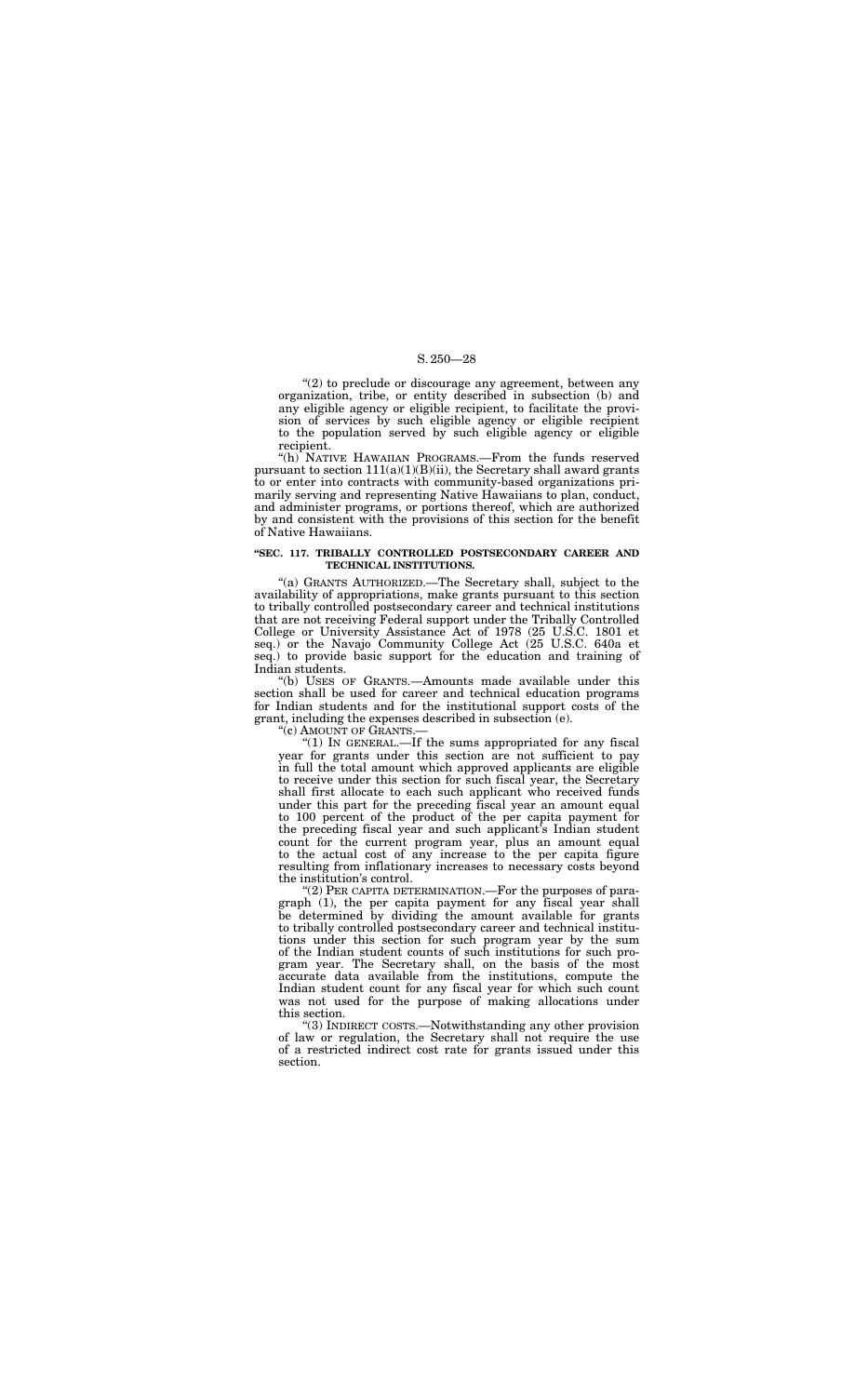''(d) APPLICATIONS.—Any tribally controlled postsecondary career and technical institution that is not receiving Federal support under the Tribally Controlled College or University Assistance Act of 1978 (25 U.S.C. 1801 et seq.) or the Navajo Community College Act (25 U.S.C. 640a et seq.) that desires to receive a grant under this section shall submit an application to the Secretary in such manner and form as the Secretary may require.

''(e) EXPENSES.—

''(1) IN GENERAL.—The Secretary shall, subject to the availability of appropriations, provide for each program year to each tribally controlled postsecondary career and technical institution having an application approved by the Secretary, an amount necessary to pay expenses associated with—

 $\mathrm{``(D)}$  institutional support of career and technical education.

''(A) the maintenance and operation of the program, including development costs, costs of basic and special instruction (including special programs for individuals with disabilities and academic instruction), materials, student costs, administrative expenses, boarding costs, transportation, student services, daycare and family support programs for students and their families (including contributions to the costs of education for dependents), and student stipends;

'(1) IN GENERAL.—Except as specifically provided in this Act, eligibility for assistance under this section shall not preclude any tribally controlled postsecondary career and technical institution from receiving Federal financial assistance under any program authorized under the Higher Education Act of 1965, or under any other applicable program for the benefit of institutions of higher education or career and technical education.

''(B) capital expenditures, including operations and maintenance, and minor improvements and repair, and physical plant maintenance costs, for the conduct of programs funded under this section;

"(2) PROHIBITION ON ALTERATION OF GRANT AMOUNT.—The amount of any grant for which tribally controlled postsecondary career and technical institutions are eligible under this section shall not be altered because of funds allocated to any such institution from funds appropriated under the Act of November 2, 1921 (commonly known as the 'Snyder Act') (25 U.S.C. 13).

''(C) costs associated with repair, upkeep, replacement, and upgrading of the instructional equipment; and

''(2) ACCOUNTING.—Each institution receiving a grant under this section shall provide annually to the Secretary an accurate and detailed accounting of the institution's operating and maintenance expenses and such other information concerning costs as the Secretary may reasonably require.

''(f) OTHER PROGRAMS.—

''(3) PROHIBITION ON CONTRACT DENIAL.—No tribally controlled postsecondary career and technical institution for which an Indian tribe has designated a portion of the funds appropriated for the tribe from funds appropriated under the Act of November 2, 1921 (25 U.S.C. 13), may be denied a contract for such portion under the Indian Self-Determination and Education Assistance Act (except as provided in that Act), or denied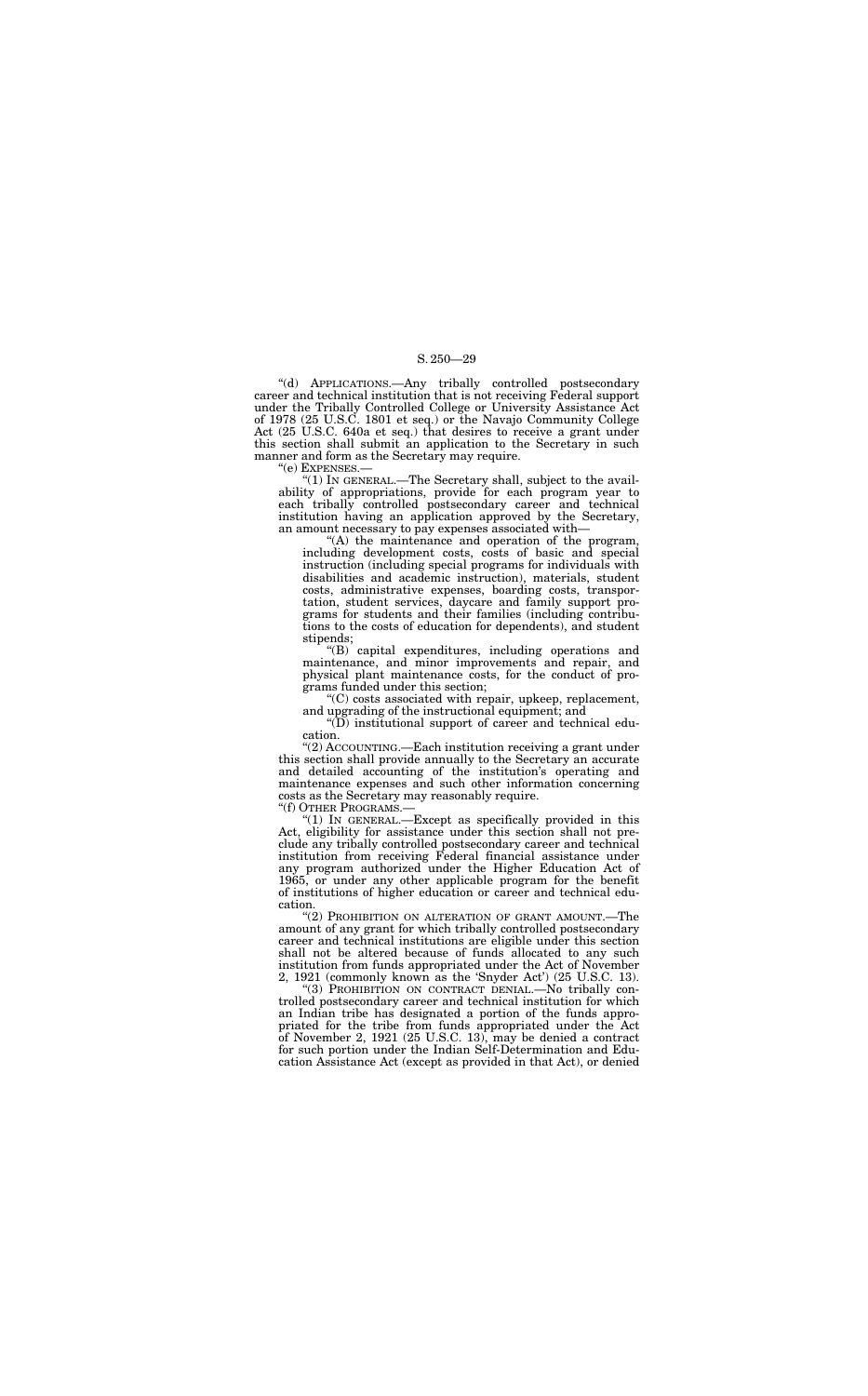appropriate contract support to administer such portion of the appropriated funds.

" $(g)$  COMPLAINT RESOLUTION PROCEDURE.—The Secretary shall establish (after consultation with tribally controlled postsecondary career and technical institutions) a complaint resolution procedure for grant determinations and calculations under this section for tribally controlled postsecondary career and technical institutions. ''(h) DEFINITIONS.—In this section:

''(1) INDIAN; INDIAN TRIBE.—The terms 'Indian' and 'Indian tribe' have the meanings given the terms in section 2 of the Tribally Controlled College or University Assistance Act of 1978 (25 U.S.C. 1801).

''(2) INDIAN STUDENT COUNT.—

''(A) IN GENERAL.—The term 'Indian student count' means a number equal to the total number of Indian students enrolled in each tribally controlled postsecondary career and technical institution, as determined in accordance with subparagraph (B).

"(iii) SUMMER TERM.—Any credit earned in a class offered during a summer term shall be counted in the determination of the Indian student count for the succeeding fall term.

"(iv) STUDENTS WITHOUT SECONDARY SCHOOL DEGREES.—

''(B) DETERMINATION.—

''(i) ENROLLMENT.—For each academic year, the Indian student count shall be determined on the basis of the enrollments of Indian students as in effect at the conclusion of—

''(I) in the case of the fall term, the third week of the fall term; and

''(II) in the case of the spring term, the third week of the spring term.

''(ii) CALCULATION.—For each academic year, the Indian student count for a tribally controlled postsecondary career and technical institution shall be the quotient obtained by dividing—

''(I) the sum of the credit hours of all Indian students enrolled in the tribally controlled postsecondary career and technical institution (as determined under clause (i)); by

 $^{\circ}$ (II) 12.

''(I) IN GENERAL.—A credit earned at a tribally controlled postsecondary career and technical institution by any Indian student that has not obtained a secondary school degree (or the recognized equivalent of such a degree) shall be counted toward the determination of the Indian student count if the institution at which the student is enrolled has established criteria for the admission of the student on the basis of the ability of the student to benefit from the education or training of the institution.

''(II) PRESUMPTION.—The institution shall be presumed to have established the criteria described in subclause (I) if the admission procedures for the institution include counseling or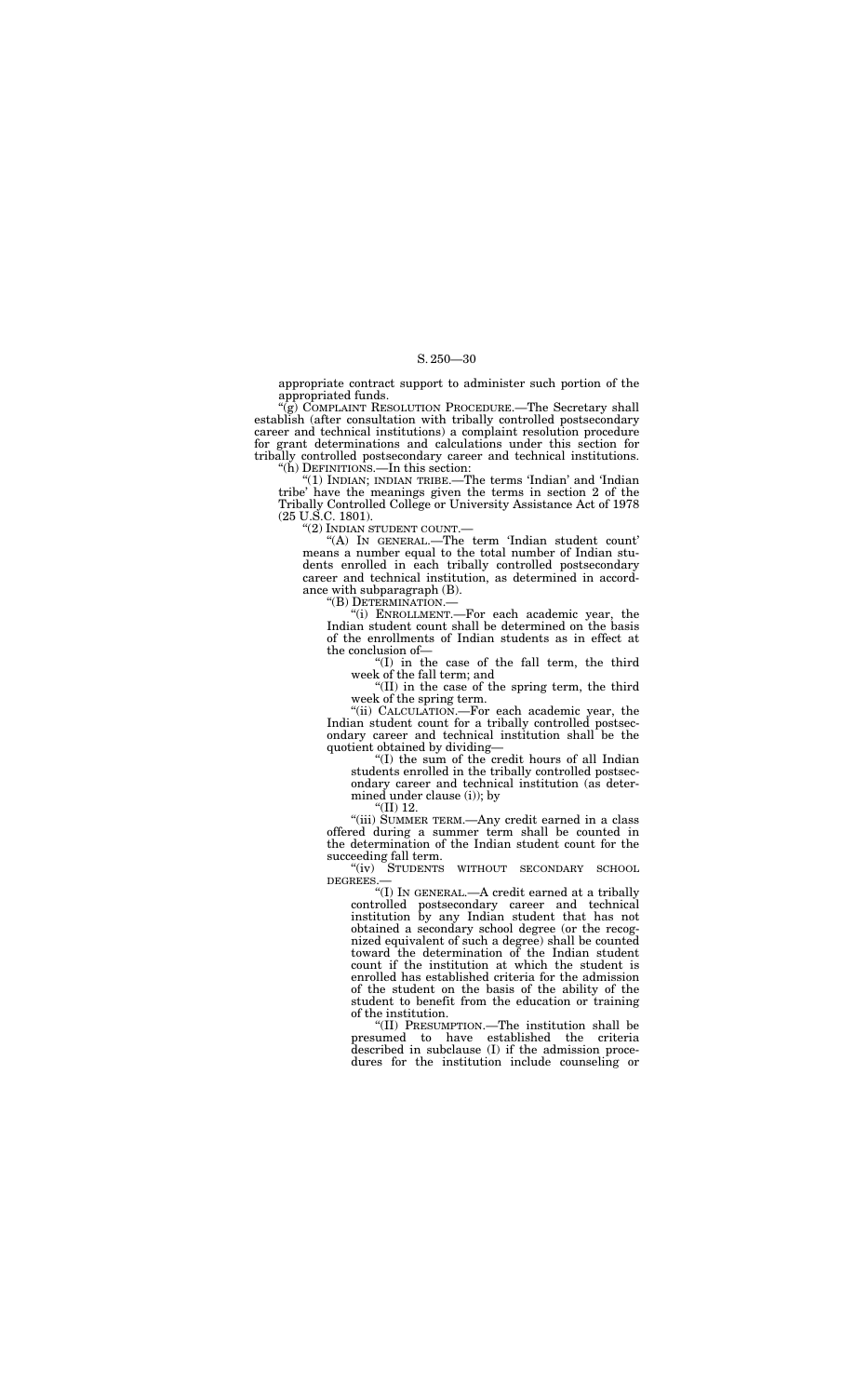testing that measures the aptitude of a student to successfully complete a course in which the student is enrolled.

''(III) CREDITS TOWARD SECONDARY SCHOOL DEGREE.—No credit earned by an Indian student for the purpose of obtaining a secondary school degree (or the recognized equivalent of such a degree) shall be counted toward the determination of the Indian student count under this clause.

''(v) CONTINUING EDUCATION PROGRAMS.—Any credit earned by an Indian student in a continuing education program of a tribally controlled postsecondary career and technical institution shall be included in the determination of the sum of all credit hours of the student if the credit is converted to a credit hour basis in accordance with the system of the institution for providing credit for participation in the program.

"(1) to provide assistance to an entity to enable the entity $f(A)$  to provide technical assistance to State entities designated under subsection (c) to enable the State entities

''(i) AUTHORIZATION OF APPROPRIATIONS.—There are authorized to be appropriated to carry out this section such sums as may be necessary for each of fiscal years 2007 through 2012.

## **''SEC. 118. OCCUPATIONAL AND EMPLOYMENT INFORMATION.**

''(a) NATIONAL ACTIVITIES.—From funds appropriated under subsection (g), the Secretary, in consultation with appropriate Federal agencies, is authorized—

> to carry out the activities described in such subsection; ''(B) to disseminate information that promotes the rep-

> lication of high quality practices described in subsection (c); and

> ''(C) to develop and disseminate products and services related to the activities described in subsection (c); and

''(2) to award grants to States that designate State entities in accordance with subsection (c) to enable the State entities to carry out the State level activities described in such subsection.

''(b) STATE APPLICATION.—

''(1) IN GENERAL.—A jointly designated State entity described in subsection (c) that desires to receive a grant under this section shall submit an application to the Secretary at the same time the State submits its State plan under section 122, in such manner, and accompanied by such additional information, as the Secretary may reasonably require.

''(2) CONTENTS.—Each application submitted under paragraph (1) shall include a description of how the jointly designated State entity described in subsection (c) will provide information based on trends provided pursuant to section 15 of the Wagner-Peyser Act to inform program development.

''(c) STATE LEVEL ACTIVITIES.—In order for a State to receive a grant under this section, the eligible agency and the Governor of the State shall jointly designate an entity in the State—

''(1) to provide support for career guidance and academic counseling programs designed to promote improved career and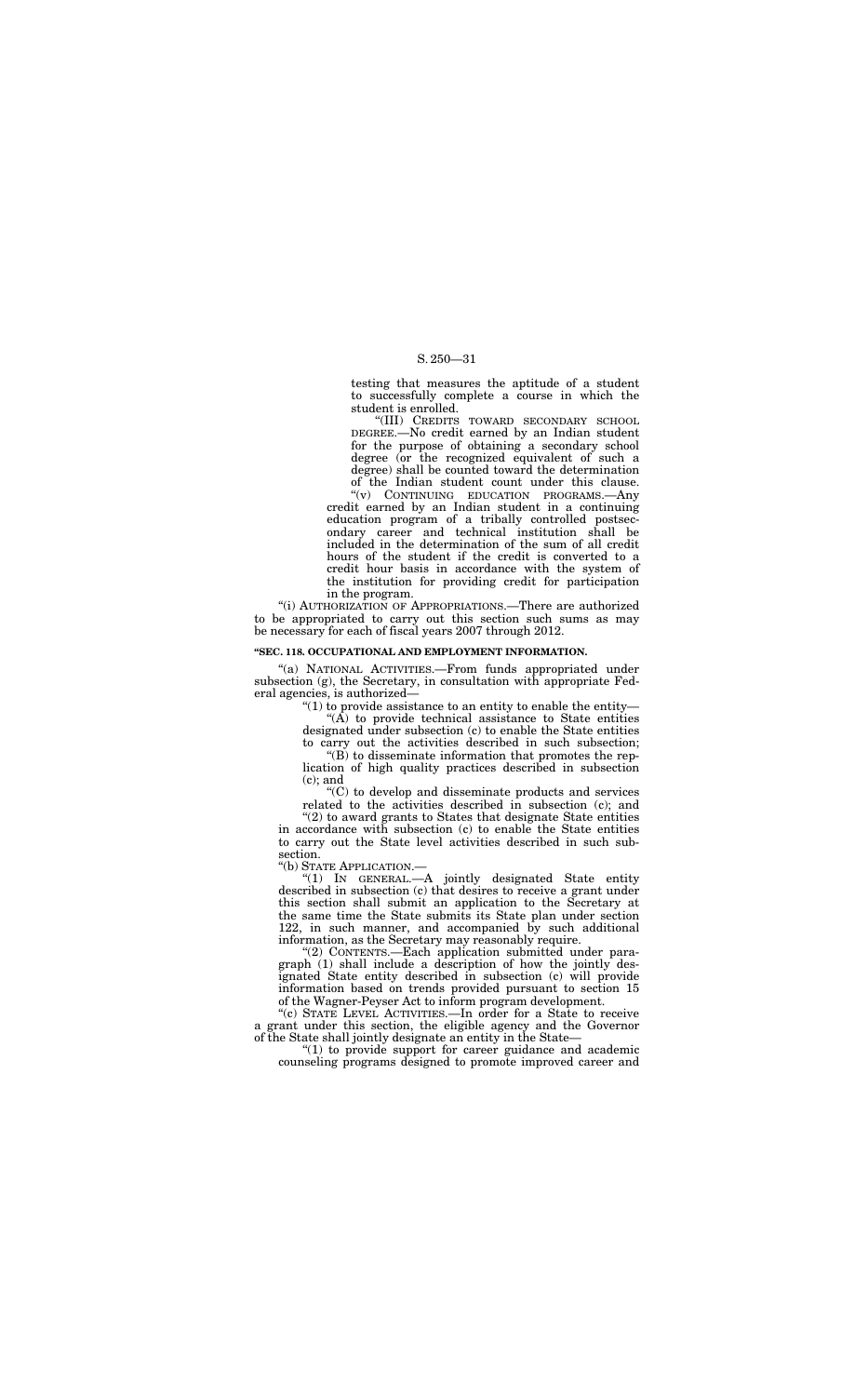education decision making by students (and parents, as appropriate) regarding education (including postsecondary education) and training options and preparations for high skill, high wage, or high demand occupations and non-traditional fields;

or high demand occupations and non-traditional fields; ''(2) to make available to students, parents, teachers, administrators, faculty, and career guidance and academic counselors, and to improve accessibility with respect to, information and planning resources that relate academic and career and technical educational preparation to career goals

" $(3)$  to provide academic and career and technical education teachers, faculty, administrators, and career guidance and academic counselors with the knowledge, skills, and occupational information needed to assist parents and students, especially special populations, with career exploration, educational opportunities, education financing, and exposure to high skill, high wage, or high demand occupations and non-traditional fields, including occupations and fields requiring a bacca-

 $\degree$ (4) to assist appropriate State entities in tailoring career related educational resources and training for use by such entities, including information on high skill, high wage, or high demand occupations in current or emerging professions and on career ladder information;

 $(5)$  to improve coordination and communication among administrators and planners of programs authorized by this Act and by section 15 of the Wagner-Peyser Act at the Federal, State, and local levels to ensure nonduplication of efforts and the appropriate use of shared information and data;

 $\sqrt{6}$ ) to provide ongoing means for customers, such as students and parents, to provide comments and feedback on products and services and to update resources, as appropriate, to better meet customer requirements; and

''(7) to provide readily available occupational information such as-

"(B) information on occupation supply and demand; and

" $(2)$  PUBLIC LAW 105–220.—None of the functions and activities assisted under this section shall duplicate the functions

and  $\binom{12}{2}$  not more than 15 percent to carry out subsection (a).

''(A) information relative to employment sectors;

''(C) other information provided pursuant to section 15 of the Wagner-Peyser Act as the jointly designated State entity considers relevant.

''(d) NONDUPLICATION.—

''(1) WAGNER-PEYSER ACT.—The jointly designated State entity described under subsection (c) may use funds provided under subsection  $(a)(2)$  to supplement activities under section 15 of the Wagner-Peyser Act to the extent such activities do not duplicate activities assisted under such section.

and activities carried out under Public Law 105–220. ''(e) FUNDING RULE.—Of the amounts appropriated to carry out this section, the Federal entity designated under subsection

 $(1)$  not less than 85 percent to carry out subsection (c);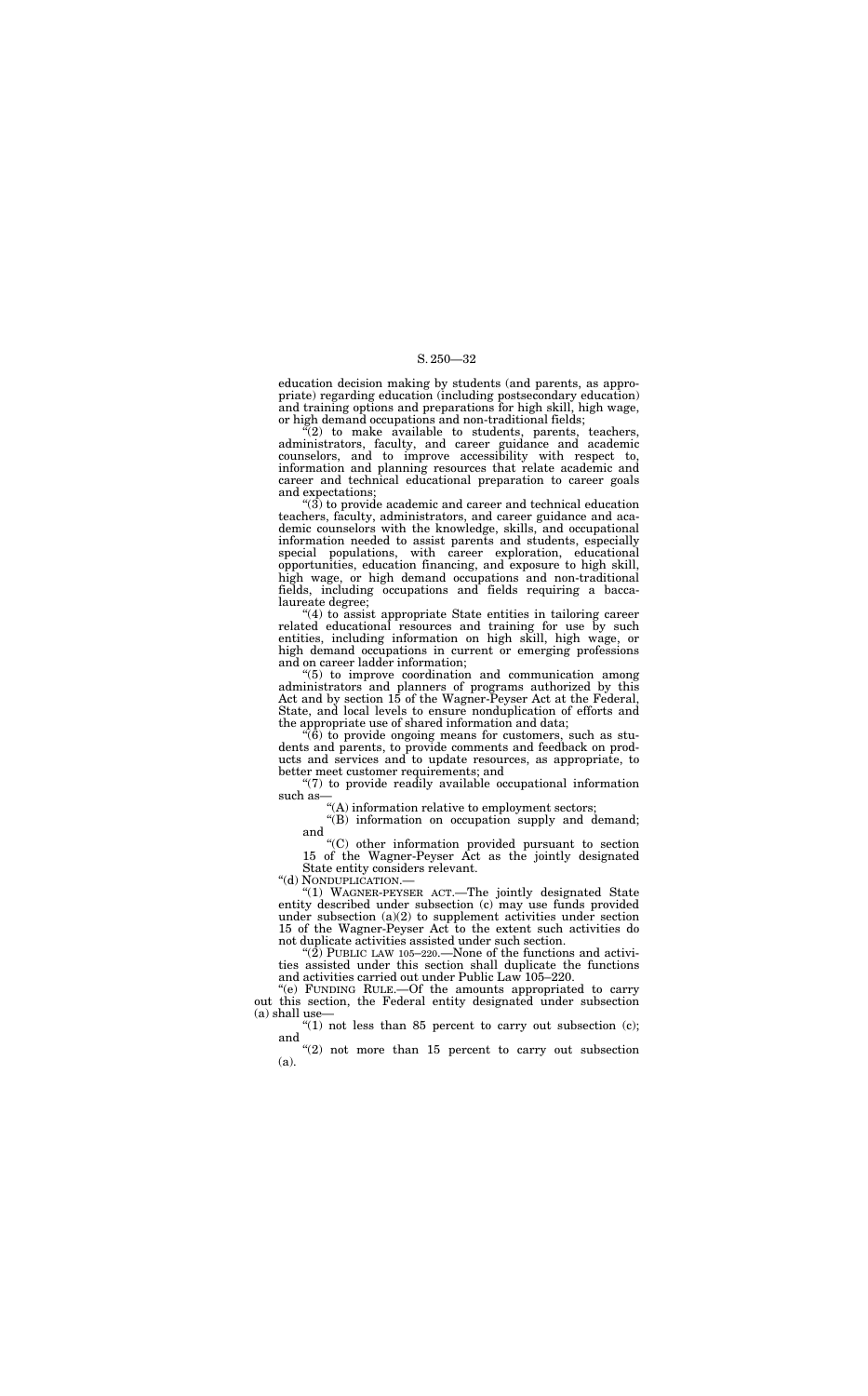''(1) a description of activities assisted under this section during the prior program year;<br>"(2) a description of the specific products and services

''(f) REPORT.—The Secretary, in consultation with appropriate Federal agencies, shall prepare and submit to the appropriate committees of Congress, an annual report that includes—

assisted under this section that were delivered in the prior program year; and  $(3)$  an assessment of the extent to which States have

effectively coordinated activities assisted under this section with activities authorized under section 15 of the Wagner-Peyser Act.

''(g) AUTHORIZATION OF APPROPRIATIONS.—There are authorized to be appropriated to carry out this section such sums as may be necessary for each of the fiscal years 2007 through 2012.

## **''PART B—STATE PROVISIONS**

## **''SEC. 121. STATE ADMINISTRATION.**

''(a) ELIGIBLE AGENCY RESPONSIBILITIES.—The responsibilities of an eligible agency under this title shall include—

 $(4)$  the adoption of such procedures as the eligible agency considers necessary to—

''(1) coordination of the development, submission, and implementation of the State plan, and the evaluation of the program, services, and activities assisted under this title, including preparation for non-traditional fields;

''(2) consultation with the Governor and appropriate agencies, groups, and individuals including parents, students, teachers, teacher and faculty preparation programs, representatives of businesses (including small businesses), labor organizations, eligible recipients, State and local officials, and local program administrators, involved in the planning, administration, evaluation, and coordination of programs funded under this title;

''(3) convening and meeting as an eligible agency (consistent with State law and procedure for the conduct of such meetings) at such time as the eligible agency determines necessary to carry out the eligible agency's responsibilities under this title, but not less than 4 times annually; and

''(A) implement State level coordination with the activities undertaken by the State boards under section 111 of Public Law 105–220; and

''(B) make available to the service delivery system under section 121 of Public Law 105–220 within the State a listing of all school dropout, postsecondary education, and adult programs assisted under this title.

''(b) EXCEPTION.—Except with respect to the responsibilities set forth in subsection (a), the eligible agency may delegate any of the other responsibilities of the eligible agency that involve the administration, operation, or supervision of activities assisted under this title, in whole or in part, to 1 or more appropriate State agencies.

## **''SEC. 122. STATE PLAN.**

''(a) STATE PLAN.—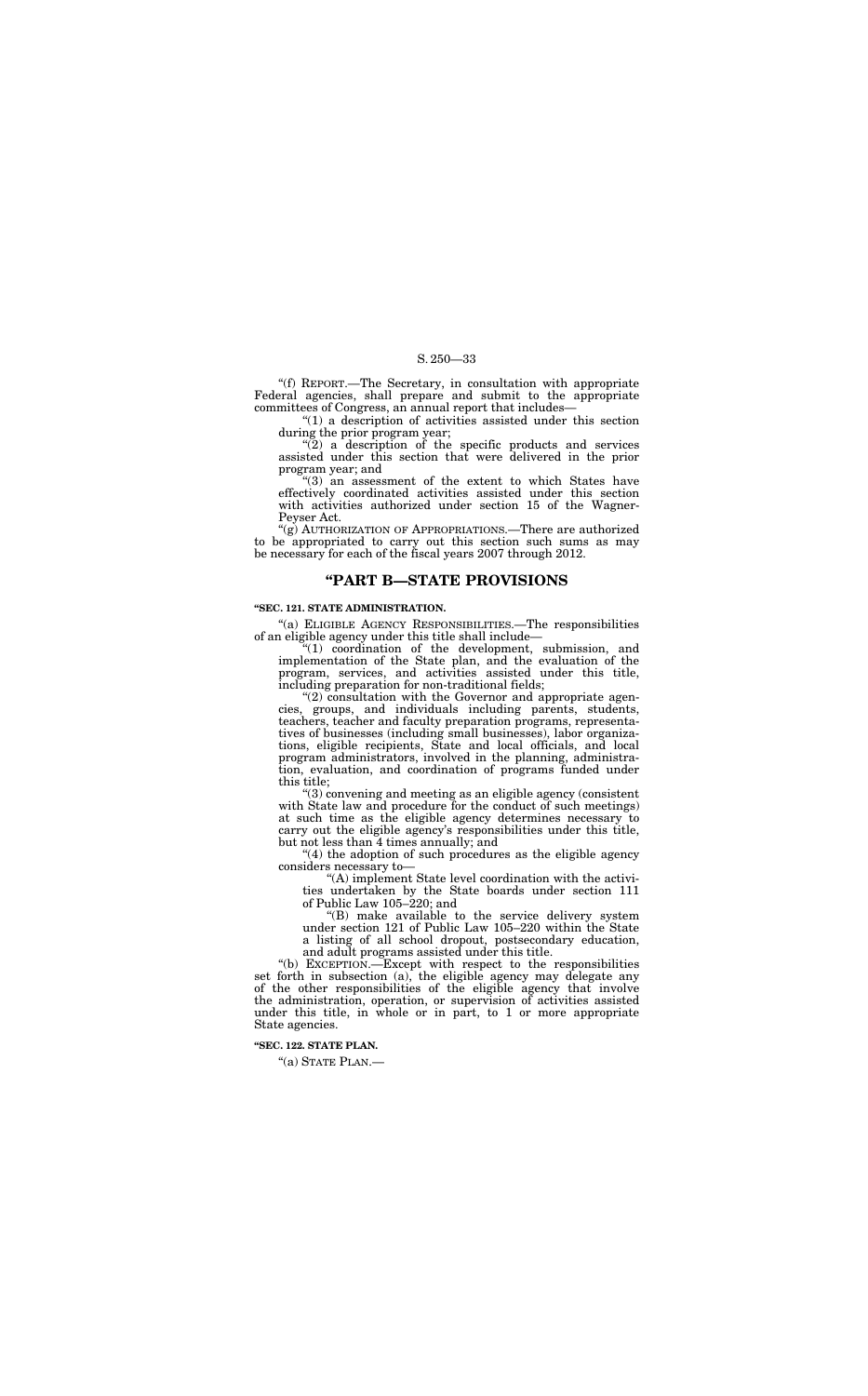''(1) IN GENERAL.—Each eligible agency desiring assistance under this title for any fiscal year shall prepare and submit to the Secretary a State plan for a 6-year period, together with such annual revisions as the eligible agency determines to be necessary, except that, during the period described in section 4, each eligible agency may submit a transition plan that shall fulfill the eligible agency's obligation to submit a State plan under this section for the first fiscal year following the date of enactment of the Carl D. Perkins Career and Technical Education Improvement Act of 2006.

"(A) may submit such annual revisions of the State plan to the Secretary as the eligible agency determines to be necessary; and

''(2) REVISIONS.—Each eligible agency—

''(B) shall, after the second year of the 6-year period, conduct a review of activities assisted under this title and submit any revisions of the State plan that the eligible agency determines necessary to the Secretary.

"(iv) charter school authorizers and organizers consistent with State law;

"(vii) the State tech prep coordinator and representatives of tech prep consortia (if applicable);

"(viii) entities participating in activities described in section 111 of Public Law 105–220;

"(ix) interested community members (including) parent and community organizations);

"(x) representatives of special populations;

"(xi) representatives of business and industry (including representatives of small business); and

"(xii) representatives of labor organizations in the State; and

''(3) HEARING PROCESS.—The eligible agency shall conduct public hearings in the State, after appropriate and sufficient notice, for the purpose of affording all segments of the public and interested organizations and groups (including charter school authorizers and organizers consistent with State law, employers, labor organizations, parents, students, and community organizations), an opportunity to present their views and make recommendations regarding the State plan. A summary of such recommendations and the eligible agency's response to such recommendations shall be included in the State plan. ''(b) PLAN DEVELOPMENT.—

''(1) IN GENERAL.—The eligible agency shall—

''(A) develop the State plan in consultation with—

''(i) academic and career and technical education teachers, faculty, and administrators;

"(ii) career guidance and academic counselors;

"(iii) eligible recipients;

''(v) parents and students;

''(vi) institutions of higher education;

''(B) consult the Governor of the State with respect to such development.

''(2) ACTIVITIES AND PROCEDURES.—The eligible agency shall develop effective activities and procedures, including access to information needed to use such procedures, to allow the individuals and entities described in paragraph (1) to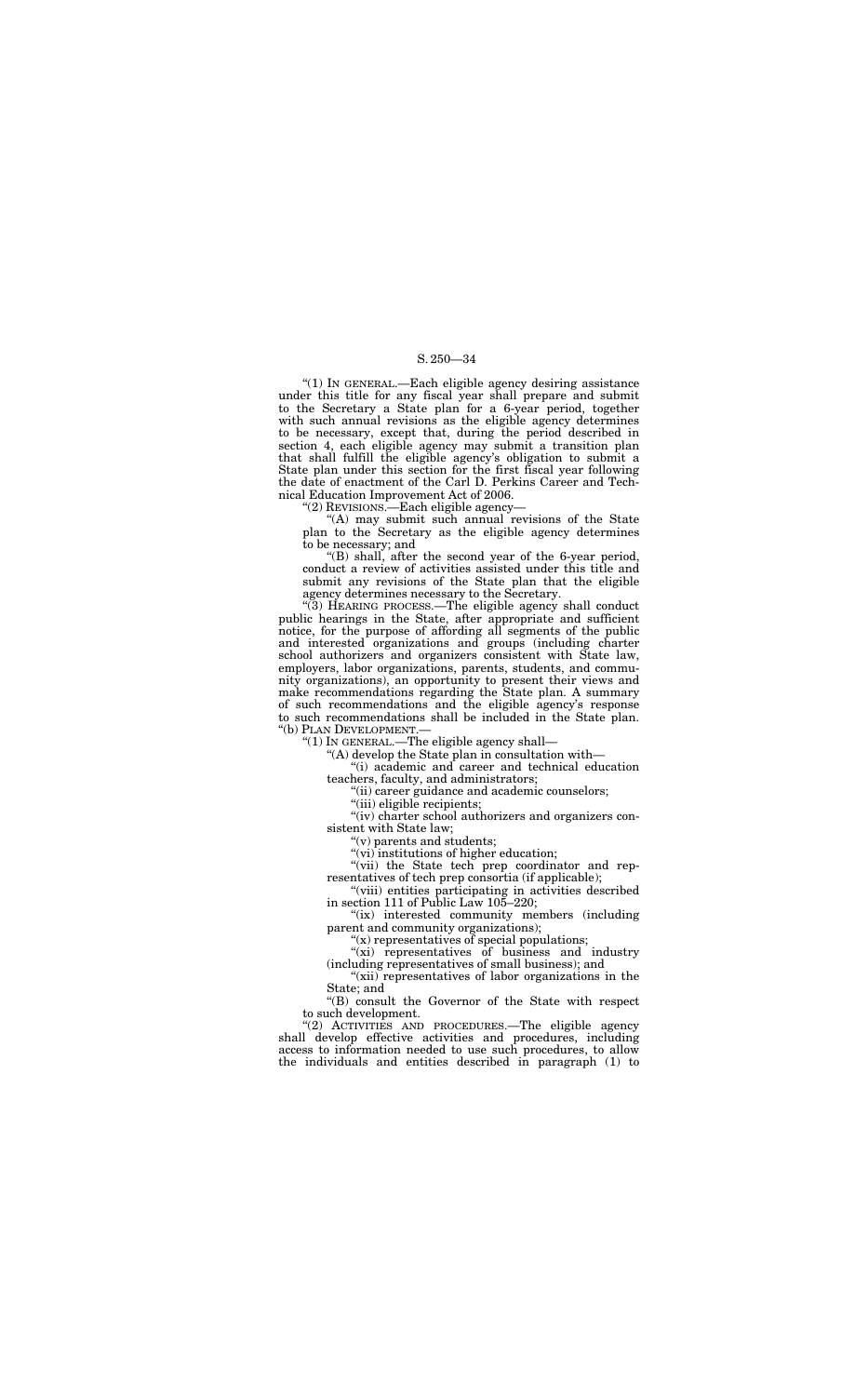participate in State and local decisions that relate to development of the State plan.

''(c) PLAN CONTENTS.—The State plan shall include information that—

''(1) describes the career and technical education activities to be assisted that are designed to meet or exceed the State adjusted levels of performance, including a description of—

"(A) the career and technical programs of study, which may be adopted by local educational agencies and postsecondary institutions to be offered as an option to students (and their parents as appropriate) when planning for and completing future coursework, for career and technical content areas that—

"(iii) may include the opportunity for secondary education students to participate in dual or concurrent enrollment programs or other ways to acquire postsecondary education credits; and

"(iv) lead to an industry-recognized credential or certificate at the postsecondary level, or an associate or baccalaureate degree;

''(i) incorporate secondary education and postsecondary education elements;

''(ii) include coherent and rigorous content aligned with challenging academic standards and relevant career and technical content in a coordinated, nonduplicative progression of courses that align secondary education with postsecondary education to adequately prepare students to succeed in postsecondary education;

 $\mathbf{f}(\mathbf{F})$  the criteria that will be used by the eligible agency to approve eligible recipients for funds under this Act, including criteria to assess the extent to which the local plan will—

"(iii) identify and address current or emerging occupational opportunities;

''(B) how the eligible agency, in consultation with eligible recipients, will develop and implement the career and technical programs of study described in subparagraph (A);

''(C) how the eligible agency will support eligible recipients in developing and implementing articulation agreements between secondary education and postsecondary education institutions;

''(D) how the eligible agency will make available information about career and technical programs of study offered by eligible recipients;

''(E) the secondary and postsecondary career and technical education programs to be carried out, including programs that will be carried out by the eligible agency to develop, improve, and expand access to appropriate technology in career and technical education programs;

''(i) promote continuous improvement in academic achievement;

''(ii) promote continuous improvement of technical skill attainment; and

''(G) how programs at the secondary level will prepare career and technical education students, including special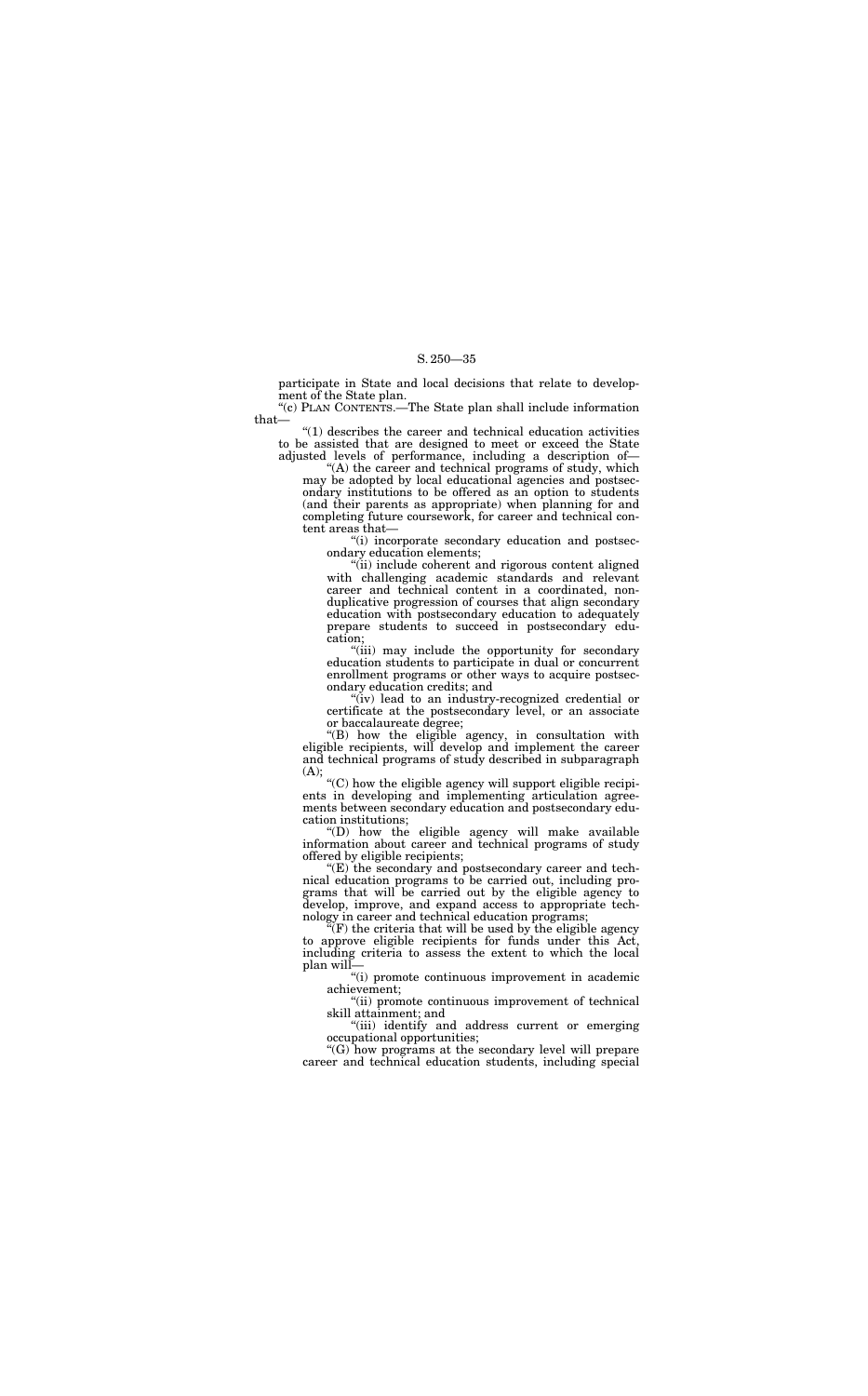populations, to graduate from secondary school with a diploma;

"(H) how such programs will prepare career and technical education students, including special populations, academically and technically for opportunities in postsecondary education or entry into high skill, high wage, or high demand occupations in current or emerging occupations, and how participating students will be made aware of such opportunities;

"(i) at the secondary level that are aligned with rigorous and challenging academic content standards and student academic achievement standards adopted by the State under section 1111(b)(1) of the Elementary and Secondary Education Act of 1965;

"(iii) that lead to employment in high skill, high wage, or high demand occupations;

''(I) how funds will be used to improve or develop new career and technical education courses—

"(K) how funds will be used effectively to link academic and career and technical education at the secondary level and at the postsecondary level in a manner that increases student academic and career and technical achievement; and

''(ii) at the postsecondary level that are relevant and challenging; and

"(L) how the eligible agency will report on the integration of coherent and rigorous content aligned with challenging academic standards in career and technical education programs in order to adequately evaluate the extent of such integration;

''(J) how the eligible agency will facilitate and coordinate communication on best practices among successful recipients of tech prep program grants under title II and eligible recipients to improve program quality and student achievement;

 $\sqrt[G]{(B)}$  increases the percentage of teachers that meet teacher certification or licensing requirements;

''(2) describes how comprehensive professional development (including initial teacher preparation and activities that support recruitment) for career and technical education teachers, faculty, administrators, and career guidance and academic counselors will be provided, especially professional development that—

''(A) promotes the integration of coherent and rigorous academic content standards and career and technical education curricula, including through opportunities for the appropriate academic and career and technical education teachers to jointly develop and implement curricula and pedagogical strategies, as appropriate;

''(C) is high quality, sustained, intensive, and focused on instruction, and increases the academic knowledge and understanding of industry standards, as appropriate, of career and technical education teachers;

''(D) encourages applied learning that contributes to the academic and career and technical knowledge of the student;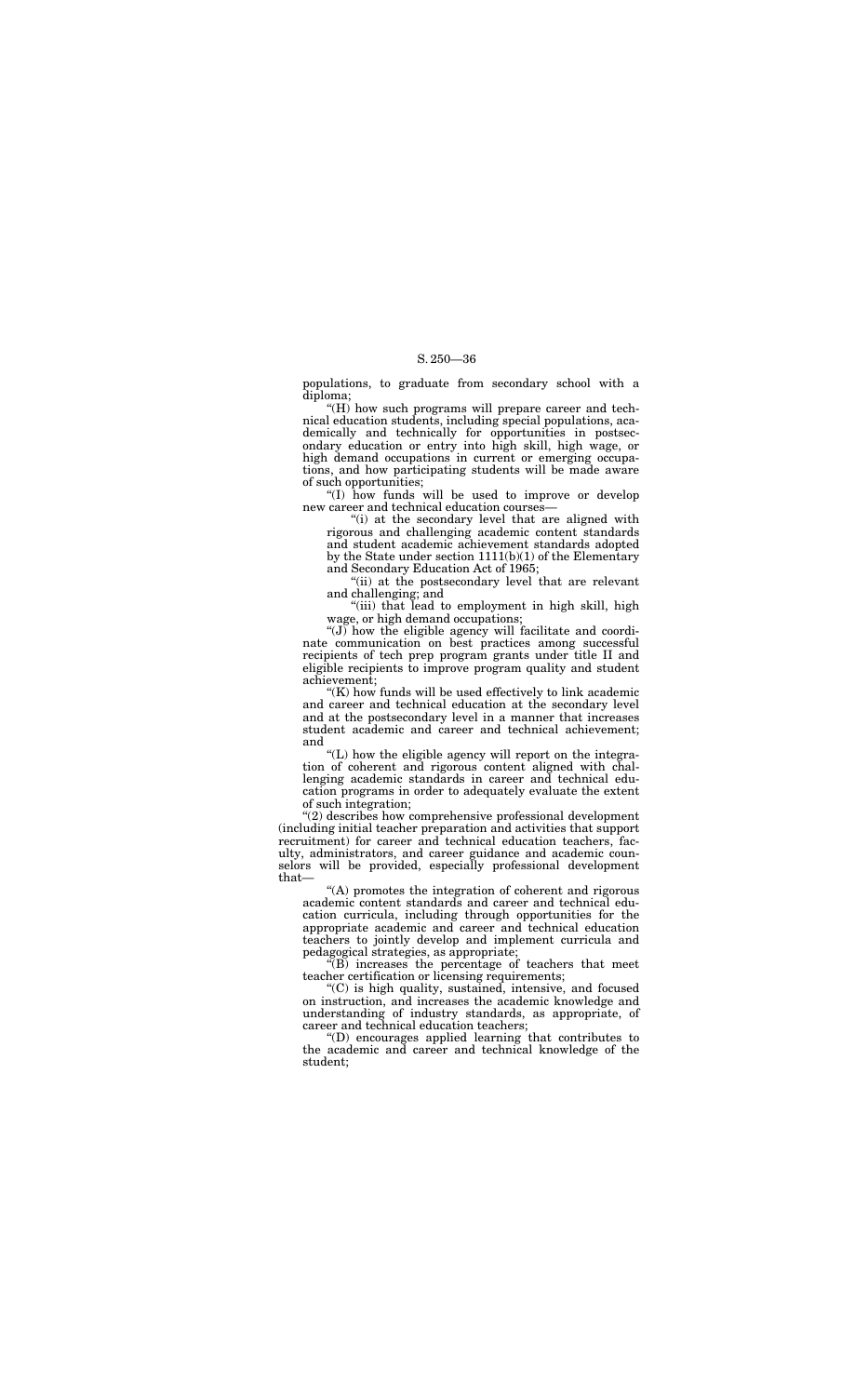"(E) provides the knowledge and skills needed to work with and improve instruction for special populations;

''(F) assists in accessing and utilizing data, including data provided under section 118, student achievement data, and data from assessments; and

"(A) the recruitment and retention of career and technical education teachers, faculty, and career guidance and academic counselors, including individuals in groups underrepresented in the teaching profession; and

''(G) promotes integration with professional development activities that the State carries out under title II of the Elementary and Secondary Education Act of 1965 and title II of the Higher Education Act of 1965;

''(3) describes efforts to improve—

 $''(4)$  describes efforts to facilitate the transition of subbaccalaureate career and technical education students into baccalaureate degree programs at institutions of higher education;

''(B) the transition to teaching from business and industry, including small business;

"(A) improve the academic and technical skills of students participating in career and technical education programs, including strengthening the academic and career and technical components of career and technical education programs through the integration of academics with career and technical education to ensure learning in—

''(5) describes how the eligible agency will actively involve parents, academic and career and technical education teachers, administrators, faculty, career guidance and academic counselors, local business (including small businesses), and labor organizations in the planning, development, implementation, and evaluation of such career and technical education programs;

> "(i) the core academic subjects (as defined in section 9101 of the Elementary and Secondary Education Act of 1965); and

(ii) career and technical education subjects;

''(6) describes how funds received by the eligible agency through the allotment made under section 111 will be allocated—

''(A) among career and technical education at the secondary level, or career and technical education at the postsecondary and adult level, or both, including the rationale for such allocation; and

''(B) among any consortia that will be formed among secondary schools and eligible institutions, and how funds will be allocated among the members of the consortia, including the rationale for such allocation;

''(7) describes how the eligible agency will—

''(B) provide students with strong experience in, and understanding of, all aspects of an industry; and

''(C) ensure that students who participate in such career and technical education programs are taught to the same challenging academic proficiencies as are taught to all other students;

''(8) describes how the eligible agency will annually evaluate the effectiveness of such career and technical education programs, and describe, to the extent practicable, how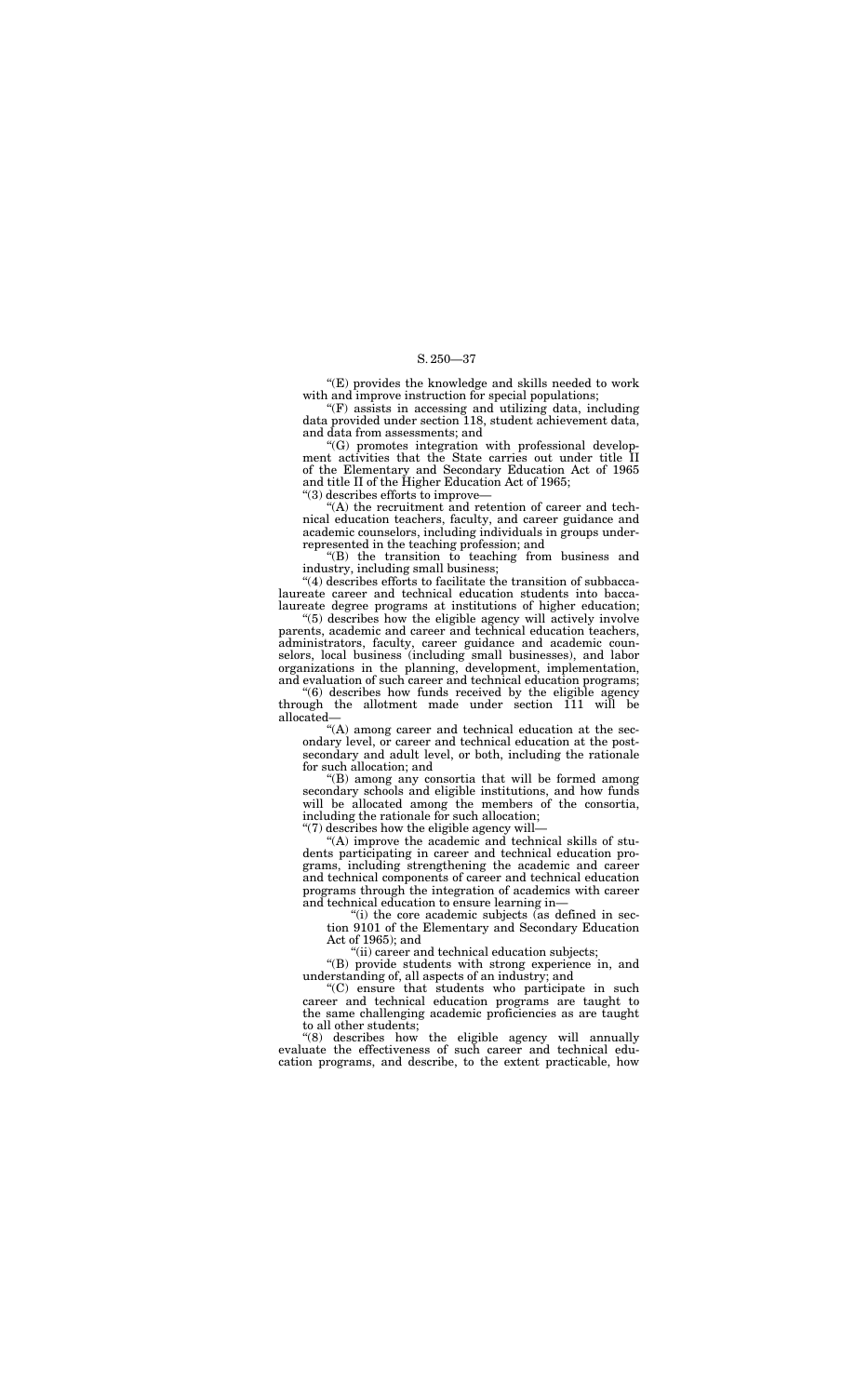the eligible agency is coordinating such programs to ensure nonduplication with other Federal programs;

 $\cdot$ (9) describes the eligible agency's program strategies for special populations, including a description of how individuals who are members of the special populations-

"(A) will be provided with equal access to activities assisted under this Act;

''(B) will not be discriminated against on the basis of their status as members of the special populations; and

''(C) will be provided with programs designed to enable the special populations to meet or exceed State adjusted levels of performance, and prepare special populations for further learning and for high skill, high wage, or high demand occupations;

''(10) describes—

"(11) provides assurances that the eligible agency will comply with the requirements of this Act and the provisions of the State plan, including the provision of a financial audit of funds received under this Act which may be included as part of an audit of other Federal or State programs;

''(A) the eligible agency's efforts to ensure that eligible recipients are given the opportunity to provide input in determining the State adjusted levels of performance described in section 113; and

 $(12)$  provides assurances that none of the funds expended under this Act will be used to acquire equipment (including computer software) in any instance in which such acquisition results in a direct financial benefit to any organization representing the interests of the acquiring entity or the employees of the acquiring entity, or any affiliate of such an organization;

''(B) how the eligible agency, in consultation with eligible recipients, will develop a process for the negotiation of local adjusted levels of performance under section 113(b)(4) if an eligible recipient does not accept the State adjusted levels of performance under section 113(b)(3);

"(13) describes how the eligible agency will report data relating to students participating in career and technical education in order to adequately measure the progress of the students, including special populations, and how the eligible agency will ensure that the data reported to the eligible agency from local educational agencies and eligible institutions under this title and the data the eligible agency reports to the Secretary are complete, accurate, and reliable;

 $*(14)$  describes how the eligible agency will adequately address the needs of students in alternative education programs, if appropriate;

"(17) describes the methods proposed for the joint planning and coordination of programs carried out under this title with other Federal education programs;

''(15) describes how the eligible agency will provide local educational agencies, area career and technical education schools, and eligible institutions in the State with technical assistance;

''(16) describes how career and technical education relates to State and regional occupational opportunities;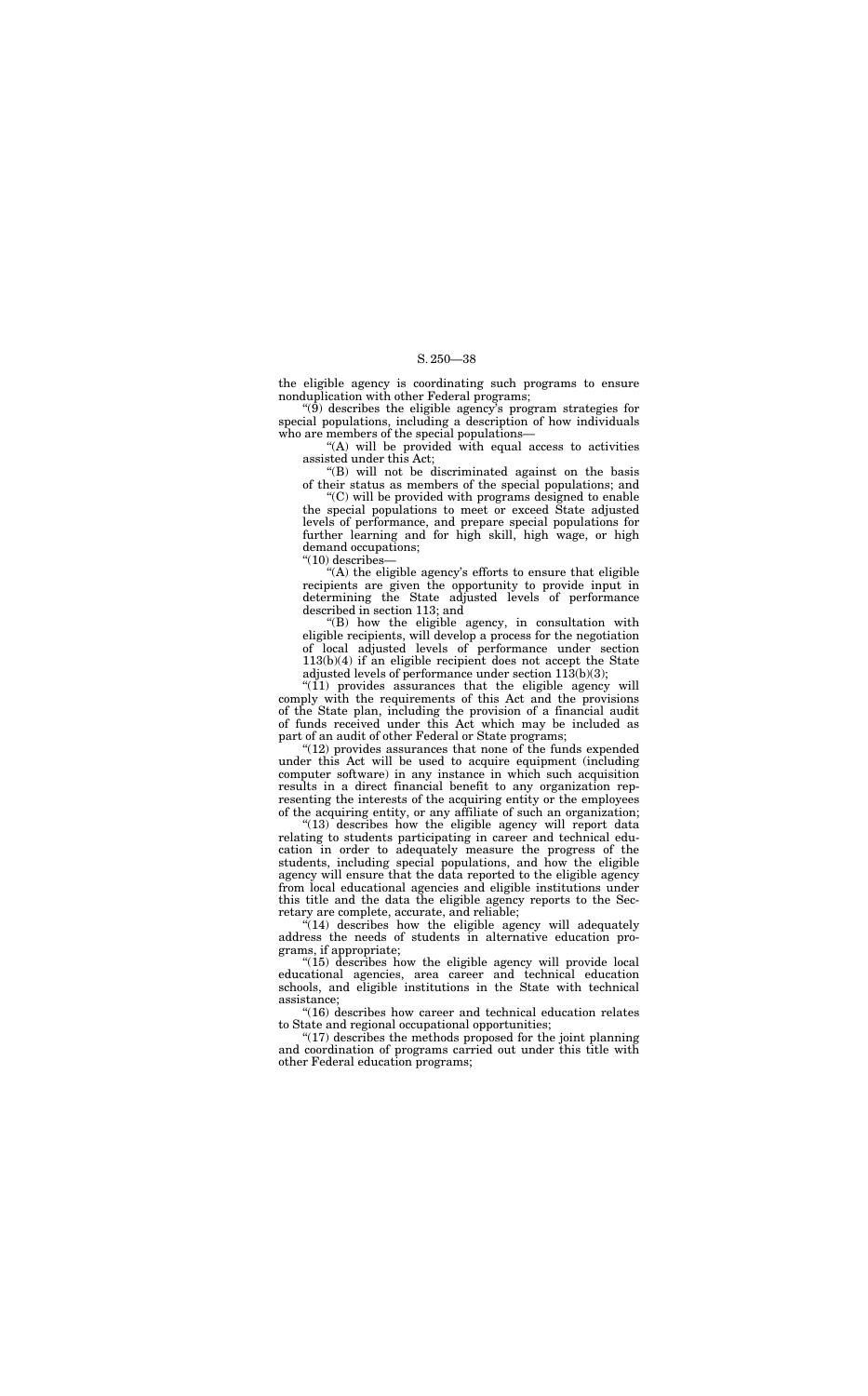"(18) describes how funds will be used to promote preparation for high skill, high wage, or high demand occupations and non-traditional fields;

'(19) describes how funds will be used to serve individuals in State correctional institutions; and

"(20) contains the description and information specified in sections 112(b)(8) and 121(c) of Public Law 105–220 concerning the provision of services only for postsecondary students and school dropouts.

''(d) PLAN OPTIONS.—

"(2) PLAN SUBMITTED AS PART OF 501 PLAN.—The eligible agency may submit the plan required under this section as part of the plan submitted under section 501 of Public Law 105–220, if the plan submitted pursuant to the requirement of this section meets the requirements of this Act.

''(1) SINGLE PLAN.—An eligible agency not choosing to consolidate funds under section 202 shall fulfill the plan or application submission requirements of this section, and section  $201(c)$ , by submitting a single State plan. In such plan, the eligible agency may allow recipients to fulfill the plan or application submission requirements of section 134 and subsections (a) and (b) of section 204 by submitting a single local plan.

"(A) the State plan, or revision, respectively, does not meet the requirements of this Act; or

"(2) DISAPPROVAL.—The Secretary shall not finally disapprove a State plan, except after giving the eligible agency notice and an opportunity for a hearing.

''(e) PLAN APPROVAL.—

''(1) IN GENERAL.—The Secretary shall approve a State plan, or a revision to an approved State plan, unless the Secretary determines that—

"(4) TIMEFRAME.—A State plan shall be deemed approved by the Secretary if the Secretary has not responded to the eligible agency regarding the State plan within 90 days of the date the Secretary receives the State plan.

''(B) the State's levels of performance on the core indicators of performance consistent with section 113 are not sufficiently rigorous to meet the purpose of this Act.

''(3) CONSULTATION.—The eligible agency shall develop the portion of each State plan relating to the amount and uses of any funds proposed to be reserved for adult career and technical education, postsecondary career and technical education, tech prep education, and secondary career and technical education after consultation with the State agency responsible for supervision of community colleges, technical institutes, or other 2-year postsecondary institutions primarily engaged in providing postsecondary career and technical education, and the State agency responsible for secondary education. If a State agency finds that a portion of the final State plan is objectionable, the State agency shall file such objections with the eligible agency. The eligible agency shall respond to any objections of the State agency in the State plan submitted to the Secretary.

## **''SEC. 123. IMPROVEMENT PLANS.**

''(a) STATE PROGRAM IMPROVEMENT.—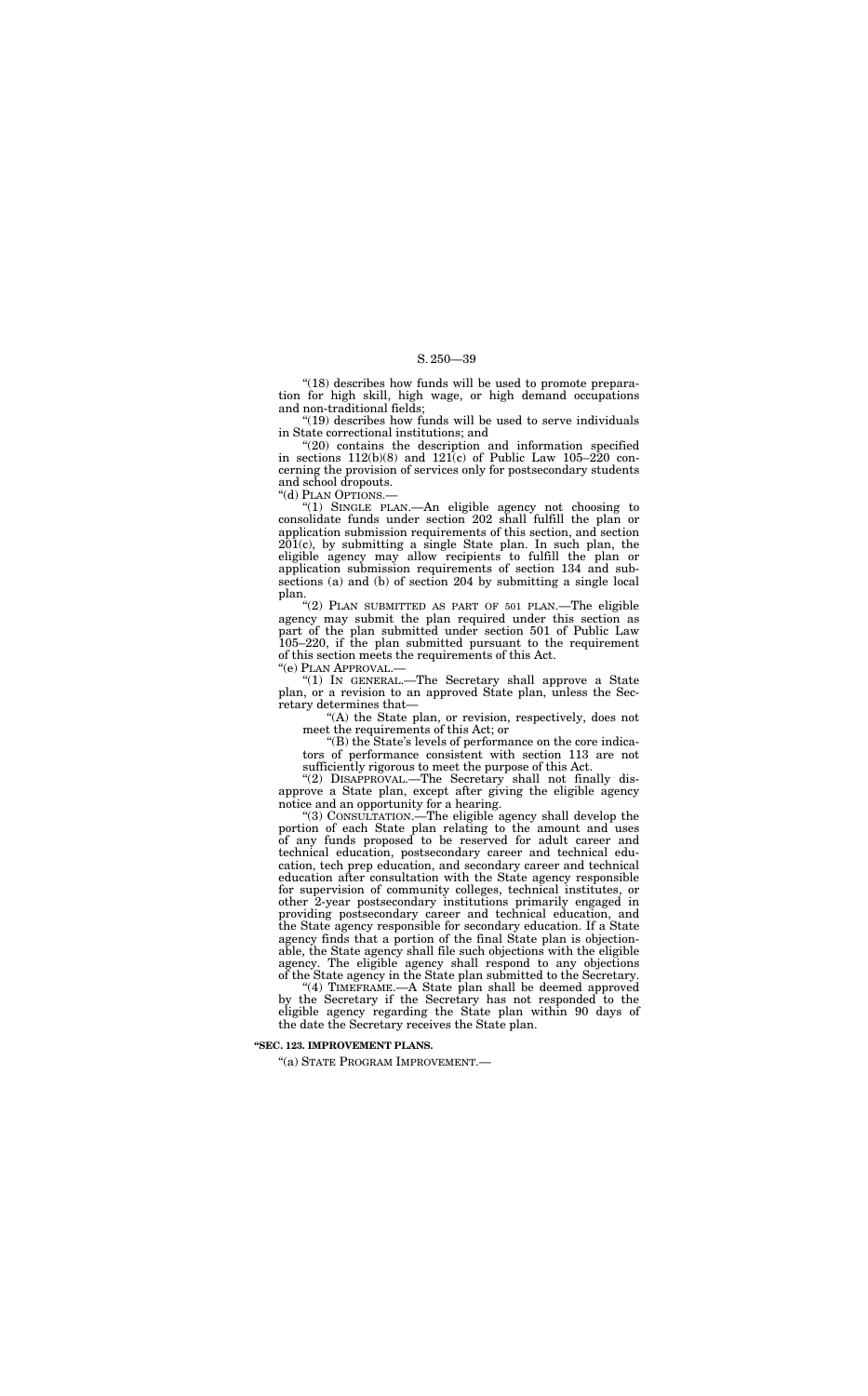''(1) PLAN.—If a State fails to meet at least 90 percent of an agreed upon State adjusted level of performance for any of the core indicators of performance described in section 113(b)(3), the eligible agency shall develop and implement a program improvement plan (with special consideration to performance gaps identified under section 113(c)(2)) in consultation with the appropriate agencies, individuals, and organizations during the first program year succeeding the program year for which the eligible agency failed to so meet the State adjusted level of performance for any of the core indicators of performance.

''(2) TECHNICAL ASSISTANCE.—If the Secretary determines that an eligible agency is not properly implementing the eligible agency's responsibilities under section 122, or is not making substantial progress in meeting the purposes of this Act, based on the State's adjusted levels of performance, the Secretary shall work with the eligible agency to implement the improvement activities consistent with the requirements of this Act. ''(3) SUBSEQUENT ACTION.—

> $\tilde{f}$ (iii) fails to meet at least 90 percent of an agreed upon State adjusted level of performance for the same core indicator of performance for 3 consecutive years.

''(A) IN GENERAL.—The Secretary may, after notice and opportunity for a hearing, withhold from an eligible agency all, or a portion, of the eligible agency's allotment under paragraphs  $(2)$  and  $(3)$  of section 112(a) if the eligible agency—

"(4) FUNDS RESULTING FROM REDUCED ALLOTMENTS.—The Secretary shall use funds withheld under paragraph (3) for a State served by an eligible agency to provide technical assistance, to assist in the development of an improved State improvement plan, or for other improvement activities consistent with the requirements of this Act for such State.

''(i) fails to implement an improvement plan as described in paragraph (1);

''(ii) fails to make any improvement in meeting any of the State adjusted levels of performance for the core indicators of performance identified under paragraph (1) within the first program year of implementation of its improvement plan described in paragraph (1); or

''(B) WAIVER FOR EXCEPTIONAL CIRCUMSTANCES.—The Secretary may waive the sanction in subparagraph (A) due to exceptional or uncontrollable circumstances, such as a natural disaster or a precipitous and unforeseen decline in the financial resources of the State.

''(b) LOCAL PROGRAM IMPROVEMENT.—

''(1) LOCAL EVALUATION.—Each eligible agency shall evaluate annually, using the local adjusted levels of performance described in section 113(b)(4), the career and technical education activities of each eligible recipient receiving funds

" $(2)$  PLAN.—If, after reviewing the evaluation in paragraph (1), the eligible agency determines that an eligible recipient failed to meet at least 90 percent of an agreed upon local adjusted level of performance for any of the core indicators of performance described in section  $113(b)(4)$ , the eligible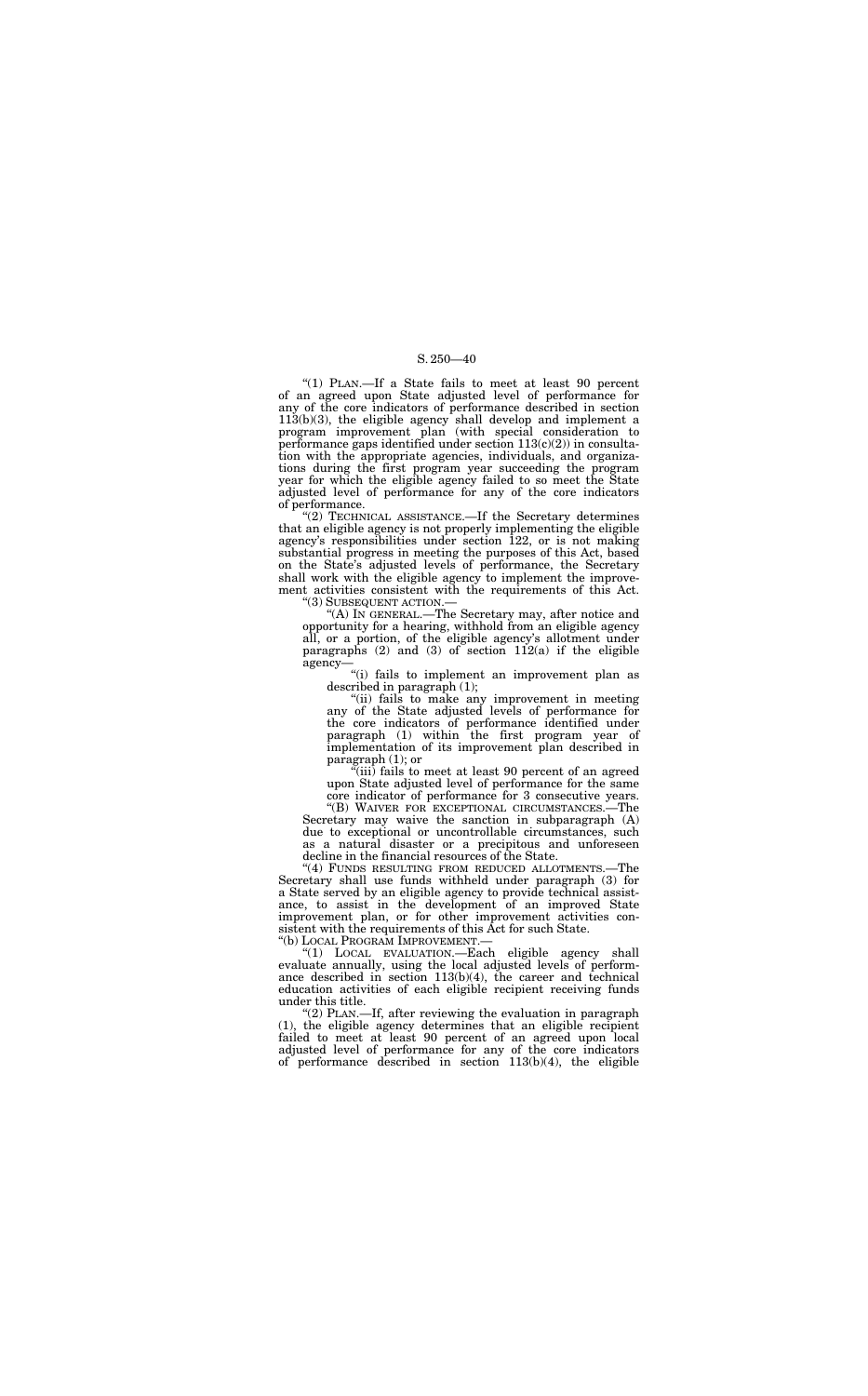recipient shall develop and implement a program improvement plan (with special consideration to performance gaps identified under section  $113(b)(4)(C)(ii)(II))$  in consultation with the eligible agency, appropriate agencies, individuals, and organizations during the first program year succeeding the program year for which the eligible recipient failed to so meet any of the local adjusted levels of performance for any of the core

indicators of performance.<br>''(3) TECHNICAL ASSISTANCE.—If the eligible agency determines that an eligible recipient is not properly implementing the eligible recipient's responsibilities under section 134, or is not making substantial progress in meeting the purposes of this Act, based on the local adjusted levels of performance, the eligible agency shall work with the eligible recipient to implement improvement activities consistent with the requirements of this Act.

''(A) IN GENERAL.—The eligible agency may, after notice and opportunity for a hearing, withhold from the eligible recipient all, or a portion, of the eligible recipient's allotment under this title if the eligible recipient—

 $\tilde{f}$ (iii) fails to meet at least 90 percent of an agreed upon local adjusted level of performance for the same core indicator of performance for 3 consecutive years.

''(4) SUBSEQUENT ACTION.—

"(ii) based on the impact on the eligible recipient's reported performance of the small size of the career and technical education program operated by the eligible recipient.

''(i) fails to implement an improvement plan as described in paragraph (2);

''(ii) fails to make any improvement in meeting any of the local adjusted levels of performance for the core indicators of performance identified under paragraph (2) within the first program year of implementation of its improvement plan described in paragraph (2); or

''(B) WAIVER FOR EXCEPTIONAL CIRCUMSTANCES.—In determining whether to impose sanctions under subparagraph (A), the eligible agency may waive imposing sanctions—

''(i) due to exceptional or uncontrollable circumstances, such as a natural disaster or a precipitous and unforeseen decline in the financial resources of the eligible recipient; or

''(5) FUNDS RESULTING FROM REDUCED ALLOTMENTS.—The eligible agency shall use funds withheld under paragraph (4) from an eligible recipient to provide (through alternative arrangements) services and activities to students within the area served by such recipient to meet the purposes of this Act.

## **''SEC. 124. STATE LEADERSHIP ACTIVITIES.**

''(a) GENERAL AUTHORITY.—From amounts reserved under section 112(a)(2), each eligible agency shall conduct State leadership activities.

''(b) REQUIRED USES OF FUNDS.—The State leadership activities described in subsection (a) shall include—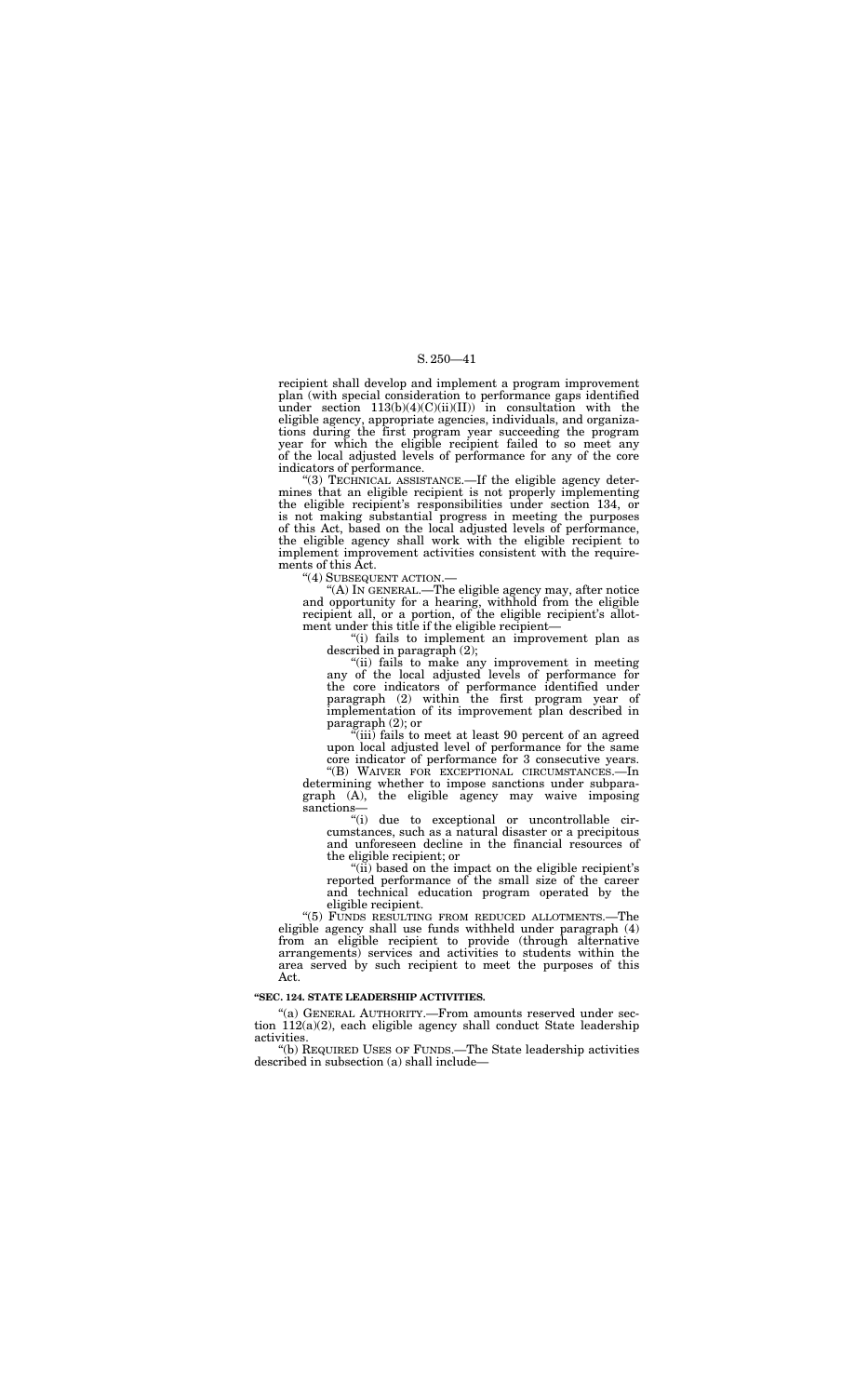$''(1)$  an assessment of the career and technical education programs carried out with funds under this title, including an assessment of how the needs of special populations are being met and how the career and technical education programs are designed to enable special populations to meet State adjusted levels of performance and prepare the special populations for further education, further training, or for high skill,

" $(2)$  developing, improving, or expanding the use of technology in career and technical education that may include— ''(A) training of career and technical education

learning;<br>"(B) providing career and technical education students with the academic and career and technical skills (including the mathematics and science knowledge that provides a strong basis for such skills) that lead to entry into tech-

nology fields, including non-traditional fields; or "(C) encouraging schools to collaborate with technology industries to offer voluntary internships and mentoring programs;

teachers, faculty, career guidance and academic counselors, and administrators to use technology, including distance

 $f(A)$  provide in-service and preservice training in career and technical education programs—

"(ii) on effective teaching skills based on research that includes promising practices;

"(iv) on effective use of scientifically based research and data to improve instruction;

''(3) professional development programs, including providing comprehensive professional development (including initial teacher preparation) for career and technical education teachers, faculty, administrators, and career guidance and academic counselors at the secondary and postsecondary levels, that support activities described in section 122 and—

> "(ii) can effectively develop rigorous and challenging, integrated academic and career and technical

''(i) on effective integration and use of challenging academic and career and technical education provided jointly with academic teachers to the extent practicable;

''(iii) on effective practices to improve parental and community involvement; and

''(B) are high quality, sustained, intensive, and classroom-focused in order to have a positive and lasting impact on classroom instruction and the teacher's performance in the classroom, and are not 1-day or short-term workshops or conferences;

''(C) will help teachers and personnel to improve student achievement in order to meet the State adjusted levels of performance established under section 113;

''(D) will support education programs for teachers of career and technical education in public schools and other public school personnel who are involved in the direct delivery of educational services to career and technical education students to ensure that teachers and personnel—

''(i) stay current with the needs, expectations, and methods of industry;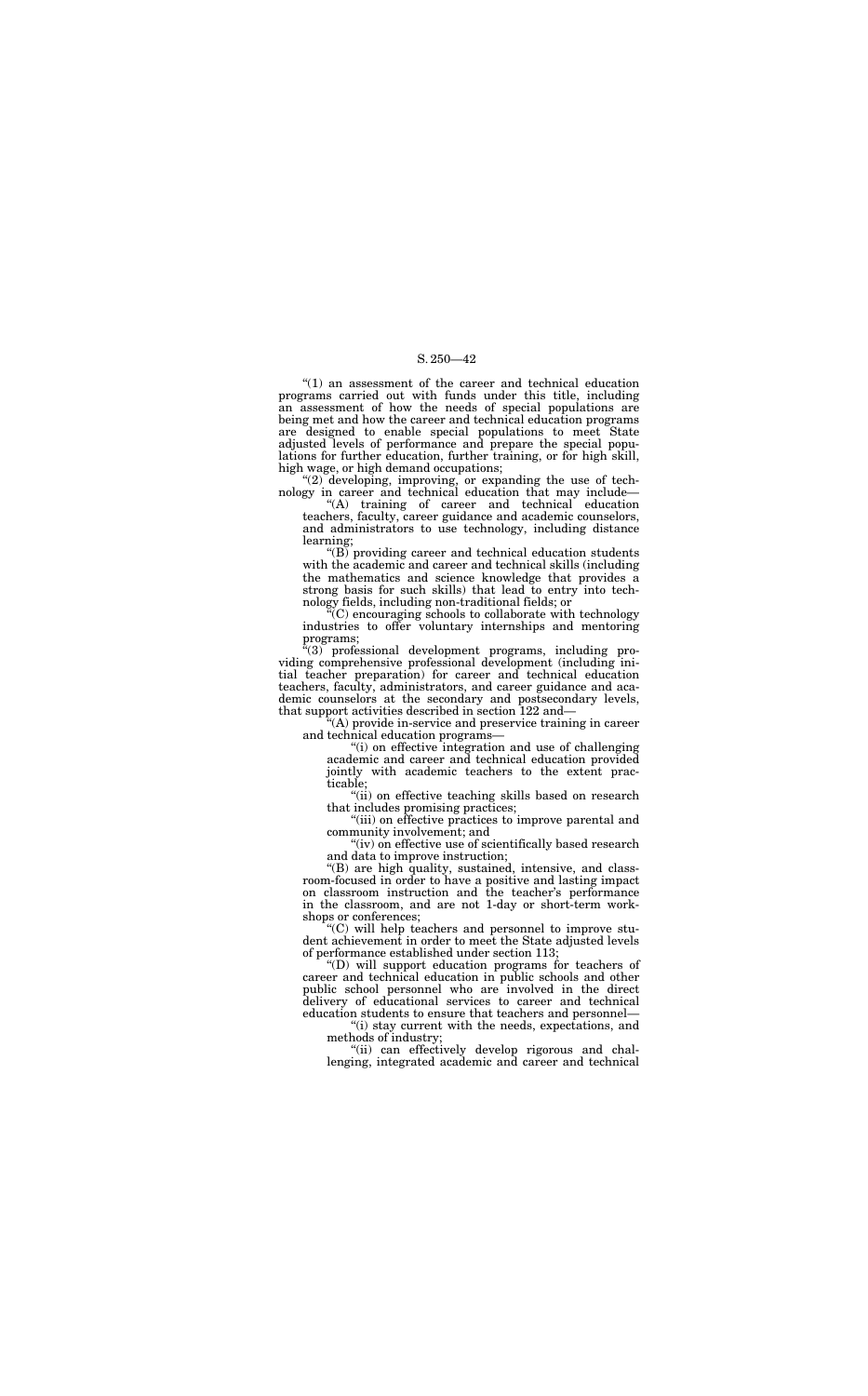education curricula jointly with academic teachers, to

"(iii) develop a higher level of academic and industry knowledge and skills in career and technical

"(iv) effectively use applied learning that contributes to the academic and career and technical knowledge of the student; and

''(E) are coordinated with the teacher certification or licensing and professional development activities that the State carries out under title II of the Elementary and Secondary Education Act of 1965 and title II of the Higher Education Act of 1965;

"(4) supporting career and technical education programs that improve the academic and career and technical skills of students participating in career and technical education programs by strengthening the academic and career and technical components of such career and technical education programs, through the integration of coherent and relevant content aligned with challenging academic standards and relevant career and technical education, to ensure achievement in—

''(6) supporting partnerships among local educational agencies, institutions of higher education, adult education providers, and, as appropriate, other entities, such as employers, labor organizations, intermediaries, parents, and local partnerships, to enable students to achieve State academic standards, and career and technical skills, or complete career and technical programs of study, as described in section 122(c)(1)(A);

"(7) serving individuals in State institutions, such as State correctional institutions and institutions that serve individuals with disabilities;

''(A) the core academic subjects (as defined in section 9101 of the Elementary and Secondary Education Act of 1965); and

''(B) career and technical education subjects;

''(5) providing preparation for non-traditional fields in current and emerging professions, and other activities that expose students, including special populations, to high skill, high wage occupations;

"(2) establishment of agreements, including articulation agreements, between secondary school and postsecondary career and technical education programs in order to provide postsecondary education and training opportunities for students participating in such career and technical education programs, such as tech prep programs;

''(8) support for programs for special populations that lead to high skill, high wage, or high demand occupations; and ''(9) technical assistance for eligible recipients.

''(c) PERMISSIBLE USES OF FUNDS.—The leadership activities described in subsection (a) may include—

''(1) improvement of career guidance and academic counseling programs that assist students in making informed academic and career and technical education decisions, including—

''(A) encouraging secondary and postsecondary students to graduate with a diploma or degree; and

''(B) exposing students to high skill, high wage occupations and non-traditional fields;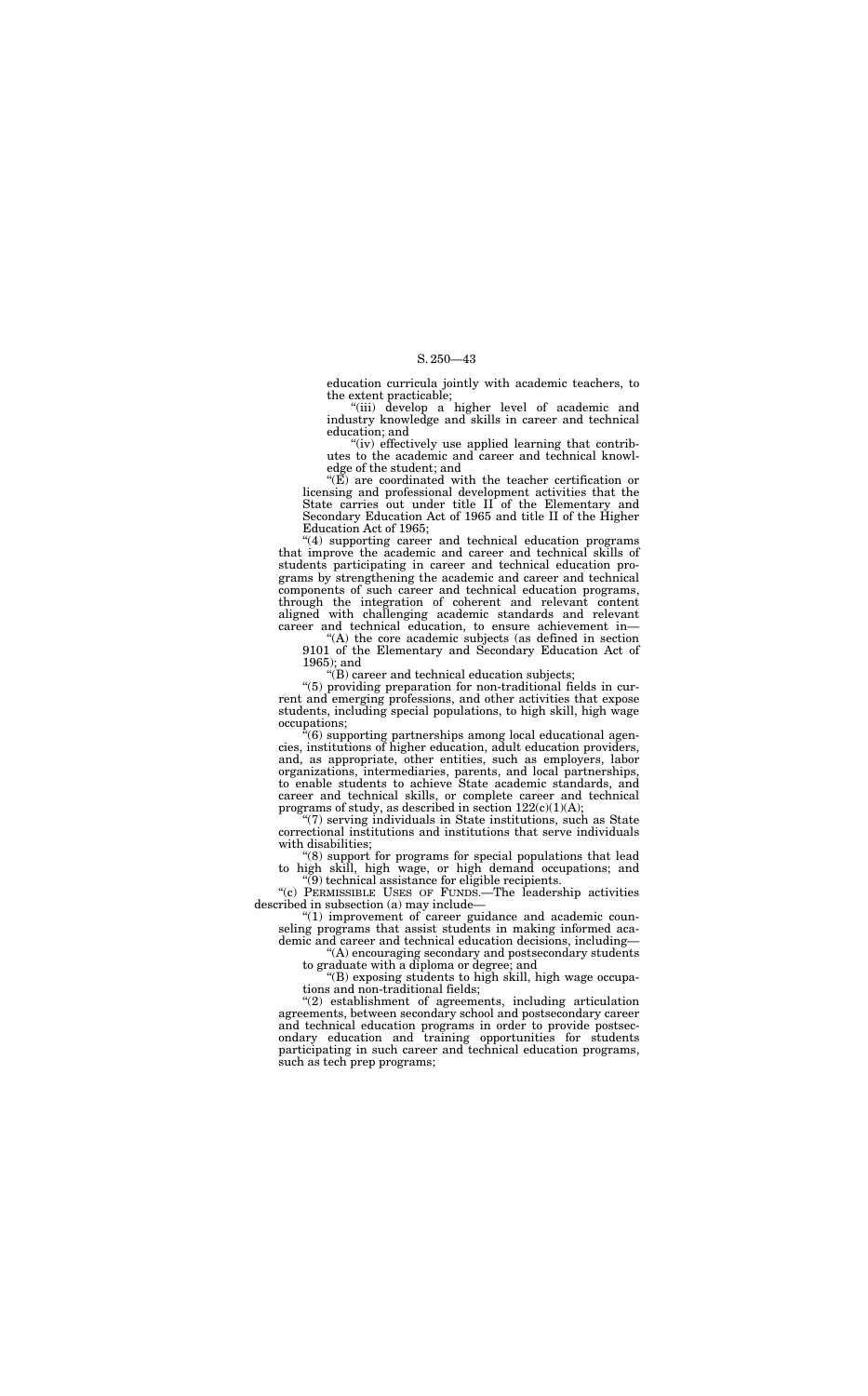''(3) support for initiatives to facilitate the transition of subbaccalaureate career and technical education students into baccalaureate degree programs, including—

"(A) statewide articulation agreements between associate degree granting career and technical postsecondary educational institutions and baccalaureate degree granting

 $"$ (B) postsecondary dual and concurrent enrollment pro-<br>grams;

"(C) academic and financial aid counseling; and "(D) other initiatives—

 $\hspace{0.1em} \mbox{``(i)}$  to encourage the pursuit of a baccalaureate degree; and

" $(ii)$  to overcome barriers to participation in baccalaureate degree programs, including geographic and other barriers affecting rural students and special

"(4) support for career and technical student organizations, especially with respect to efforts to increase the participation of students who are members of special populations;

 $(5)$  support for public charter schools operating career and technical education programs;

> "(ii) eligible recipients effectively developing connections between secondary education and postsecondary education and training;

''(6) support for career and technical education programs that offer experience in, and understanding of, all aspects of an industry for which students are preparing to enter;

 $\degree$ (7) support for family and consumer sciences programs;

"(iv) eligible recipients' progress in having special populations who participate in career and technical education programs meet local adjusted levels of performance; or

"(v) other factors relating to the performance of eligible recipients under this Act as the eligible agency determines are appropriate; or

''(B) if an eligible recipient elects to use funds as permitted under section  $135(c)(19)$ ;

''(8) support for partnerships between education and business or business intermediaries, including cooperative education and adjunct faculty arrangements at the secondary and postsecondary levels;

''(9) support to improve or develop new career and technical education courses and initiatives, including career clusters, career academies, and distance education, that prepare individuals academically and technically for high skill, high wage, or high demand occupations;

''(10) awarding incentive grants to eligible recipients—

''(A) for exemplary performance in carrying out programs under this Act, which awards shall be based on—

''(i) eligible recipients exceeding the local adjusted levels of performance established under section 113(b) in a manner that reflects sustained or significant improvement;

''(iii) the adoption and integration of coherent and rigorous content aligned with challenging academic standards and technical coursework;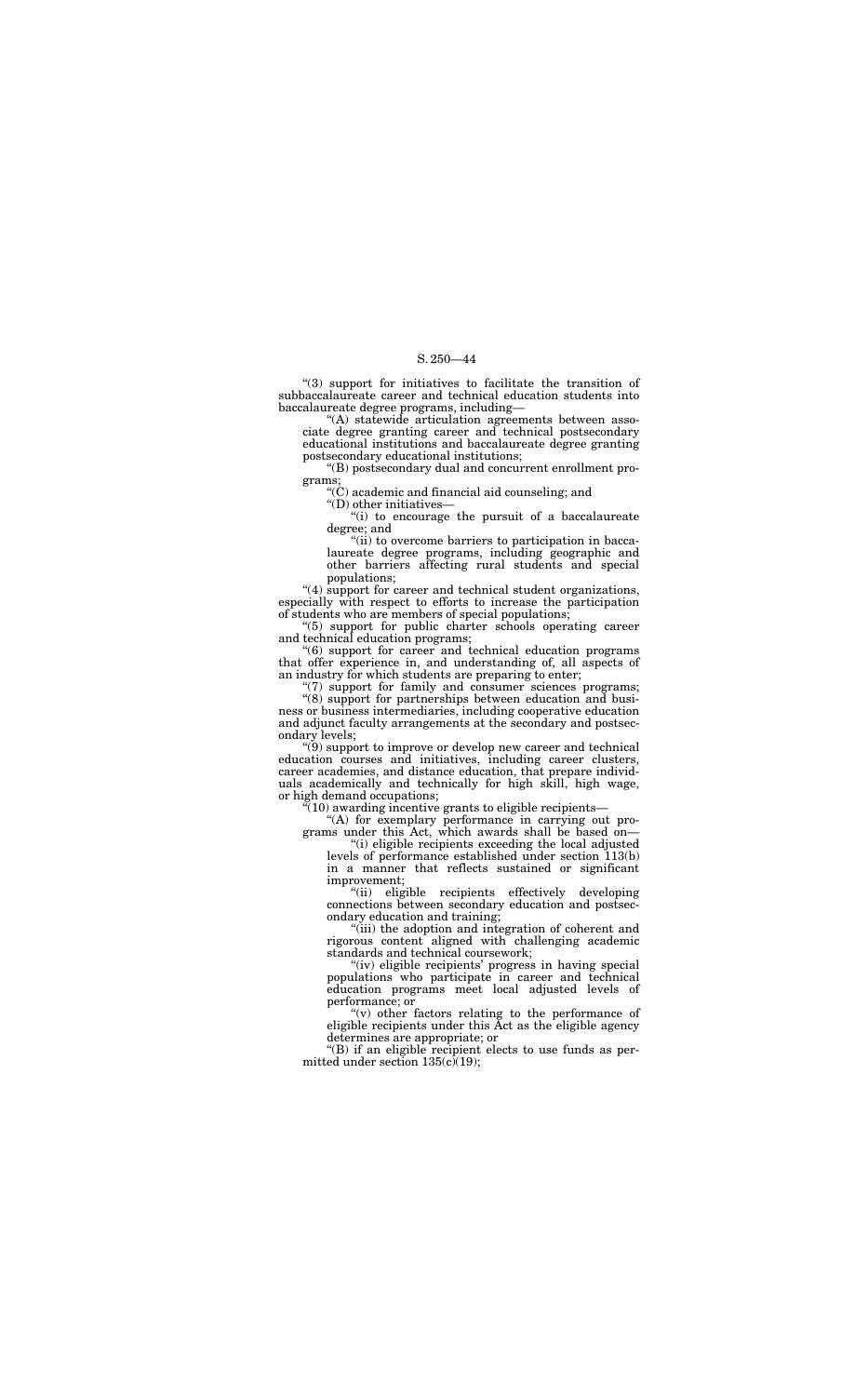$"(11)$  providing for activities to support entrepreneurship education and training;

''(12) providing career and technical education programs for adults and school dropouts to complete their secondary school education, in coordination, to the extent practicable, with activities authorized under the Adult Education and Family Literacy Act;

"(13) providing assistance to individuals, who have participated in services and activities under this title, in continuing the individuals' education or training or finding appropriate jobs, such as through referral to the system established under section 121 of Public Law 105-220;

"(14) developing valid and reliable assessments of technical skills;

"(15) developing and enhancing data systems to collect and analyze data on secondary and postsecondary academic and employment outcomes;<br>"(16) improving—<br>"(A) the recruitment and retention of career and tech-

and "(B) the transition to teaching from business and industry, including small business; and

nical education teachers, faculty, administrators, and career guidance and academic counselors, including individuals in groups underrepresented in the teaching profession;

''(17) support for occupational and employment information resources, such as those described in section 118.

"(A) data provided to the Secretary by the Bureau of the Census for the purpose of determining eligibility under title I of the Elementary and Secondary Education Act of 1965; or

 $E(B)$  student membership data collected by the National Center for Education Statistics through the Common Core of Data survey system.

''(d) RESTRICTION ON USES OF FUNDS.—An eligible agency that receives funds under section  $112(a)(2)$  may not use any of such funds for administrative costs.

## **''PART C—LOCAL PROVISIONS**

## **''SEC. 131. DISTRIBUTION OF FUNDS TO SECONDARY EDUCATION PRO-GRAMS.**

''(a) DISTRIBUTION RULES.—Except as provided in section 133 and as otherwise provided in this section, each eligible agency shall distribute the portion of funds made available under section  $112(a)(1)$  to carry out this section to local educational agencies within the State as follows:

''(1) THIRTY PERCENT.—Thirty percent shall be allocated to such local educational agencies in proportion to the number of individuals aged 5 through 17, inclusive, who reside in the school district served by such local educational agency for the preceding fiscal year compared to the total number of such individuals who reside in the school districts served by all local educational agencies in the State for such preceding fiscal year, as determined on the basis of the most recent satisfactory—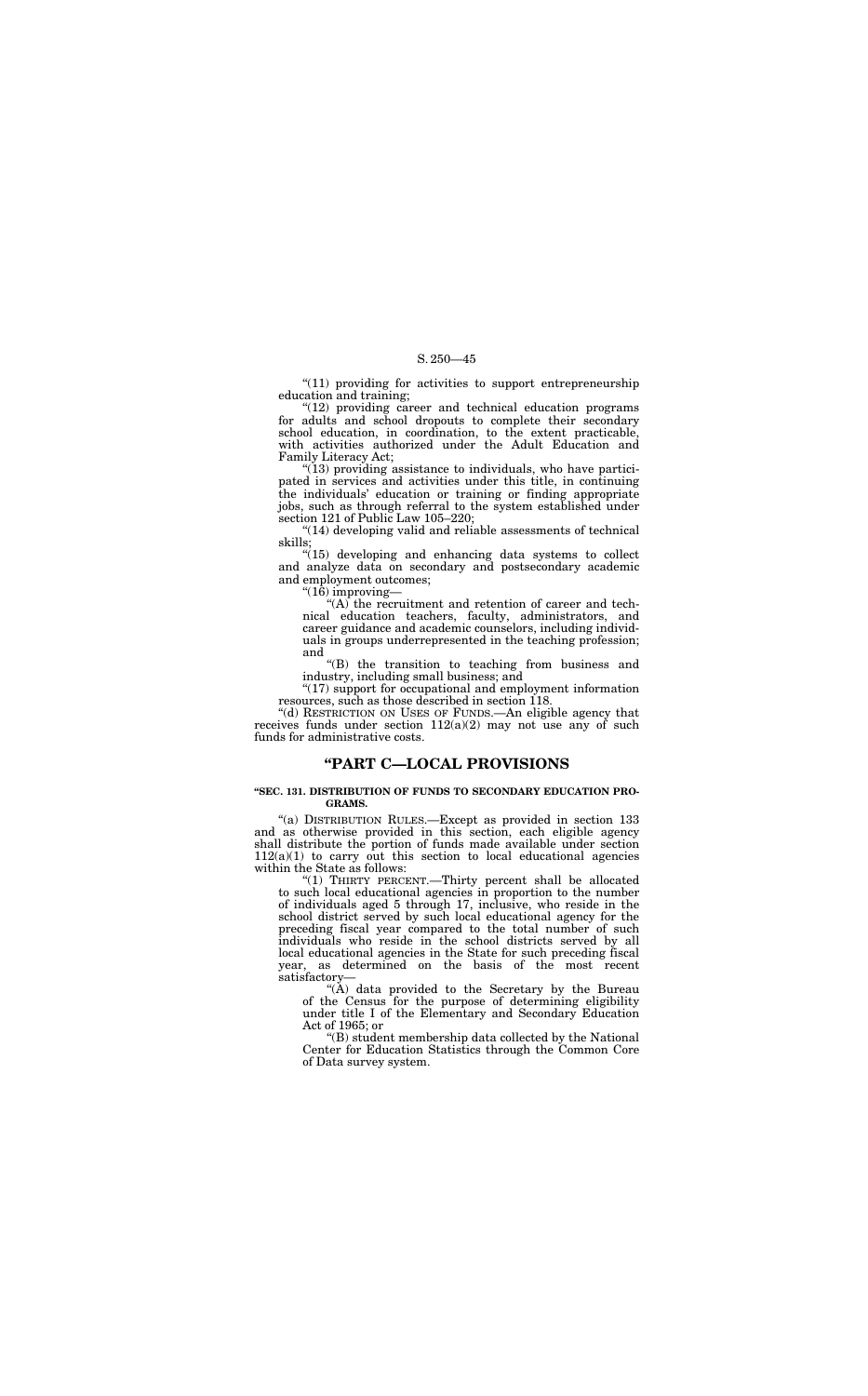''(2) SEVENTY PERCENT.—Seventy percent shall be allocated to such local educational agencies in proportion to the number of individuals aged 5 through 17, inclusive, who reside in the school district served by such local educational agency and are from families below the poverty level for the preceding fiscal year, as determined on the basis of the most recent satisfactory data used under section 1124(c)(1)(A) of the Elementary and Secondary Education Act of 1965, compared to the total number of such individuals who reside in the school districts served by all the local educational agencies in the State for such preceding fiscal year.

''(b) WAIVER FOR MORE EQUITABLE DISTRIBUTION.—The Secretary may waive the application of subsection (a) in the case of any eligible agency that submits to the Secretary an application for such a waiver that-

''(1) demonstrates that a proposed alternative formula more effectively targets funds on the basis of poverty (as defined by the Office of Management and Budget and revised annually in accordance with section 673(2) of the Community Services Block Grant Act (42 U.S.C. 9902(2))) to local educational agencies within the State than the formula described in subsection  $(a)$ ; and

''(3) ADJUSTMENTS.—Each eligible agency, in making the allocations under paragraphs (1) and (2), shall adjust the data used to make the allocations to—

''(A) reflect any change in school district boundaries that may have occurred since the data were collected; and

''(B) include local educational agencies without geographical boundaries, such as charter schools and secondary schools funded by the Bureau of Indian Affairs.

"(2) WAIVER.—The eligible agency shall waive the application of paragraph (1) in any case in which the local educational agency—

"(A)(i) is located in a rural, sparsely populated area; or

''(3) REDISTRIBUTION.—Any amounts that are not allocated by reason of paragraph (1) or paragraph (2) shall be redistributed to local educational agencies that meet the requirements of paragraph (1) or (2) in accordance with the provisions of this section.<br>"(d) LIMITED JURISDICTION AGENCIES.—

" $(1)$  In GENERAL.—In applying the provisions of subsection (a), no eligible agency receiving assistance under this title

''(2) includes a proposal for such an alternative formula. ''(c) MINIMUM ALLOCATION.—

''(1) IN GENERAL.—Except as provided in paragraph (2), a local educational agency shall not receive an allocation under subsection (a) unless the amount allocated to such agency under subsection (a) is greater than \$15,000. A local educational agency may enter into a consortium with other local educational agencies for purposes of meeting the minimum allocation requirement of this paragraph.

''(ii) is a public charter school operating secondary school career and technical education programs; and

''(B) demonstrates that the local educational agency is unable to enter into a consortium for purposes of providing activities under this part.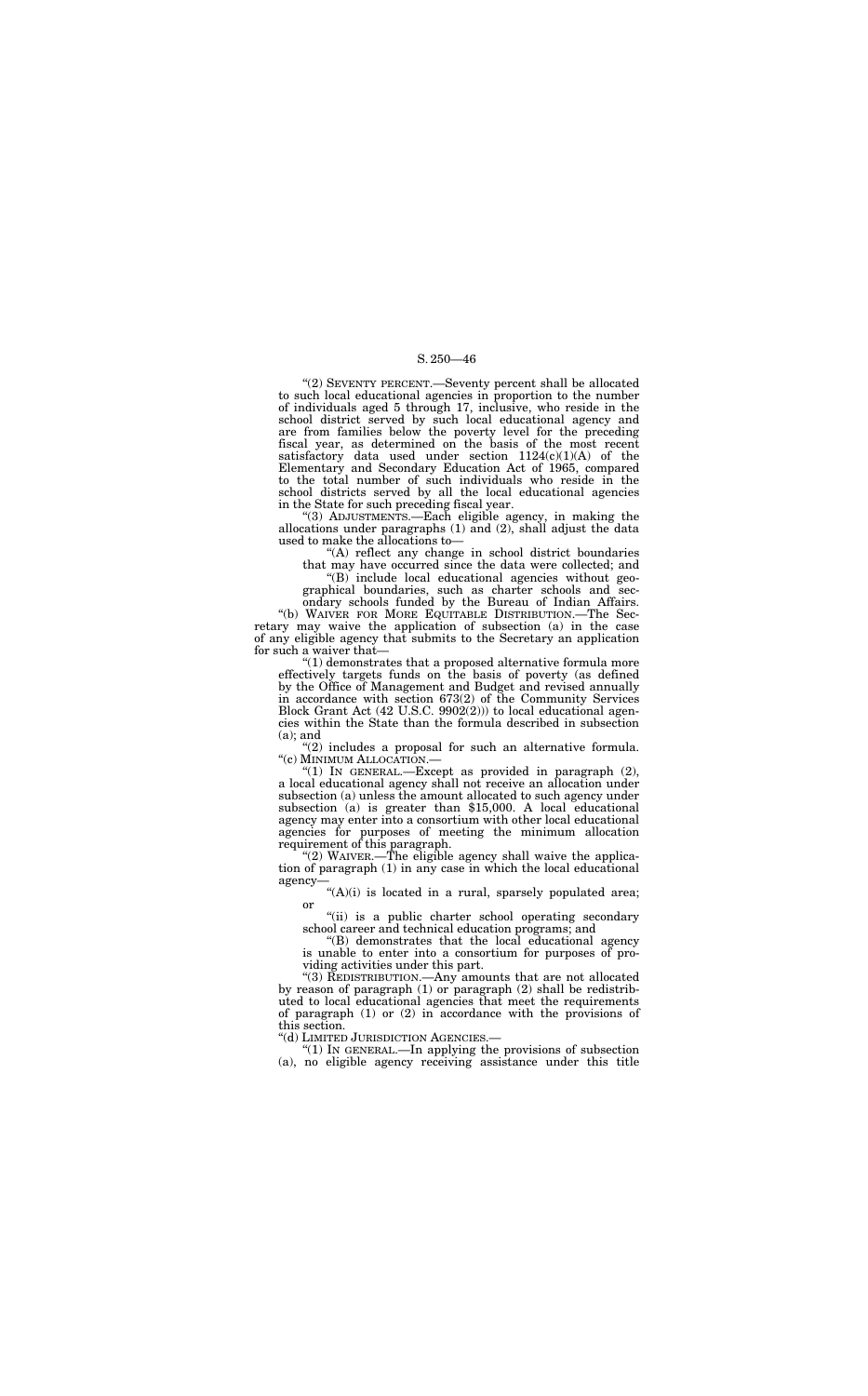shall allocate funds to a local educational agency that serves only elementary schools, but shall distribute such funds to the local educational agency or regional educational agency that provides secondary school services to secondary school

" $(2)$  SPECIAL RULE.—The amount to be allocated under paragraph (1) to a local educational agency that has jurisdiction only over secondary schools shall be determined based on the number of students that entered such secondary schools in the previous year from the elementary schools involved.

''(e) ALLOCATIONS TO AREA CAREER AND TECHNICAL EDUCATION SCHOOLS AND EDUCATIONAL SERVICE AGENCIES.—

''(1) IN GENERAL.—Each eligible agency shall distribute the portion of funds made available under section  $112(a)(1)$  for any fiscal year by such eligible agency for career and technical education activities at the secondary level under this section to the appropriate area career and technical education school or educational service agency in any case in which the area career and technical education school or educational service agency, and the local educational agency concerned—

"(2) ALLOCATION BASIS.—If an area career and technical education school or educational service agency meets the requirements of paragraph (1), then the amount that would otherwise be distributed to the local educational agency shall be allocated to the area career and technical education school, the educational service agency, and the local educational agency based on each school, agency or entity's relative share of students who are attending career and technical education programs (based, if practicable, on the average enrollment for the preceding 3 years).

(3) APPEALS PROCEDURE.—The eligible agency shall establish an appeals procedure for resolution of any dispute arising between a local educational agency and an area career and technical education school or an educational service agency with respect to the allocation procedures described in this section, including the decision of a local educational agency to leave a consortium or terminate a cooperative arrangement. ''(f) CONSORTIUM REQUIREMENTS.—

''(A) have formed or will form a consortium for the purpose of receiving funds under this section; or

"(1) ALLIANCE.—Any local educational agency receiving an allocation that is not sufficient to conduct a program which meets the requirements of section 135 is encouraged to—

''(B) have entered into or will enter into a cooperative arrangement for such purpose.

" $(A)$  form a consortium or enter into a cooperative agreement with an area career and technical education school or educational service agency offering programs that meet the requirements of section 135;

and "(C) operate programs that are of sufficient size, scope, and quality to be effective.

" $(2)$  FUNDS TO CONSORTIUM.—Funds allocated to a consortium formed to meet the requirements of this subsection shall be used only for purposes and programs that are mutually

''(B) transfer such allocation to the area career and technical education school or educational service agency;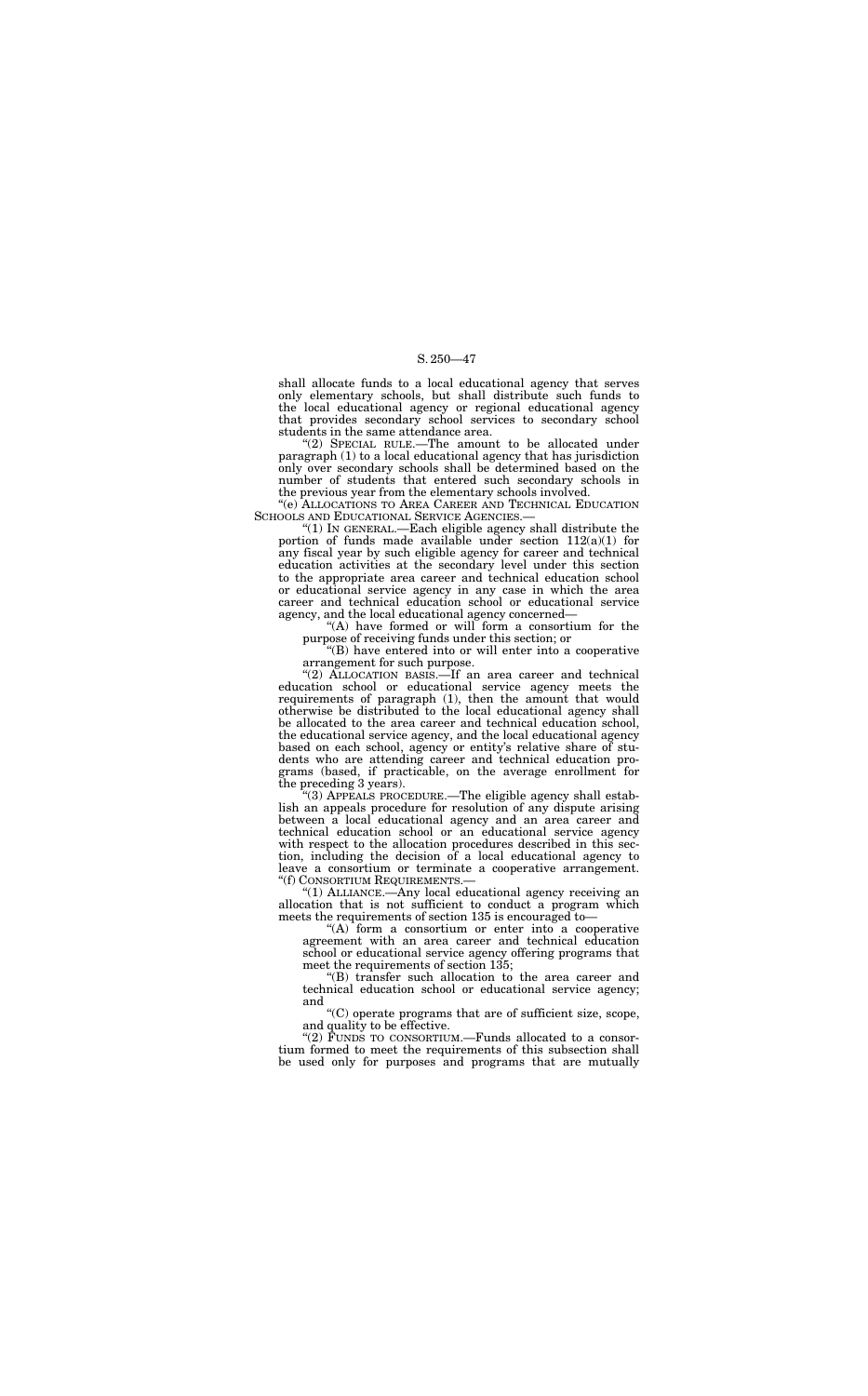beneficial to all members of the consortium and can be used only for programs authorized under this title. Such funds may not be reallocated to individual members of the consortium for purposes or programs benefitting only 1 member of the consortium.

''(g) DATA.—The Secretary shall collect information from eligible agencies regarding the specific dollar allocations made available by the eligible agency for career and technical education programs under subsections  $(a)$ ,  $(b)$ ,  $(c)$ ,  $(d)$ , and  $(e)$  and how these allocations are distributed to local educational agencies, area career and technical education schools, and educational service agencies, within the State in accordance with this section.

"(1) IN GENERAL.—Except as provided in subsections (b) and (c) and section 133, each eligible agency shall distribute the portion of the funds made available under section  $112(a)(1)$ to carry out this section for any fiscal year to eligible institutions or consortia of eligible institutions within the State.

''(h) SPECIAL RULE.—Each eligible agency distributing funds under this section shall treat a secondary school funded by the Bureau of Indian Affairs within the State as if such school were a local educational agency within the State for the purpose of receiving a distribution under this section.

## **''SEC. 132. DISTRIBUTION OF FUNDS FOR POSTSECONDARY EDU-CATION PROGRAMS.**

''(a) ALLOCATION.—

"(4) WAIVER.—The eligible agency may waive the application of paragraph  $(3)(A)(i)$  in any case in which the eligible institution is located in a rural, sparsely populated area.

''(2) FORMULA.—Each eligible institution or consortium of eligible institutions shall be allocated an amount that bears the same relationship to the portion of funds made available under section  $112(a)(1)$  to carry out this section for any fiscal year as the sum of the number of individuals who are Federal Pell Grant recipients and recipients of assistance from the Bureau of Indian Affairs enrolled in programs meeting the requirements of section 135 offered by such institution or consortium in the preceding fiscal year bears to the sum of the number of such recipients enrolled in such programs within the State for such year.

''(3) CONSORTIUM REQUIREMENTS.—

''(A) IN GENERAL.—In order for a consortium of eligible institutions described in paragraph (2) to receive assistance pursuant to such paragraph, such consortium shall operate joint projects that—

''(i) provide services to all postsecondary institutions participating in the consortium; and

''(ii) are of sufficient size, scope, and quality to be effective.

''(B) FUNDS TO CONSORTIUM.—Funds allocated to a consortium formed to meet the requirements of this section shall be used only for purposes and programs that are mutually beneficial to all members of the consortium and shall be used only for programs authorized under this title. Such funds may not be reallocated to individual members of the consortium for purposes or programs benefitting only 1 member of the consortium.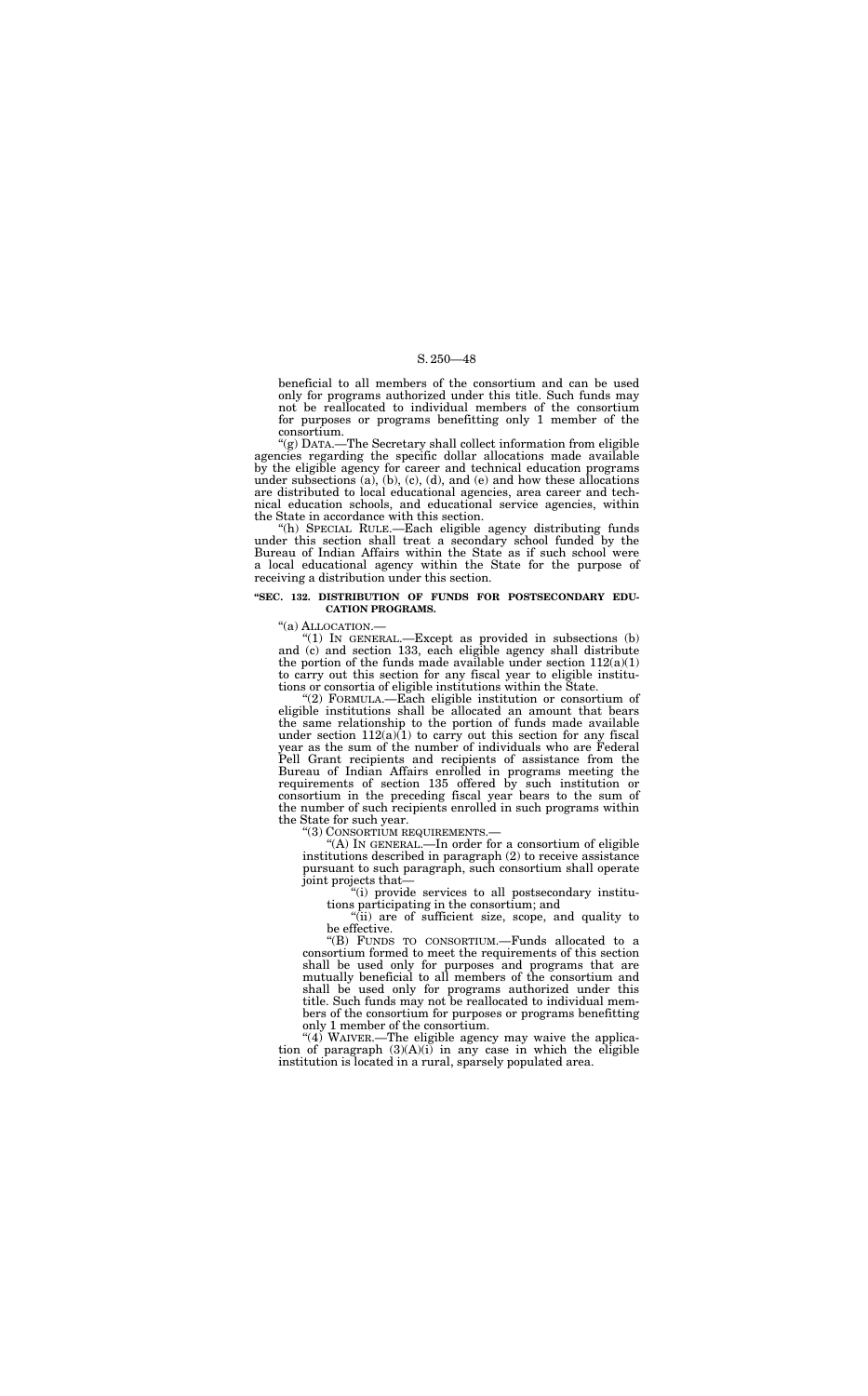''(b) WAIVER FOR MORE EQUITABLE DISTRIBUTION.—The Secretary may waive the application of subsection (a) if an eligible agency submits to the Secretary an application for such a waiver that—

''(1) demonstrates that the formula described in subsection (a) does not result in a distribution of funds to the eligible institutions or consortia within the State that have the highest numbers of economically disadvantaged individuals and that an alternative formula will result in such a distribution; and

"(2) includes a proposal for such an alternative formula. "(c) MINIMUM GRANT AMOUNT.-

"(2) REDISTRIBUTION.—Any amounts that are not distributed by reason of paragraph (1) shall be redistributed to eligible institutions or consortia in accordance with this section.

''(1) IN GENERAL.—No institution or consortium shall receive an allocation under this section in an amount that is less than \$50,000.

"(2) MINIMAL AMOUNT.—For purposes of this section, the term 'minimal amount' means not more than 15 percent of the total amount made available for distribution under section 112(a)(1).

## **''SEC. 133. SPECIAL RULES FOR CAREER AND TECHNICAL EDUCATION.**

''(a) SPECIAL RULE FOR MINIMAL ALLOCATION.—

"(1) In GENERAL.—In any academic year that an eligible recipient does not expend all of the amounts the eligible recipient is allocated for such year under section 131 or 132, such eligible recipient shall return any unexpended amounts to the eligible agency to be reallocated under section 131 or 132, as appropriate.

''(1) GENERAL AUTHORITY.—Notwithstanding the provisions of sections 131 and 132 and in order to make a more equitable distribution of funds for programs serving the areas of greatest economic need, for any program year for which a minimal amount is made available by an eligible agency for distribution under section 131 or 132, such eligible agency may distribute such minimal amount for such year—

"(2) REDISTRIBUTION OF AMOUNTS RETURNED LATE IN AN ACADEMIC YEAR.—In any academic year in which amounts are returned to the eligible agency under section 131 or 132 and the eligible agency is unable to reallocate such amounts according to such sections in time for such amounts to be expended in such academic year, the eligible agency shall retain such amounts for distribution in combination with amounts provided under section  $112(a)(1)$  for the following academic year.

''(A) on a competitive basis; or

''(B) through any alternative method determined by the eligible agency.

''(b) REDISTRIBUTION.—

''(c) CONSTRUCTION.—Nothing in section 131 or 132 shall be construed—

''(1) to prohibit a local educational agency or a consortium thereof that receives assistance under section 131, from working with an eligible institution or consortium thereof that receives assistance under section 132, to carry out career and technical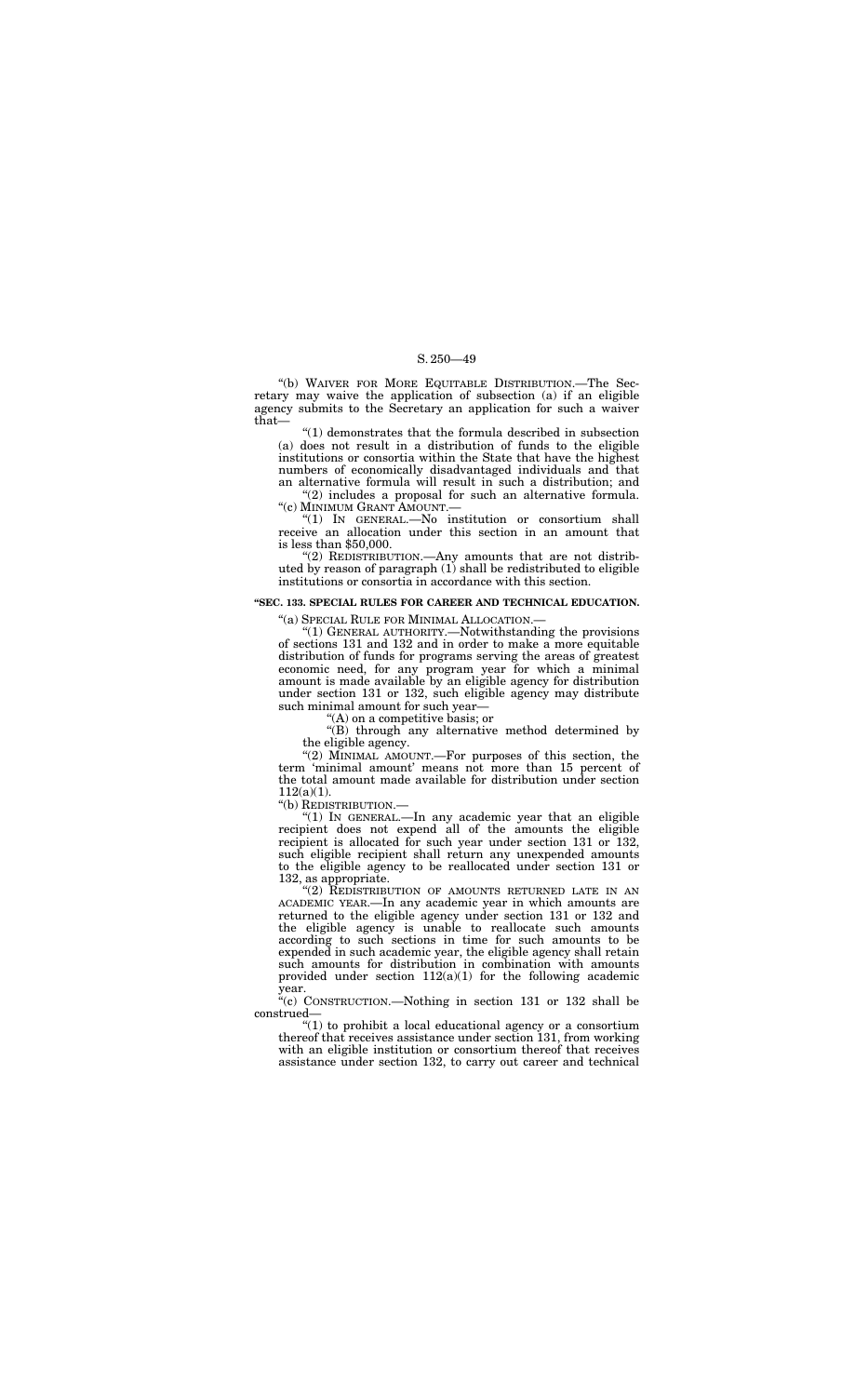education programs at the secondary level in accordance with this title;<br>" $(2)$  to prohibit an eligible institution or consortium thereof

that receives assistance under section 132, from working with a local educational agency or consortium thereof that receives assistance under section 131, to carry out postsecondary and adult career and technical education programs in accordance

 $*(3)$  to require a charter school, that provides career and technical education programs and is considered a local educational agency under State law, to jointly establish the charter school's eligibility for assistance under this title unless the charter school is explicitly permitted to do so under the State's charter school statute.

''(d) CONSISTENT APPLICATION.—For purposes of this section, the eligible agency shall provide funds to charter schools offering career and technical education programs in the same manner as the eligible agency provides those funds to other schools. Such career and technical education programs within a charter school shall be of sufficient size, scope, and quality to be effective.

 $(2)$  describe how the career and technical education activities will be carried out with respect to meeting State and local adjusted levels of performance established under section 113;

''(A) offer the appropriate courses of not less than 1 of the career and technical programs of study described in section  $122(c)(1)(A);$ 

## **''SEC. 134. LOCAL PLAN FOR CAREER AND TECHNICAL EDUCATION PROGRAMS.**

''(a) LOCAL PLAN REQUIRED.—Any eligible recipient desiring financial assistance under this part shall, in accordance with requirements established by the eligible agency (in consultation with such other educational training entities as the eligible agency determines to be appropriate) submit a local plan to the eligible agency. Such local plan shall cover the same period of time as the period of time applicable to the State plan submitted under section 122.

> "(ii) career and technical education subjects; "(C) provide students with strong experience in, and understanding of, all aspects of an industry;

''(b) CONTENTS.—The eligible agency shall determine the requirements for local plans, except that each local plan shall—

''(1) describe how the career and technical education programs required under section 135(b) will be carried out with funds received under this title;

''(3) describe how the eligible recipient will—

''(B) improve the academic and technical skills of students participating in career and technical education programs by strengthening the academic and career and technical education components of such programs through the integration of coherent and rigorous content aligned with challenging academic standards and relevant career and technical education programs to ensure learning in—

''(i) the core academic subjects (as defined in section 9101 of the Elementary and Secondary Education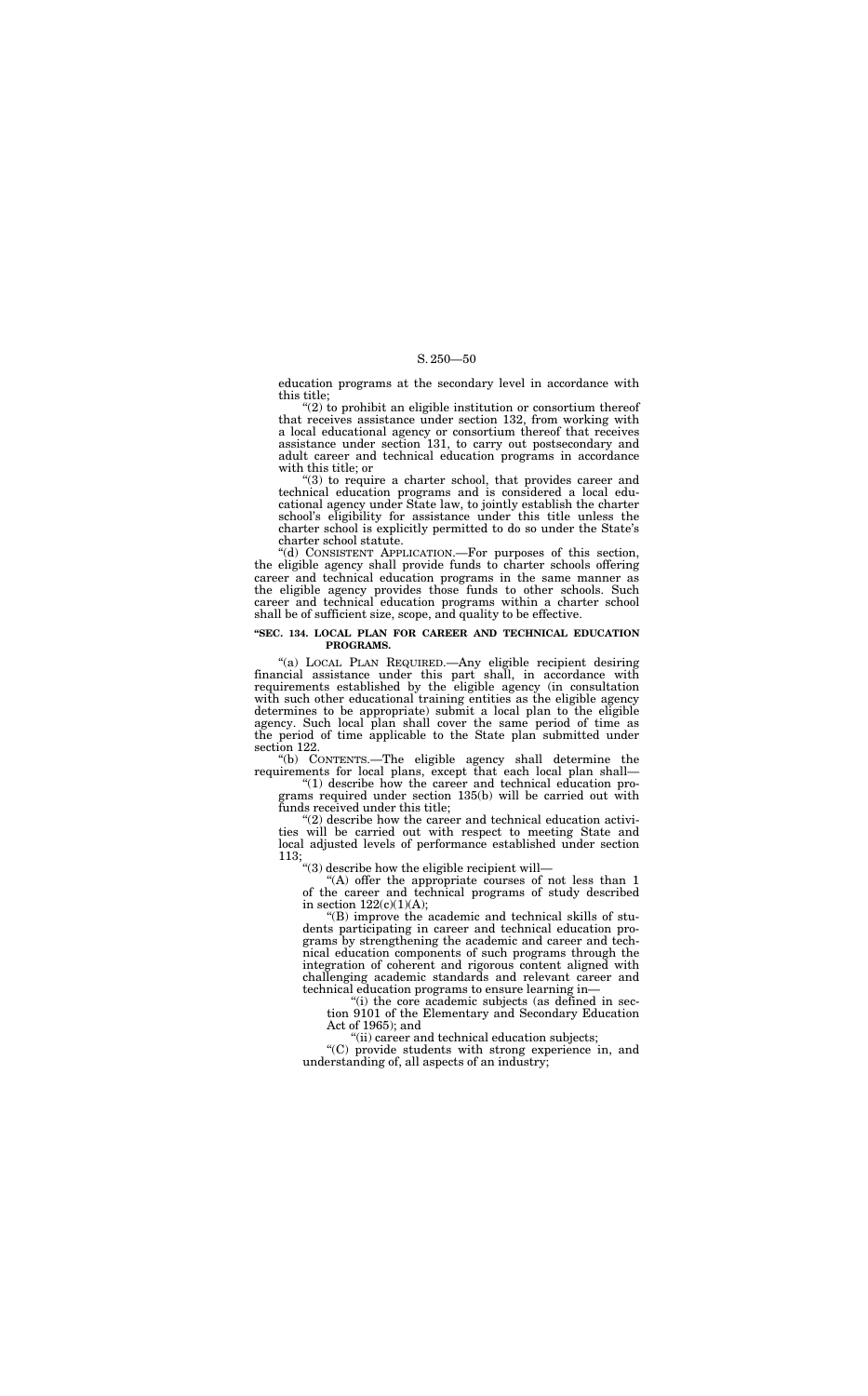''(D) ensure that students who participate in such career and technical education programs are taught to the same coherent and rigorous content aligned with challenging academic standards as are taught to all other stu-

dents; and<br>"(E) encourage career and technical education students at the secondary level to enroll in rigorous and challenging courses in core academic subjects (as defined in section 9101 of the Elementary and Secondary Education Act of 1965);

''(4) describe how comprehensive professional development (including initial teacher preparation) for career and technical education, academic, guidance, and administrative personnel will be provided that promotes the integration of coherent and rigorous content aligned with challenging academic standards and relevant career and technical education (including cur-

 $\degree$ (5) describe how parents, students, academic and career and technical education teachers, faculty, administrators, career guidance and academic counselors, representatives of tech prep consortia (if applicable), representatives of the entities participating in activities described in section 117 of Public Law 105–220 (if applicable), representatives of business (including small business) and industry, labor organizations, representatives of special populations, and other interested individuals are involved in the development, implementation, and evaluation of career and technical education programs assisted under this title, and how such individuals and entities are effectively informed about, and assisted in understanding, the requirements of this title, including career and technical programs of study;

"(7) describe the process that will be used to evaluate and continuously improve the performance of the eligible recipient;

 $\mathrm{``(B)}$  provide programs that are designed to enable the special populations to meet the local adjusted levels of performance; and

 $\mathcal{L}(10)$  describe how funds will be used to promote preparation for non-traditional fields;

''(11) describe how career guidance and academic counseling will be provided to career and technical education students,

''(6) provide assurances that the eligible recipient will provide a career and technical education program that is of such size, scope, and quality to bring about improvement in the quality of career and technical education programs;

''(8) describe how the eligible recipient will—

''(A) review career and technical education programs, and identify and adopt strategies to overcome barriers that result in lowering rates of access to or lowering success in the programs, for special populations;

''(C) provide activities to prepare special populations, including single parents and displaced homemakers, for high skill, high wage, or high demand occupations that will lead to self-sufficiency;

''(9) describe how individuals who are members of special populations will not be discriminated against on the basis of their status as members of the special populations;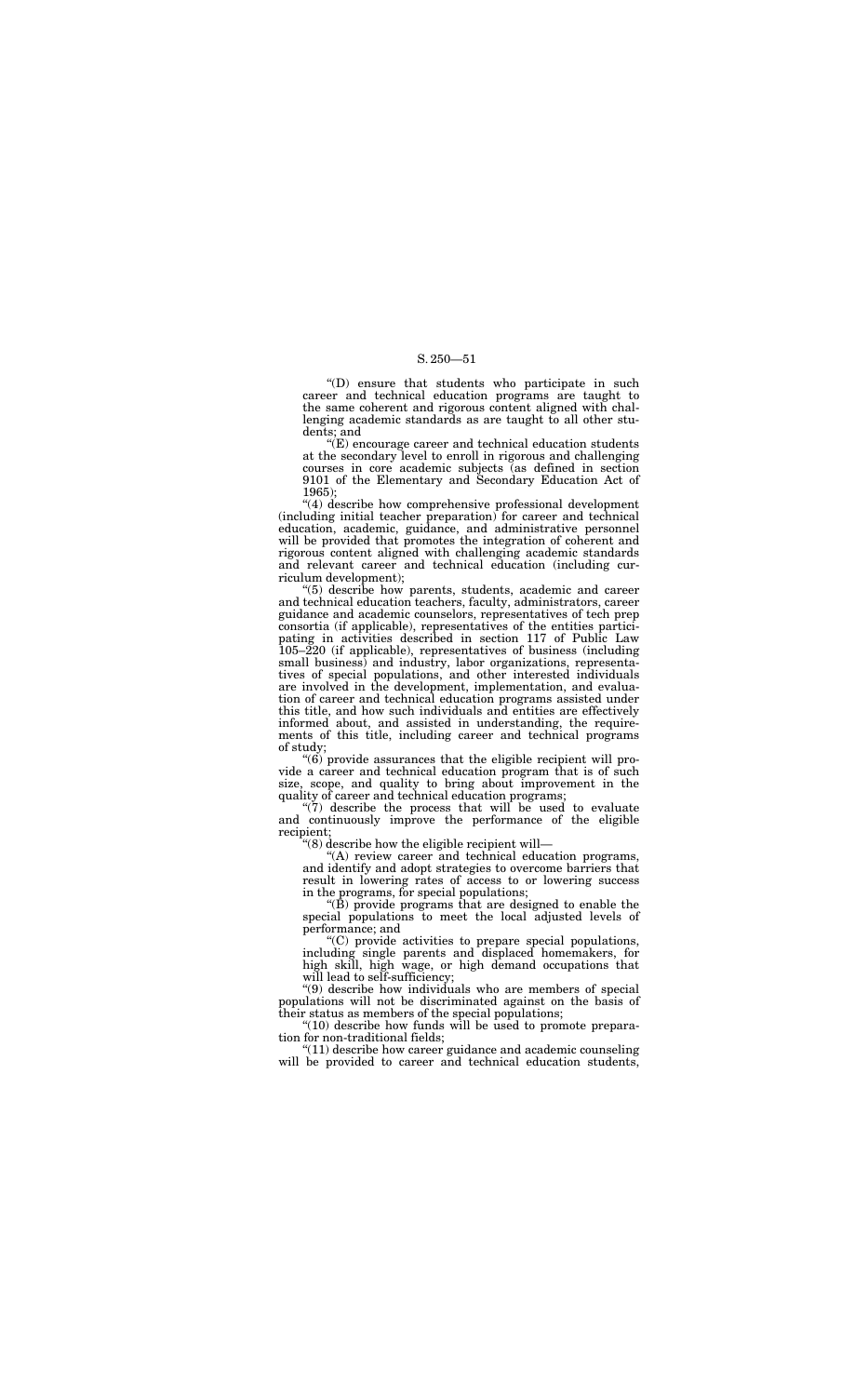including linkages to future education and training opportunities; and "(12) describe efforts to improve—<br>"(A) the recruitment and retention of career and tech-

nical education teachers, faculty, and career guidance and academic counselors, including individuals in groups underrepresented in the teaching profession; and "(B) the transition to teaching from business and

industry.

#### **''SEC. 135. LOCAL USES OF FUNDS.**

''(a) GENERAL AUTHORITY.—Each eligible recipient that receives funds under this part shall use such funds to improve career and technical education programs.

 $(1)$  strengthen the academic and career and technical skills of students participating in career and technical education programs, by strengthening the academic and career and technical education components of such programs through the integration of academics with career and technical education programs through a coherent sequence of courses, such as career and technical programs of study described in section  $122(c)(1)(A)$ , to ensure learning in—

''(b) REQUIREMENTS FOR USES OF FUNDS.—Funds made available to eligible recipients under this part shall be used to support career and technical education programs that—

"(4) develop, improve, or expand the use of technology in career and technical education, which may include—

''(A) training of career and technical education teachers, faculty, and administrators to use technology, which may include distance learning;

''(5) provide professional development programs that are consistent with section 122 to secondary and postsecondary teachers, faculty, administrators, and career guidance and academic counselors who are involved in integrated career and technical education programs, including—

"(A) in-service and preservice training on—

''(A) the core academic subjects (as defined in section 9101 of the Elementary and Secondary Education Act of 1965); and

''(B) career and technical education subjects;

"(2) link career and technical education at the secondary level and career and technical education at the postsecondary level, including by offering the relevant elements of not less than 1 career and technical program of study described in section  $122(c)(1)(A);$ 

''(3) provide students with strong experience in and understanding of all aspects of an industry, which may include workbased learning experiences;

''(B) providing career and technical education students with the academic and career and technical skills (including the mathematics and science knowledge that provides a strong basis for such skills) that lead to entry into the technology fields; or

''(C) encouraging schools to collaborate with technology industries to offer voluntary internships and mentoring programs, including programs that improve the mathematics and science knowledge of students;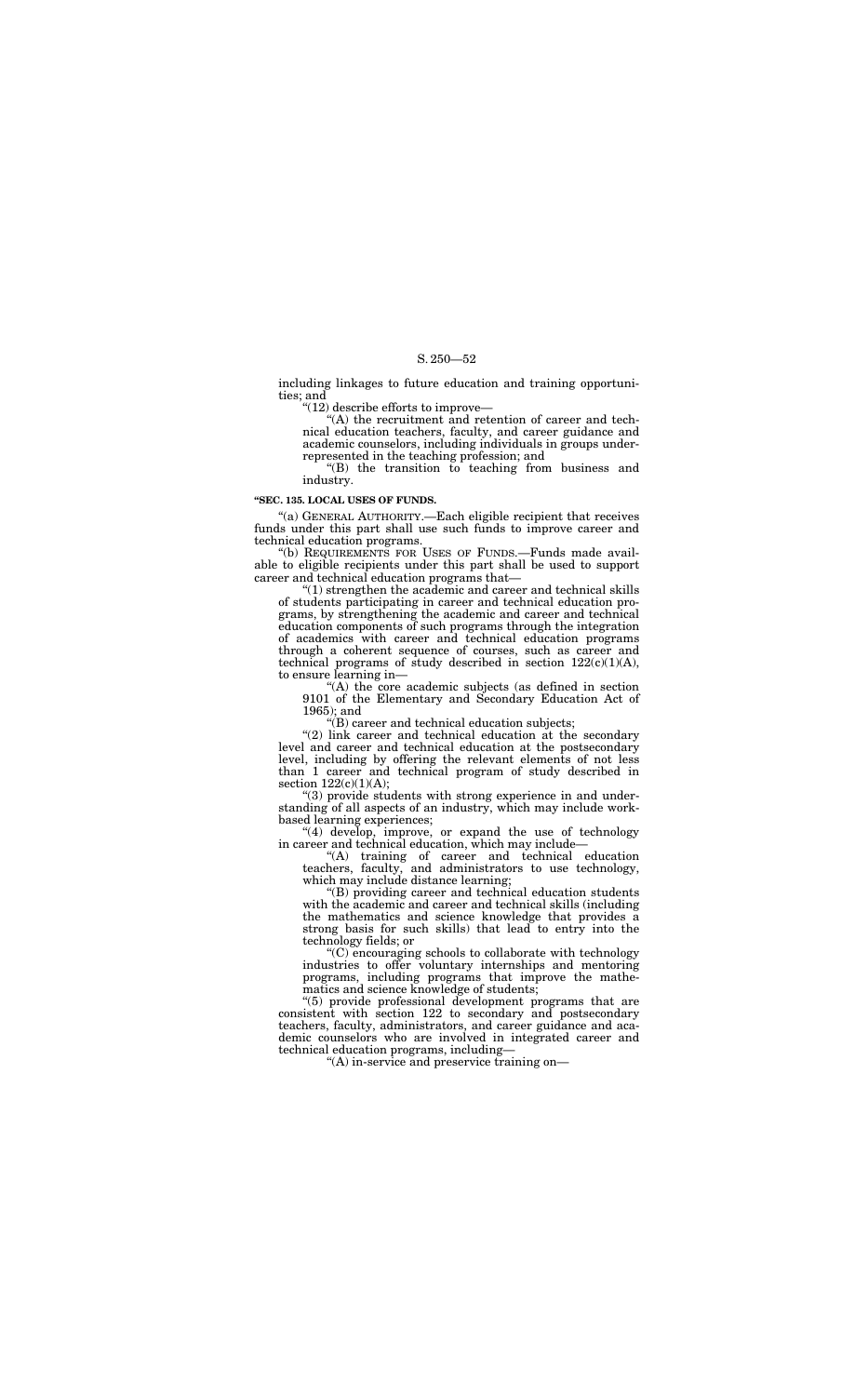''(i) effective integration and use of challenging academic and career and technical education provided jointly with academic teachers to the extent prac-

ticable;<br>"(ii) effective teaching skills based on research that<br>includes promising practices;

"(iii) effective practices to improve parental and community involvement; and

 $``(iv)$  effective use of scientifically based research and data to improve instruction;

''(B) support of education programs for teachers of career and technical education in public schools and other public school personnel who are involved in the direct delivery of educational services to career and technical education students, to ensure that such teachers and per-<br>sonnel stay current with all aspects of an industry;

"(C) internship programs that provide relevant business experience; and

"(D) programs designed to train teachers specifically in the effective use and application of technology to improve instruction;

''(6) develop and implement evaluations of the career and technical education programs carried out with funds under this title, including an assessment of how the needs of special populations are being met;

 $''(2)$  to provide career guidance and academic counseling, which may include information described in section 118, for students participating in career and technical education programs, that—

''(7) initiate, improve, expand, and modernize quality career and technical education programs, including relevant technology;

''(8) provide services and activities that are of sufficient size, scope, and quality to be effective; and

 $\degree$ (3) for local education and business (including small business) partnerships, including for—

''(9) provide activities to prepare special populations, including single parents and displaced homemakers who are enrolled in career and technical education programs, for high skill, high wage, or high demand occupations that will lead to self-sufficiency.

''(c) PERMISSIVE.—Funds made available to an eligible recipient under this title may be used—

''(1) to involve parents, businesses, and labor organizations as appropriate, in the design, implementation, and evaluation of career and technical education programs authorized under this title, including establishing effective programs and procedures to enable informed and effective participation in such programs;

''(A) improves graduation rates and provides information on postsecondary and career options, including baccalaureate degree programs, for secondary students, which activities may include the use of graduation and career plans; and

''(B) provides assistance for postsecondary students, including for adult students who are changing careers or updating skills;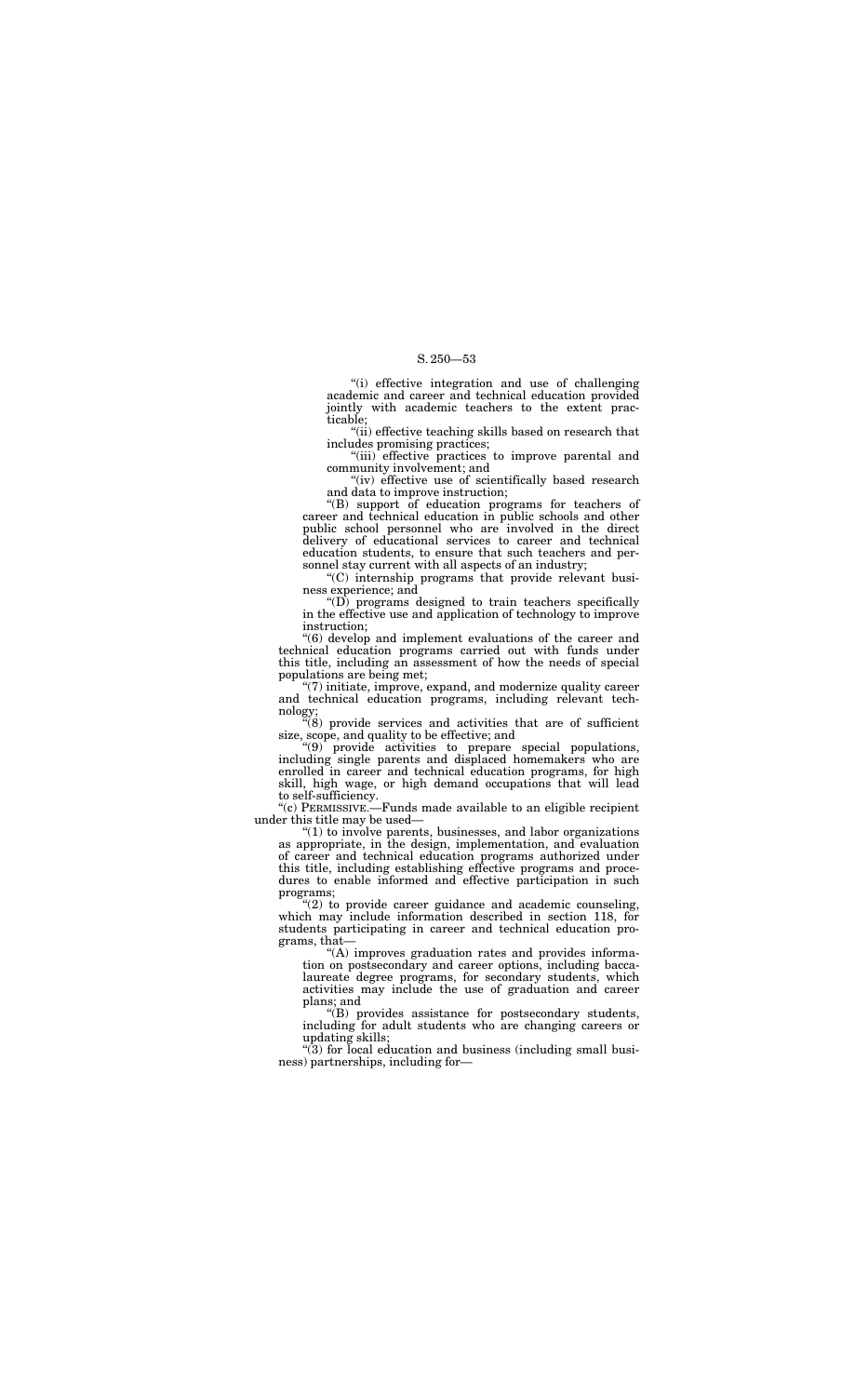"(A) work-related experiences for students, such as internships, cooperative education, school-based enterprises, entrepreneurship, and job shadowing that are

related to career and technical education programs;<br>"(B) adjunct faculty arrangements for qualified industry professionals; and

"(C) industry experience for teachers and faculty; " $(4)$  to provide programs for special populations;

''(7) for leasing, purchasing, upgrading or adapting equipment, including instructional aids and publications (including support for library resources) designed to strengthen and support academic and technical skill achievement;

''(5) to assist career and technical student organizations; ''(6) for mentoring and support services;

 $f(8)$  for teacher preparation programs that address the integration of academic and career and technical education and that assist individuals who are interested in becoming career and technical education teachers and faculty, including

 $(10)$  to develop initiatives that facilitate the transition of subbaccalaureate career and technical education students into baccalaureate degree programs, including—

"(B) postsecondary dual and concurrent enrollment programs;

 $\mathrm{C}^{\prime\prime}(\mathrm{C})$  academic and financial aid counseling for subbaccalaureate career and technical education students that informs the students of the opportunities for pursuing a baccalaureate degree and advises the students on how to meet any transfer requirements; and

individuals with experience in business and industry; ''(9) to develop and expand postsecondary program offerings at times and in formats that are accessible for students, including working students, including through the use of distance education;

> "(ii) to overcome barriers to enrollment in and completion of baccalaureate degree programs, including geographic and other barriers affecting rural students and special populations;

"(12) for improving or developing new career and technical education courses, including the development of new proposed career and technical programs of study for consideration by the eligible agency and courses that prepare individuals academically and technically for high skill, high wage, or high demand occupations and dual or concurrent enrollment opportunities by which career and technical education students at the secondary level could obtain postsecondary credit to count towards an associate or baccalaureate degree;

 $"$ (13) to develop and support small, personalized careerthemed learning communities;

''(A) articulation agreements between sub-baccalaureate degree granting career and technical education postsecondary educational institutions and baccalaureate degree granting postsecondary educational institutions;

''(D) other initiatives—

''(i) to encourage the pursuit of a baccalaureate degree; and

''(11) to provide activities to support entrepreneurship education and training;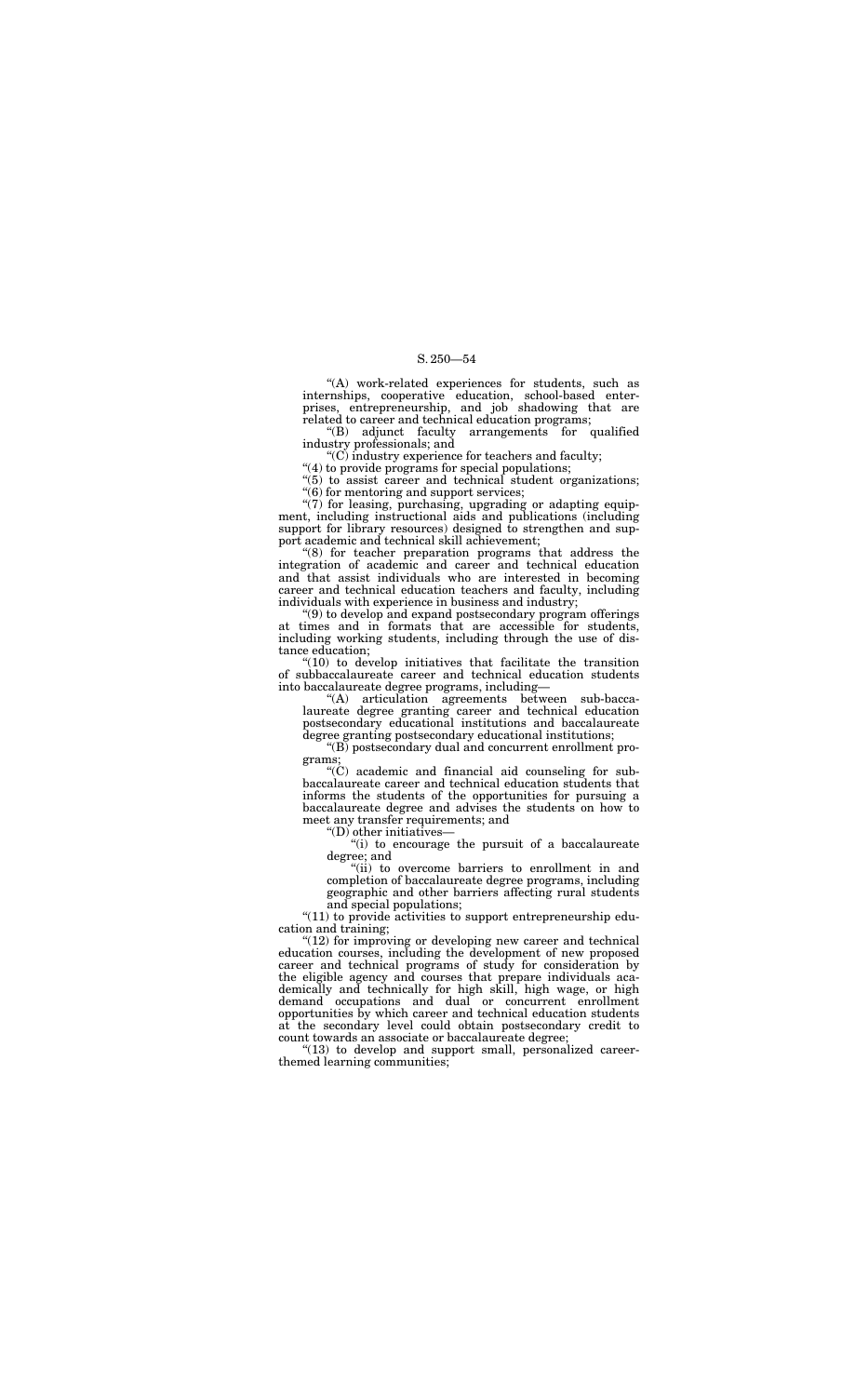''(14) to provide support for family and consumer sciences programs;

''(15) to provide career and technical education programs for adults and school dropouts to complete the secondary school education, or upgrade the technical skills, of the adults and school dropouts;

 $(16)$  to provide assistance to individuals who have participated in services and activities under this Act in continuing their education or training or finding an appropriate job, such as through referral to the system established under section 121 of Public Law 105–220 (29 U.S.C. 2801 et seq.);

"(17) to support training and activities (such as mentoring and outreach) in non-traditional fields;

"(18) to provide support for training programs in automotive technologies;

"(19) to pool a portion of such funds with a portion of funds available to not less than 1 other eligible recipient for innovative initiatives, which may include—

 $\mathcal{L}(\mathbf{B})$  establishing, enhancing, or supporting systems for—

"(20) to support other career and technical education activities that are consistent with the purpose of this Act.

''(A) improving the initial preparation and professional development of career and technical education teachers, faculty, administrators, and counselors;

"(a) IN GENERAL.—For any fiscal year, the Secretary shall allot the amount made available under section 206 among the States in the same manner as funds are allotted to States under paragraph (2) of section 111(a).

''(b) PAYMENTS TO ELIGIBLE AGENCIES.—The Secretary shall make a payment in the amount of a State's allotment under subsection  $(a)$  to the eligible agency that serves the State and has an application approved under subsection  $(c)$ .

''(i) accountability data collection under this Act; or

"(ii) reporting data under this Act;

 $\overline{c}(c)$  STATE APPLICATION.—Each eligible agency desiring an allotment under this title shall submit, as part of its State plan under section 122, an application that—

''(C) implementing career and technical programs of study described in section 122(c)(1)(A); or

 $''(1)$  describes how activities under this title will be coordinated, to the extent practicable, with activities described in the State plan submitted under section 122; and

"(2) contains such information as the Secretary may require.

''(D) implementing technical assessments; and

''(d) ADMINISTRATIVE COSTS.—Each eligible recipient receiving funds under this part shall not use more than 5 percent of the funds for administrative costs associated with the administration of activities assisted under this section.

## **''TITLE II—TECH PREP EDUCATION**

## **''SEC. 201. STATE ALLOTMENT AND APPLICATION.**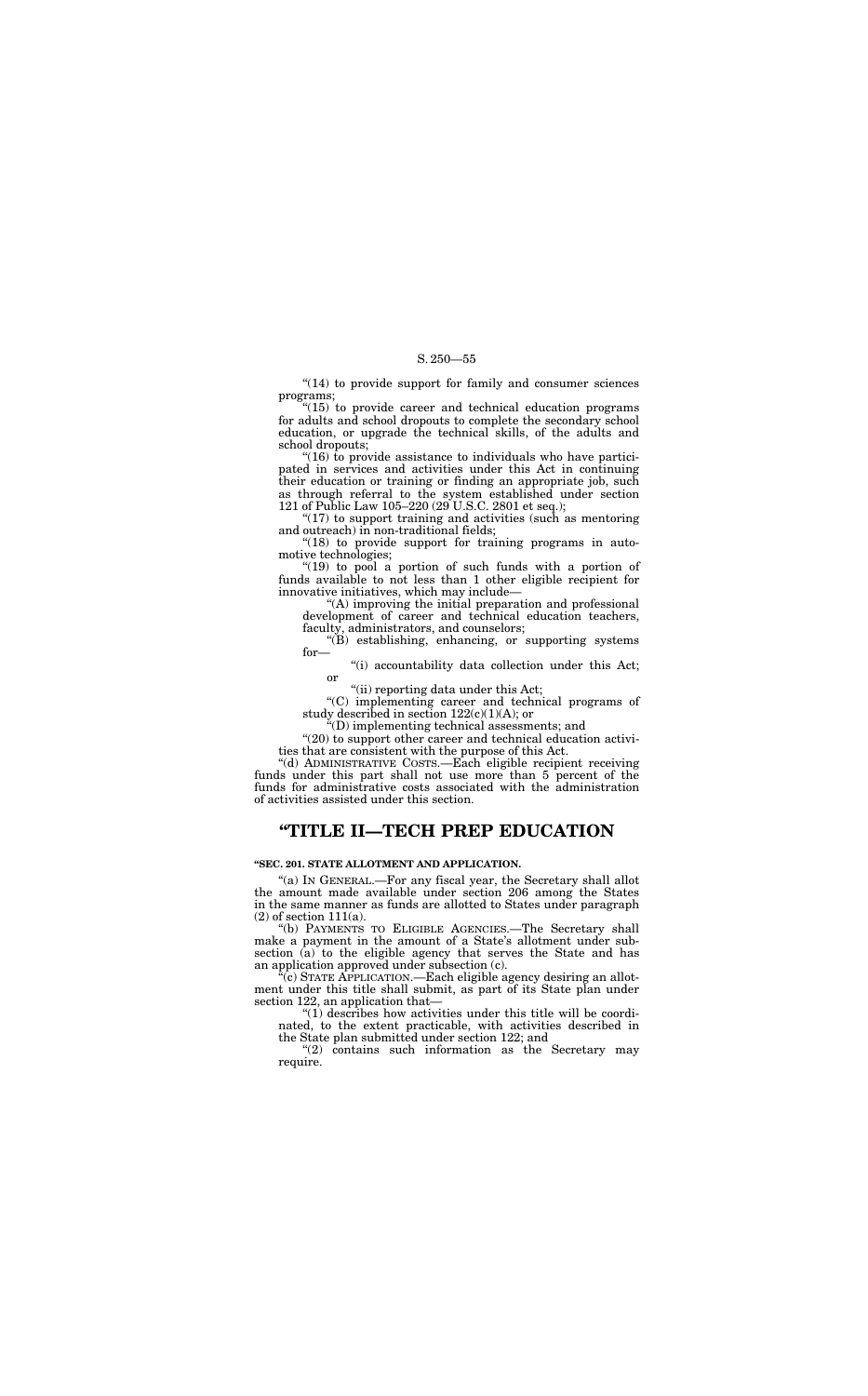## **''SEC. 202. CONSOLIDATION OF FUNDS.**

''(a) IN GENERAL.—An eligible agency receiving an allotment under sections 111 and 201 may choose to consolidate all, or a portion of, funds received under section 201 with funds received under section 111 in order to carry out the activities described in the State plan submitted under section 122.

''(b) NOTIFICATION REQUIREMENT.—Each eligible agency that chooses to consolidate funds under this section shall notify the Secretary, in the State plan submitted under section 122, of the eligible agency's decision to consolidate funds under this section.

''(c) TREATMENT OF CONSOLIDATED FUNDS.—Funds consolidated under this section shall be considered as funds allotted under section 111 and shall be distributed in accordance with section 112.

> $H(B)(i)$  a nonprofit institution of higher education that-''(I)(aa) offers a 2-year associate degree program

## **''SEC. 203. TECH PREP PROGRAM.**

''(a) GRANT PROGRAM AUTHORIZED.—

"(AA) an institution receiving assistance under the Tribally Controlled College or University Assistance Act of 1978 (25 U.S.C. 1801 et seq.); and

''(1) IN GENERAL.—From amounts made available to each eligible agency under section 201, the eligible agency, in accordance with the provisions of this title, shall award grants, on a competitive basis or on the basis of a formula determined by the eligible agency, for tech prep programs described in subsection (c). The grants shall be awarded to consortia between or among—

''(A) a local educational agency, an intermediate educational agency, educational service agency, or area career and technical education school, serving secondary school students, or a secondary school funded by the Bureau of Indian Affairs; and

" $(\overline{A})$  institutions of higher education that award a baccalaureate degree; and

or a 2-year certificate program; and "(bb) is qualified as an institution of higher education pursuant to section 102 of the Higher Education Act of 1965, including—

''(BB) a tribally controlled postsecondary career and technical institution; or

''(II) offers a 2-year apprenticeship program that follows secondary education instruction,

if such nonprofit institution of higher education is not prohibited from receiving assistance under part B of title IV of the Higher Education Act of 1965 pursuant to the provisions of section 435(a)(2) of such Act; or

''(ii) a proprietary institution of higher education that offers a 2-year associate degree program and is qualified as an institution of higher education pursuant to section 102 of the Higher Education Act of 1965, if such proprietary institution of higher education is not subject to a default management plan required by the Secretary.

''(2) SPECIAL RULE.—In addition, a consortium described in paragraph (1) may include 1 or more—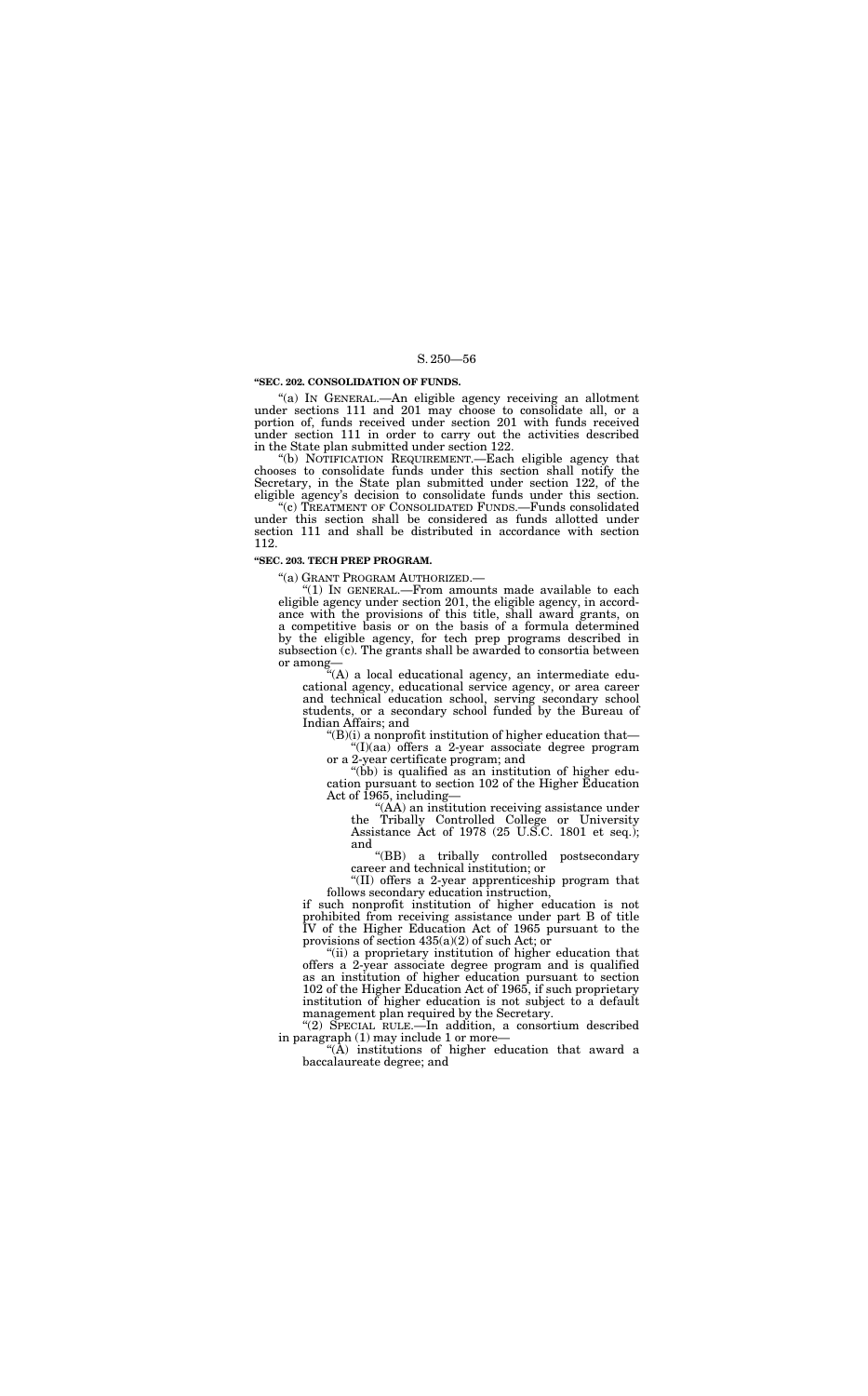''(B) employers (including small businesses), business

"(b) DURATION.—Each consortium receiving a grant under this title shall use amounts provided under the grant to develop and operate a 4- or 6-year tech prep program described in subsection  $(c)$ .

''(c) CONTENTS OF TECH PREP PROGRAM.—Each tech prep program shall—

''(1) be carried out under an articulation agreement between the participants in the consortium;

 $(2)$  consist of a program of study that—

"(B) integrates academic and career and technical education instruction, and utilizes work-based and worksite learning experiences where appropriate and available;

''(A) combines—

''(i) a minimum of 2 years of secondary education (as determined under State law); with

''(ii)(I) a minimum of 2 years of postsecondary education in a nonduplicative, sequential course of study; or

''(II) an apprenticeship program of not less than 2 years following secondary education instruction; and

 $f(A)$  meet academic standards developed by the State; ''(B) link secondary schools and 2-year postsecondary institutions, and if possible and practicable, 4-year institutions of higher education, through—

''(C) provides technical preparation in a career field, including high skill, high wage, or high demand occupations;

''(D) builds student competence in technical skills and in core academic subjects (as defined in section 9101 of the Elementary and Secondary Education Act of 1965), as appropriate, through applied, contextual, and integrated instruction, in a coherent sequence of courses;

''(E) leads to technical skill proficiency, an industryrecognized credential, a certificate, or a degree, in a specific career field;

''(F) leads to placement in high skill or high wage employment, or to further education; and

''(G) utilizes career and technical education programs of study, to the extent practicable;

''(3) include the development of tech prep programs for secondary education and postsecondary education that—

> ''(i) nonduplicative sequences of courses in career fields;

''(ii) the use of articulation agreements; and

''(iii) the investigation of opportunities for tech prep secondary education students to enroll concurrently in secondary education and postsecondary education coursework;

''(C) use, if appropriate and available, work-based or worksite learning experiences in conjunction with business and all aspects of an industry; and

''(D) use educational technology and distance learning, as appropriate, to involve all the participants in the consortium more fully in the development and operation of programs;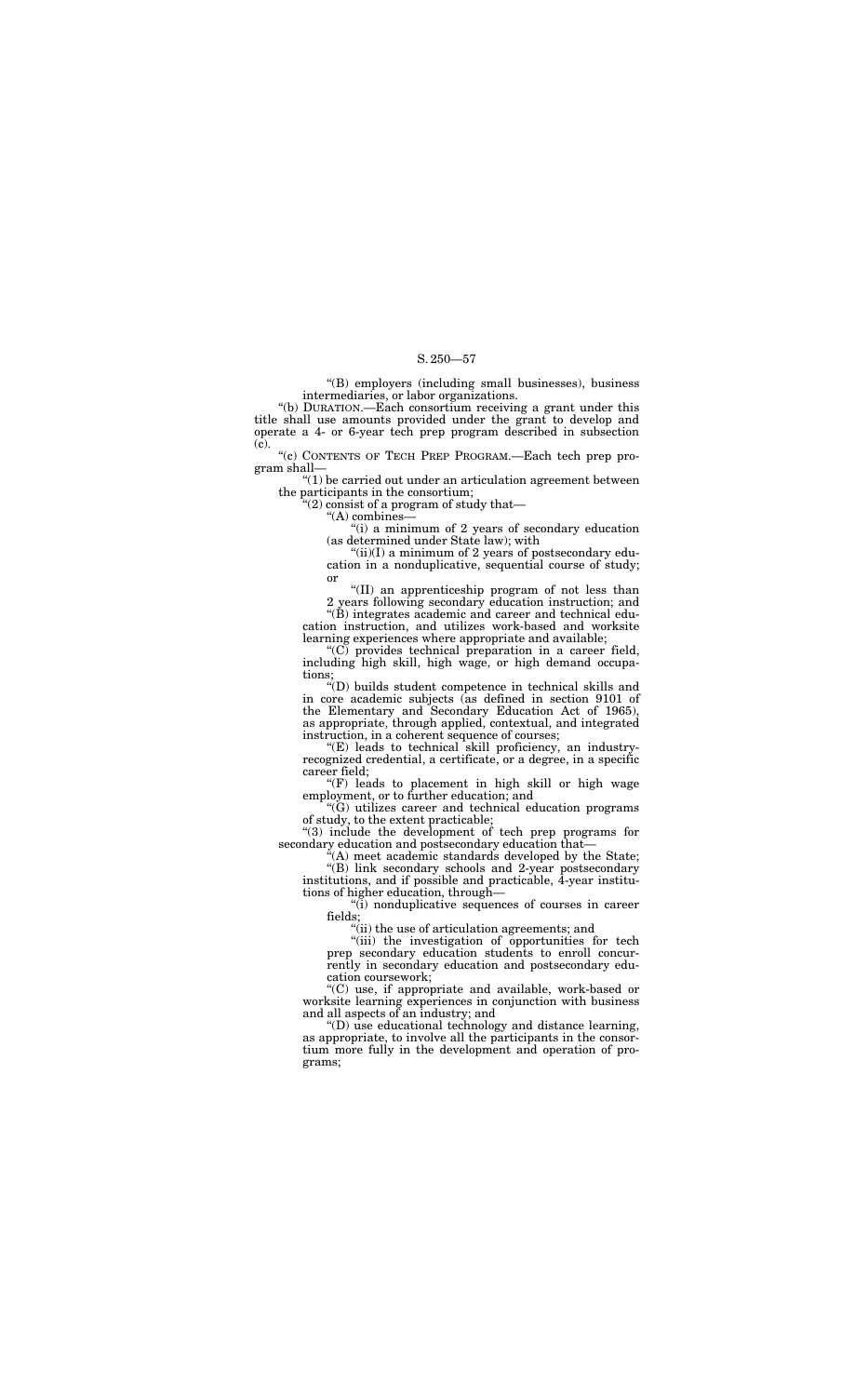''(4) include in-service professional development for teachers, faculty, and administrators that—<br>"(A) supports effective implementation of tech prep

programs;<br>"(B) supports joint training in the tech prep consortium;

''(C) supports the needs, expectations, and methods

of business and all aspects of an industry;<br>"(D) supports the use of contextual and applied cur-<br>ricula, instruction, and assessment;

" $(E)$  supports the use and application of technology;

and "(F) assists in accessing and utilizing data, information available pursuant to section 118, and information on student achievement, including assessments;

 $f(E)$  stay current with the needs, expectations, and methods of business and all aspects of an industry; and

''(5) include professional development programs for coun-

"( $\overline{A}$ ) provide information to students regarding tech prep programs;<br>"(B) support student progress in completing tech prep

programs, which may include the use of graduation and career plans;

''(C) provide information on related employment opportunities;

''(D) ensure that students are placed in appropriate employment or further postsecondary education;

''(F) provide comprehensive career guidance and academic counseling to participating students, including special populations;

''(6) provide equal access, to the full range of technical preparation programs (including preapprenticeship programs), to individuals who are members of special populations, including the development of tech prep program services appropriate to the needs of special populations;

''(7) provide for preparatory services that assist participants in tech prep programs; and

 $\degree$ (8) coordinate with activities conducted under title I.

''(d) ADDITIONAL AUTHORIZED ACTIVITIES.—Each tech prep program may—

''(1) provide for the acquisition of tech prep program equipment;

''(2) acquire technical assistance from State or local entities that have designed, established, and operated tech prep programs that have effectively used educational technology and distance learning in the delivery of curricula and services;

''(3) establish articulation agreements with institutions of higher education, labor organizations, or businesses located inside or outside the State and served by the consortium, especially with regard to using distance learning and educational technology to provide for the delivery of services and programs;

''(4) improve career guidance and academic counseling for participating students through the development and implementation of graduation and career plans; and

''(5) develop curriculum that supports effective transitions between secondary and postsecondary career and technical education programs.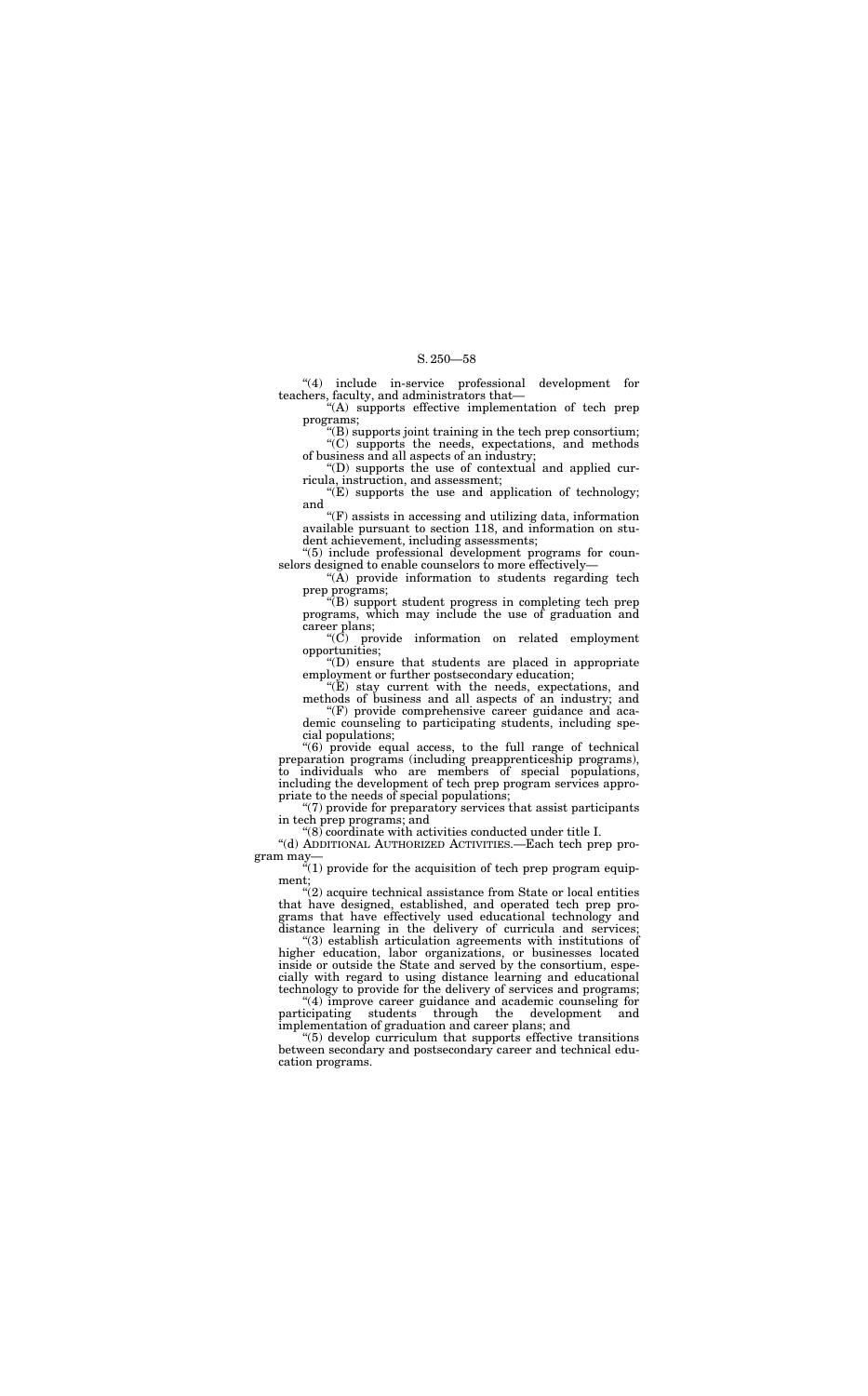''(e) INDICATORS OF PERFORMANCE AND ACCOUNTABILITY.— ''(1) IN GENERAL.—Each consortium shall establish and

report to the eligible agency indicators of performance for each tech prep program for which the consortium receives a grant under this title. The indicators of performance shall include

"(A) The number of secondary education tech prep students and postsecondary education tech prep students served.<br>"(B) The number and percent of secondary education

tech prep students enrolled in the tech prep program who-<br>"(i) enroll in postsecondary education;

"(iv) successfully complete, as a secondary school student, courses that award postsecondary credit at

 $f(v)$  enroll in remedial mathematics, writing, or reading courses upon entering postsecondary education.

''(ii) enroll in postsecondary education in the same

field or major as the secondary education tech prep

"(iii) complete a State or industry-recognized cer-<br>tification or licensure;

"(2) NUMBER AND PERCENT. For purposes of subparagraphs (B) and (C) of paragraph (1), the numbers and percentages shall be determined separately with respect to each clause of each such subparagraph.

''(C) The number and percent of postsecondary education tech prep students who—

''(i) are placed in a related field of employment not later than 12 months after graduation from the tech prep program;

''(ii) complete a State or industry-recognized certification or licensure;

''(iii) complete a 2-year degree or certificate program within the normal time for completion of such program; and

''(iv) complete a baccalaureate degree program within the normal time for completion of such program.

## **''SEC. 204. CONSORTIUM APPLICATIONS.**

''(a) IN GENERAL.—Each consortium that desires to receive a grant under this title shall submit an application to the eligible agency at such time and in such manner as the eligible agency shall require.

''(b) PLAN.—Each application submitted under this section shall contain a 6-year plan for the development and implementation of tech prep programs under this title, which plan shall be reviewed after the second year of the plan.

''(c) APPROVAL.—The eligible agency shall approve applications under this title based on the potential of the activities described in the application to create an effective tech prep program.

''(d) SPECIAL CONSIDERATION.—The eligible agency, as appropriate, shall give special consideration to applications that—

''(1) provide for effective employment placement activities or the transfer of students to baccalaureate or advanced degree programs;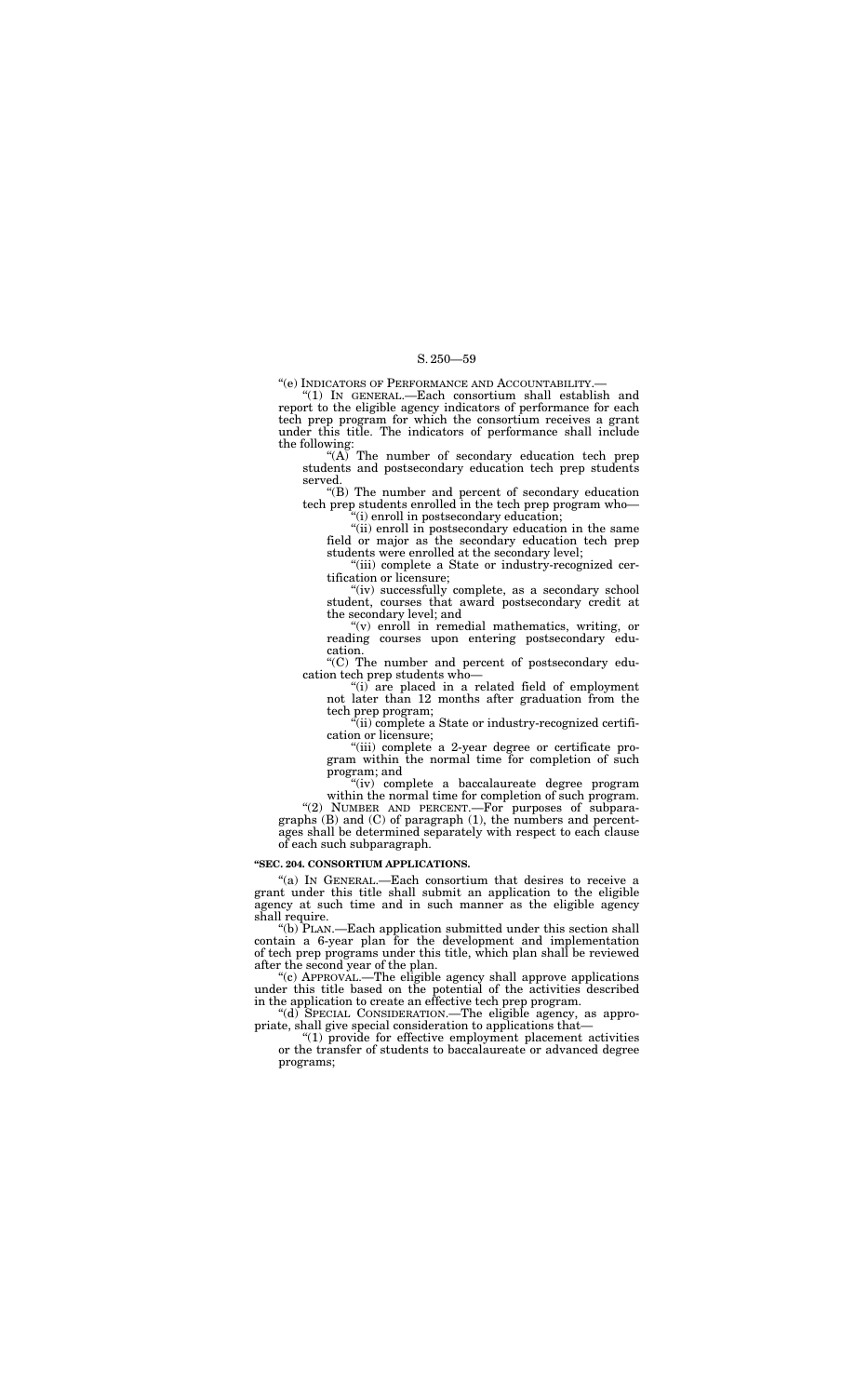"(2) are developed in consultation with business, industry, institutions of higher education, and labor organizations;

"(3) address effectively the issues of school dropout prevention and reentry, and the needs of special populations;

 $t(4)$  provide education and training in an area or skill, including an emerging technology, in which there is a significant workforce shortage based on the data provided by the

eligible entity in the State under section 118;<br>"(5) demonstrate how tech prep programs will help students<br>meet high academic and employability competencies; and

''(e) PERFORMANCE LEVELS.— ''(1) IN GENERAL.—Each consortium receiving a grant under this title shall enter into an agreement with the eligible agency to meet a minimum level of performance for each of the performance indicators described in sections  $113(b)$  and  $203(e)$ .

" $(2)$  RESUBMISSION OF APPLICATION; TERMINATION OF FUNDS.—An eligible agency—

 $F(H)$  shall require consortia that do not meet the performance levels described in paragraph (1) for 3 consecutive years to resubmit an application to the eligible agency for a tech prep program grant; and "(B) may choose to terminate the funding for the tech

meet high academic and employability competencies; and ''(6) demonstrate success in, or provide assurances of, coordination and integration with eligible recipients described in part C of title I.

"(f) EQUITABLE DISTRIBUTION OF ASSISTANCE.—In awarding grants under this title, the eligible agency shall ensure an equitable distribution of assistance between or among urban and rural participants in the consortium.

prep program for a consortium that does not meet the performance levels described in paragraph (1) for 3 consecutive years, including when the grants are made on the

#### **''SEC. 205. REPORT.**

''Each eligible agency that receives an allotment under this title annually shall prepare and submit to the Secretary a report on the effectiveness of the tech prep programs assisted under this title, including a description of how grants were awarded within the State.

## **''SEC. 206. AUTHORIZATION OF APPROPRIATIONS.**

''There are authorized to be appropriated to carry out this title such sums as may be necessary for fiscal year 2007 and each of the 5 succeeding fiscal years.

## **''TITLE III—GENERAL PROVISIONS ''PART A—FEDERAL ADMINISTRATIVE PROVISIONS**

## **''SEC. 311. FISCAL REQUIREMENTS.**

''(a) SUPPLEMENT NOT SUPPLANT.—Funds made available under this Act for career and technical education activities shall supplement, and shall not supplant, non-Federal funds expended to carry out career and technical education activities and tech prep program activities.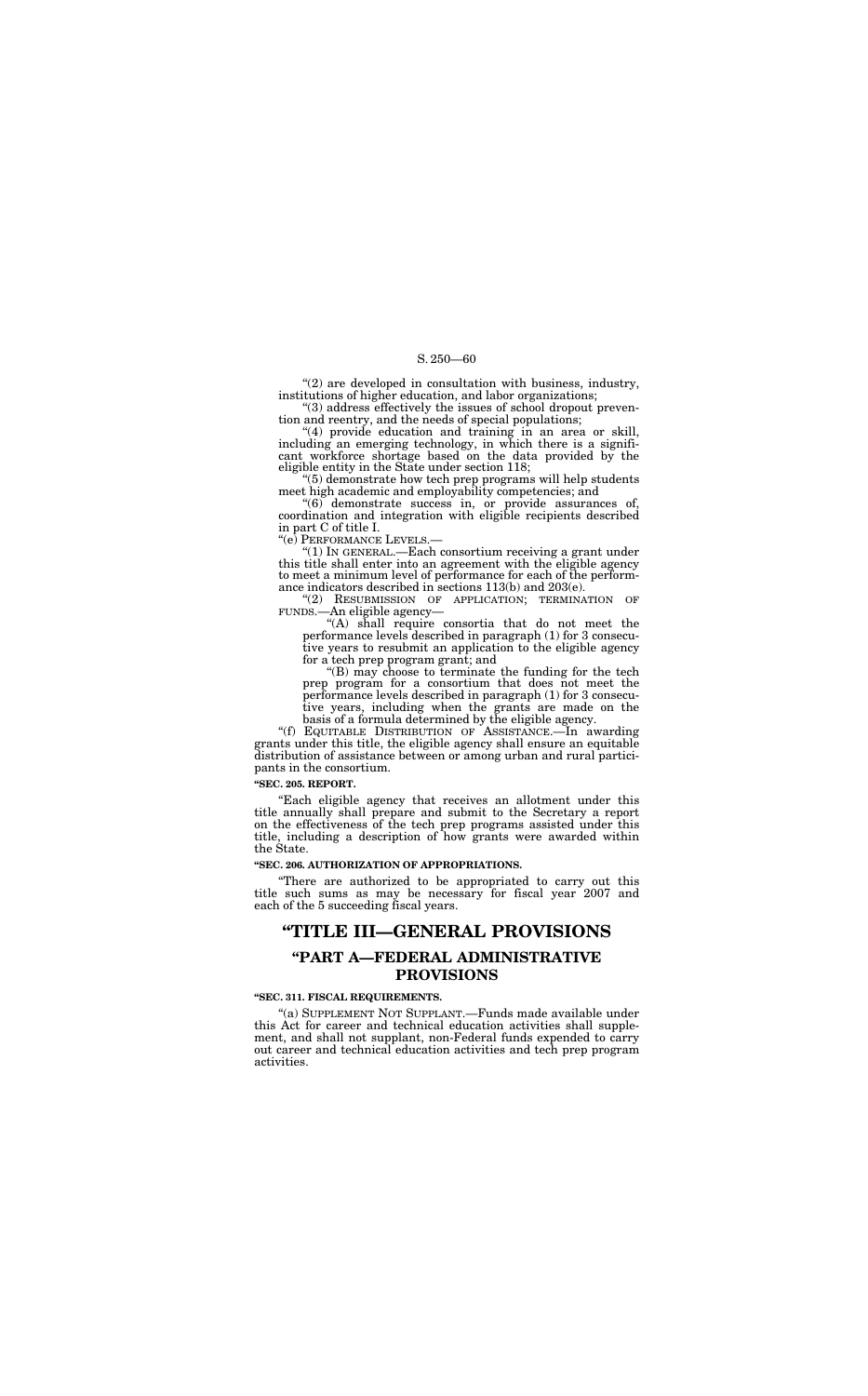''(b) MAINTENANCE OF EFFORT.— ''(1) DETERMINATION.— ''(A) IN GENERAL.—Except as provided in subparagraphs (B) and (C), no payments shall be made under this Act for any fiscal year to a State for career and technical education programs or tech prep programs unless the Secretary determines that the fiscal effort per student or the aggregate expenditures of such State for career and technical education programs for the fiscal year preceding the fiscal year for which the determination is made, equaled or exceeded such effort or expenditures for career and technical education programs for the second fiscal year preceding the fiscal year for which the determination is

made.<br>
"(B) COMPUTATION.—In computing the fiscal effort or aggregate expenditures pursuant to subparagraph (A), the Secretary shall exclude capital expenditures, special 1-time project costs, and the cost of pilot programs.

"(2) WAIVER.—The Secretary may waive the requirements of this section, with respect to not more than 5 percent of expenditures by any eligible agency for 1 fiscal year only, on making a determination that such waiver would be equitable due to exceptional or uncontrollable circumstances affecting the ability of the eligible agency to meet such requirements, such as a natural disaster or an unforeseen and precipitous decline in financial resources. No level of funding permitted under such a waiver may be used as the basis for computing the fiscal effort or aggregate expenditures required under this section for years subsequent to the year covered by such waiver. The fiscal effort or aggregate expenditures for the subsequent years shall be computed on the basis of the level of funding that would, but for such waiver, have been required.

''(C) DECREASE IN FEDERAL SUPPORT.—If the amount made available for career and technical education programs under this Act for a fiscal year is less than the amount made available for career and technical education programs under this Act for the preceding fiscal year, then the fiscal effort per student or the aggregate expenditures of a State required by subparagraph (A) for the preceding fiscal year shall be decreased by the same percentage as the percentage decrease in the amount so made available.

## **''SEC. 312. AUTHORITY TO MAKE PAYMENTS.**

''Any authority to make payments or to enter into contracts under this Act shall be available only to such extent or in such amounts as are provided in advance in appropriation Acts.

## **''SEC. 313. CONSTRUCTION.**

''Nothing in this Act shall be construed to permit, allow, encourage, or authorize any Federal control over any aspect of a private, religious, or home school, regardless of whether a home school is treated as a private school or home school under State law. This section shall not be construed to bar students attending private, religious, or home schools from participation in programs or services under this Act.

## **''SEC. 314. VOLUNTARY SELECTION AND PARTICIPATION.**

''No funds made available under this Act shall be used—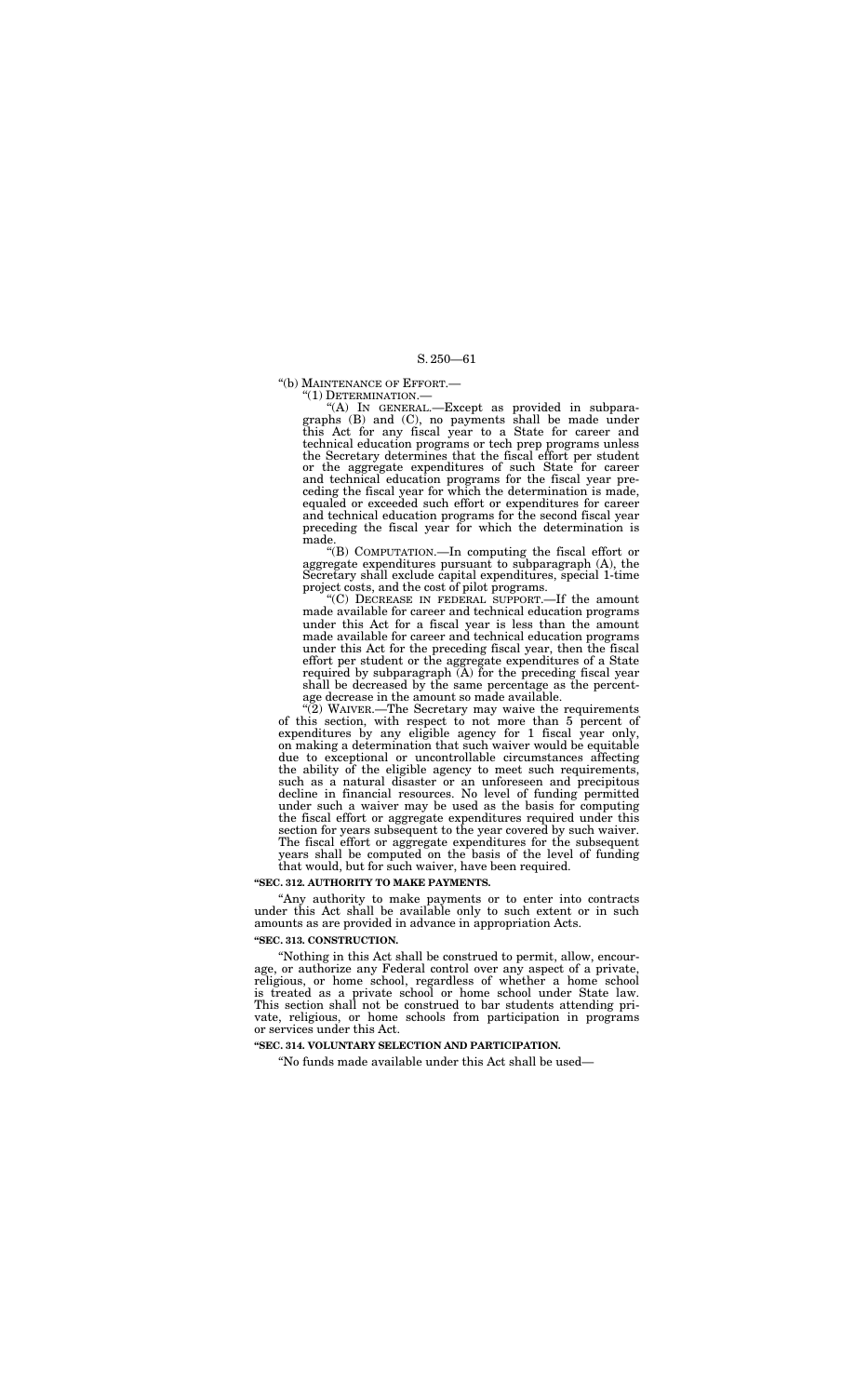''(1) to require any secondary school student to choose or pursue a specific career path or major; or

''(2) to mandate that any individual participate in a career and technical education program, including a career and technical education program that requires the attainment of a federally funded skill level, standard, or certificate of mastery.

#### **''SEC. 315. LIMITATION FOR CERTAIN STUDENTS.**

''No funds received under this Act may be used to provide career and technical education programs to students prior to the seventh grade, except that equipment and facilities purchased with funds under this Act may be used by such students.

## **''SEC. 316. FEDERAL LAWS GUARANTEEING CIVIL RIGHTS.**

''Nothing in this Act shall be construed to be inconsistent with applicable Federal law prohibiting discrimination on the basis of race, color, sex, national origin, age, or disability in the provision of Federal programs or services.

## **''SEC. 317. PARTICIPATION OF PRIVATE SCHOOL PERSONNEL AND CHILDREN.**

''(a) PERSONNEL.—An eligible agency or eligible recipient that uses funds under this Act for in-service and preservice career and technical education professional development programs for career and technical education teachers, administrators, and other personnel shall, to the extent practicable, upon written request, permit the participation in such programs of career and technical education secondary school teachers, administrators, and other personnel in nonprofit private schools offering career and technical secondary education programs located in the geographical area served by such eligible agency or eligible recipient.

''(b) STUDENT PARTICIPATION.—

''(1) STUDENT PARTICIPATION.—Except as prohibited by State or local law, an eligible recipient may, upon written request, use funds made available under this Act to provide for the meaningful participation, in career and technical education programs and activities receiving funding under this Act, of secondary school students attending nonprofit private schools who reside in the geographical area served by the eligible recipient.

''(2) CONSULTATION.—An eligible recipient shall consult, upon written request, in a timely and meaningful manner with representatives of nonprofit private schools in the geographical area served by the eligible recipient described in paragraph (1) regarding the meaningful participation, in career and technical education programs and activities receiving funding under this Act, of secondary school students attending nonprofit private schools.

## **''SEC. 318. LIMITATION ON FEDERAL REGULATIONS.**

''The Secretary may issue regulations under this Act only to the extent necessary to administer and ensure compliance with the specific requirements of this Act.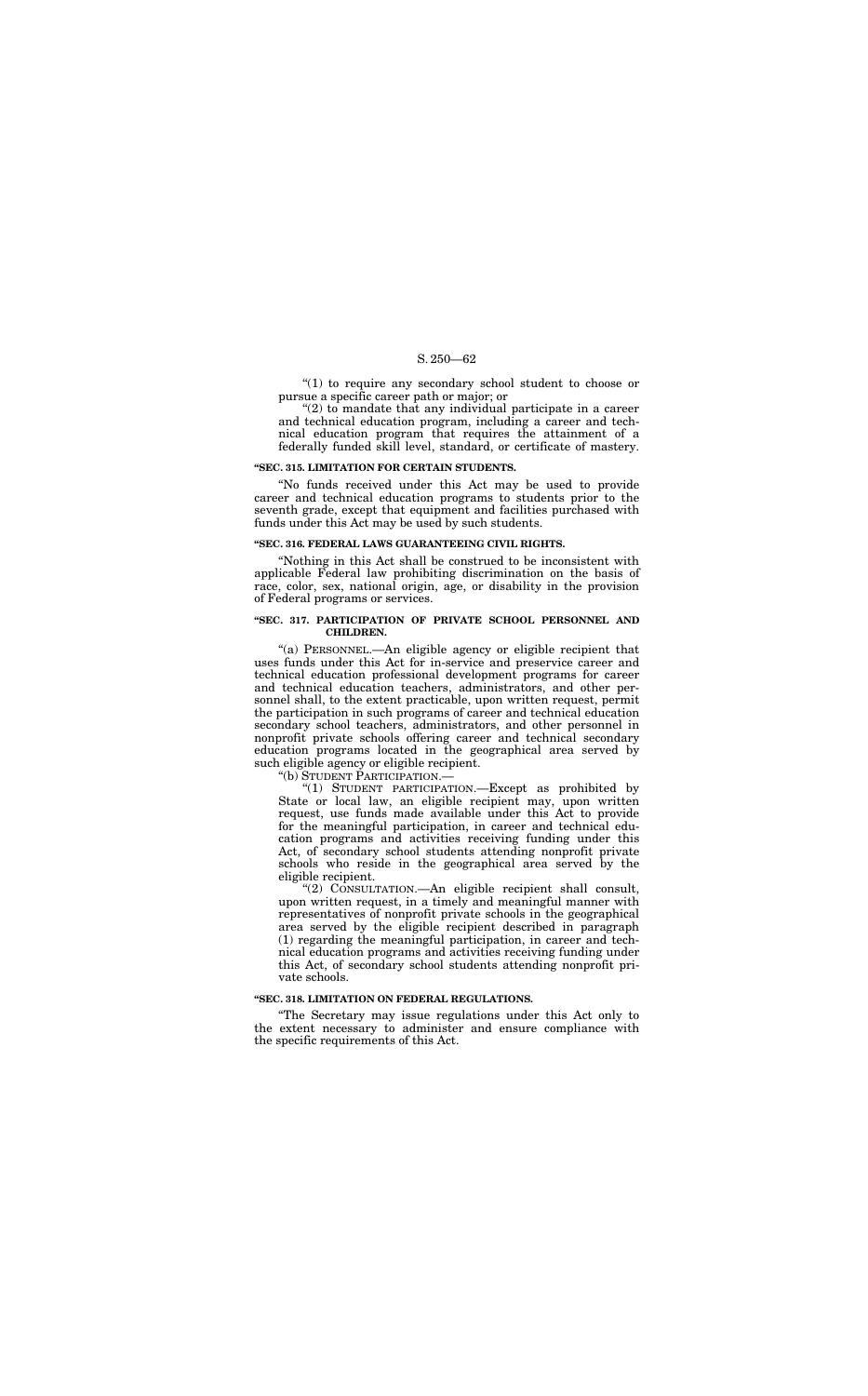## **''PART B—STATE ADMINISTRATIVE PROVISIONS**

### **''SEC. 321. JOINT FUNDING.**

''(a) GENERAL AUTHORITY.—Funds made available to eligible agencies under this Act may be used to provide additional funds

" $(1)$  such program otherwise meets the requirements of this Act and the requirements of the applicable program;

" $(2)$  such program serves the same individuals that are served under this Act;

"(3) such program provides services in a coordinated manner with services provided under this Act; and  $''(4)$  such funds are used to supplement, and not supplant,

''(b) APPLICABLE PROGRAM.—For the purposes of this section, the term 'applicable program' means any program under any of the following provisions of law:<br>"(1) Chapters 4 and 5 of subtitle B of title I of Public

"(c) USE OF FUNDS AS MATCHING FUNDS.—For the purposes of this section, the term 'additional funds' does not include funds used as matching funds.

funds provided from non-Federal sources.

Law 105–220.

''(2) The Wagner-Peyser Act.

## **''SEC. 322. PROHIBITION ON USE OF FUNDS TO INDUCE OUT-OF-STATE RELOCATION OF BUSINESSES.**

''No funds provided under this Act shall be used for the purpose of directly providing incentives or inducements to an employer to relocate a business enterprise from one State to another State if such relocation will result in a reduction in the number of jobs available in the State where the business enterprise is located before such incentives or inducements are offered.

### **''SEC. 323. STATE ADMINISTRATIVE COSTS.**

"(a) GENERAL RULE.—Except as provided in subsection (b), for each fiscal year for which an eligible agency receives assistance under this Act, the eligible agency shall provide, from non-Federal sources for the costs the eligible agency incurs for the administration of programs under this Act, an amount that is not less than the amount provided by the eligible agency from non-Federal sources for such costs for the preceding fiscal year.

''(b) EXCEPTION.—If the amount made available from Federal sources for the administration of programs under this Act for a fiscal year (referred to in this section as the 'determination year') is less than the amount made available from Federal sources for the administration of programs under this Act for the preceding fiscal year, then the amount the eligible agency is required to provide from non-Federal sources for costs the eligible agency incurs for the administration of programs under this Act for the determination year under subsection (a) shall bear the same ratio to the amount the eligible agency provided from non-Federal sources for such costs for the preceding fiscal year, as the amount made available from Federal sources for the administration of programs under this Act for the determination year bears to the amount made available from Federal sources for the administration of programs under this Act for the preceding fiscal year.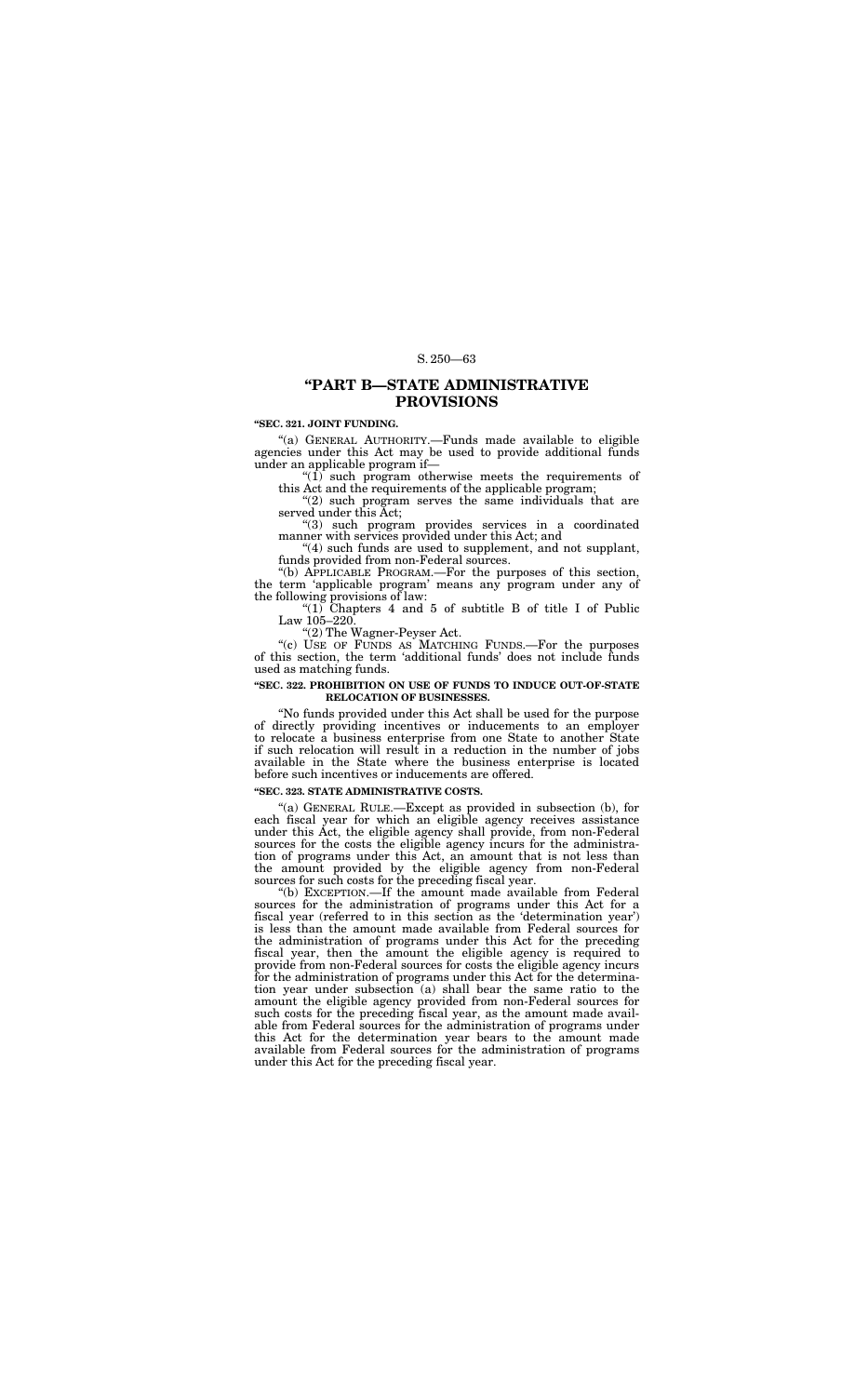## **''SEC. 324. STUDENT ASSISTANCE AND OTHER FEDERAL PROGRAMS.**

''(a) ATTENDANCE COSTS NOT TREATED AS INCOME OR RESOURCES.—The portion of any student financial assistance received under this Act that is made available for attendance costs described in subsection (b) shall not be considered as income or resources in determining eligibility for assistance under any other program funded in whole or in part with Federal funds.

dependent care, and miscellaneous personal expenses for a student attending the institution on at least a half-time basis, as determined by the institution.<br>"(c) COSTS OF CAREER AND TECHNICAL EDUCATION SERVICES.—

''(b) ATTENDANCE COSTS.—The attendance costs described in

 $f(1)$  tuition and fees normally assessed a student carrying an academic workload as determined by the institution, and including costs for rental or purchase of any equipment, materials, or supplies required of all students in that course of study; and  $(2)$  an allowance for books, supplies, transportation,

Funds made available under this Act may be used to pay for the costs of career and technical education services required in an individualized education program developed pursuant to section 614(d) of the Individuals with Disabilities Education Act and services necessary to meet the requirements of section 504 of the Rehabilitation Act of 1973 with respect to ensuring equal access to career and technical education.''.

(a) IMMIGRATION AND NATIONALITY ACT.—Section 245A(h)(4)(C) of the Immigration and Nationality Act (8 U.S.C. 1255a(h)(4)(C)) is amended by striking ''Carl D. Perkins Vocational and Technical Education Act of 1998'' and inserting ''The Carl D. Perkins Career and Technical Education Act of 2006'

> (B) by striking "Carl D. Perkins Vocational and Technical Education Act of 1998" and inserting "Carl D. Perkins" Career and Technical Education Act of 2006''; and

(2) in section  $236(a)(1)(D)$  (19 U.S.C.  $2296(a)(1)(D)$ ), by striking ''area vocational'' and all that follows through ''Act of 1963'' and inserting ''area career and technical education schools, as defined in section 3 of the Carl D. Perkins Career and Technical Education Act of 2006''.

(c) HIGHER EDUCATION ACT OF 1965.—The Higher Education Act of 1965 (20 U.S.C. 1001 et seq.) is amended—<br>
(1) in section  $102(a)(3)(A)$  (20 U.S.C.  $1002(a)(3)(A)$ )—

(A) by striking "section  $521(4)(C)$ " and inserting "section  $3(3)(C)$ "; and

(B) by striking "Carl D. Perkins Vocational and Applied Technology Education Act'' and inserting ''Carl D. Perkins Career and Technical Education Act of 2006''; and

(2) in section  $484(1)(1)(B)(i)$  (20 U.S.C. 1091(1)(1)(B)(i)), by striking "section 521(4)(C) of the Carl D. Perkins Vocational

## **SEC. 2. TECHNICAL AMENDMENTS TO OTHER LAWS.**

(b) TRADE ACT OF 1974.—The Trade Act of 1974 (19 U.S.C. 2101 et seq.) is amended—

(1) in section  $231(c)(1)(F)$  (19 U.S.C.  $2291(c)(1)(F)$ )

(A) by striking ''area vocational education schools'' and inserting "area career and technical education schools"; and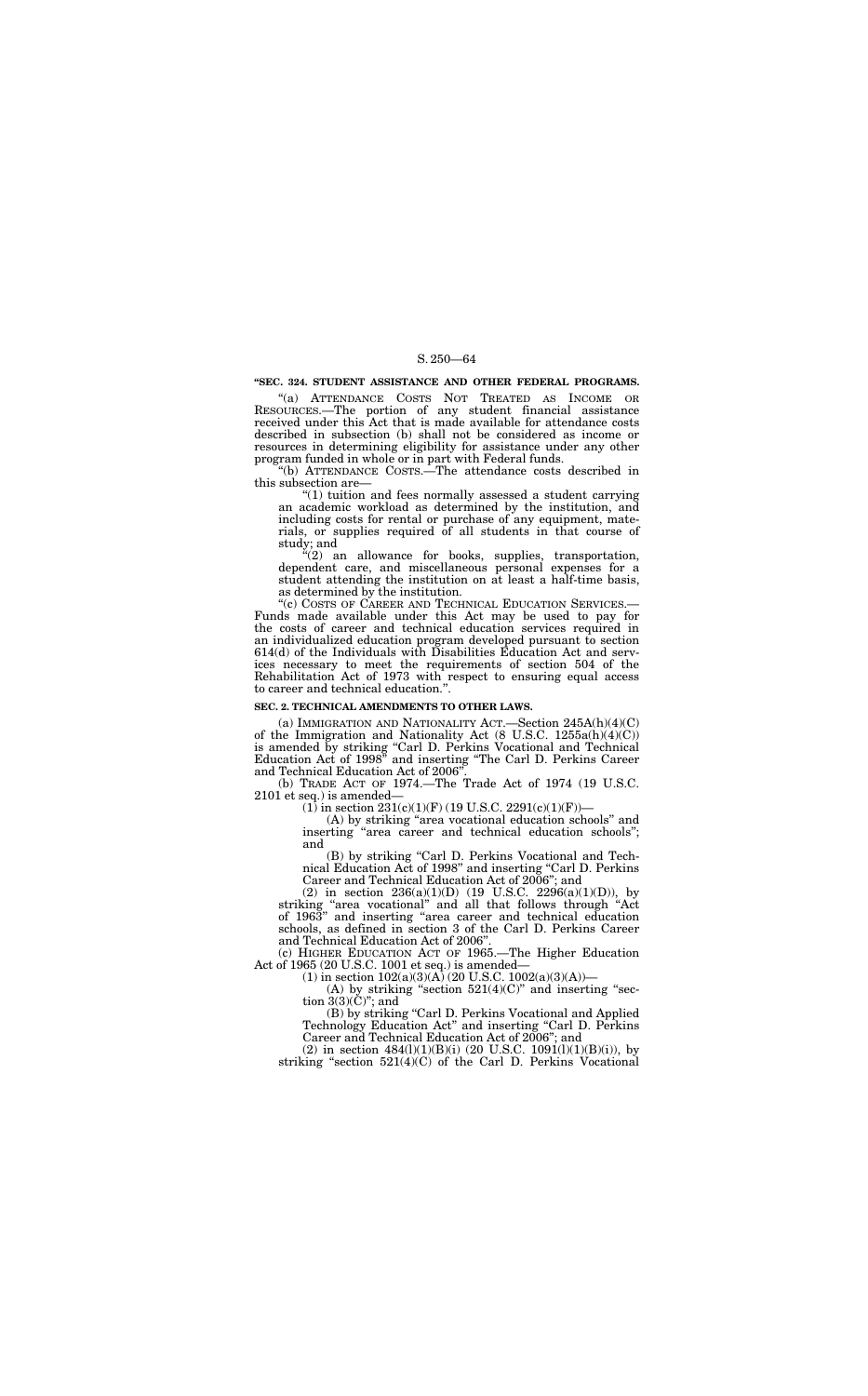and Technical Education Act of 1998" and inserting "section 3(C) of the Carl D. Perkins Career and Technical Education

(d) EDUCATION FOR ECONOMIC SECURITY ACT.—Section  $3(1)$  of the Education for Economic Security Act (20 U.S.C. 3902(1)) is amended—

(1) by striking ''area vocational education school'' and inserting ''area career and technical education school''; and

(2) by striking ''section 521(3) of the Carl D. Perkins Vocational Educational Act..'' and inserting ''section 3(3) of the Carl

D. Perkins Career and Technical Education Act of 2006.''. (e) EDUCATION FLEXIBILITY PARTNERSHIP ACT OF 1999.—Section

 $(1)$  in section  $1111(a)(1)$  (20 U.S.C. 6311(a)(1)), by striking ''Carl D. Perkins Vocational and Technical Education Act of 1998'' and inserting ''Carl D. Perkins Career and Technical Education Act of 2006'';

(2) in section  $1112(a)(1)$  (20 U.S.C. 6312(a)(1)), by striking ''Carl D. Perkins Vocational and Technical Education Act of 1998" and inserting "Carl D. Perkins Career and Technical Education Act of 2006"

4(b)(2) of the Education Flexibility Partnership Act of 1999 (20 U.S.C.  $5891b(b)(2)$  is amended by striking "Carl D. Perkins Vocational and Technical Education Act of 1998'' and inserting ''Carl D. Perkins Career and Technical Education Act of 2006''.

(3) in section  $1114(b)(2)(B)(v)$  (20 U.S.C. 6314(b)(2)(B)(v)), by striking ''Carl D. Perkins Vocational and Technical Education Act of 1998'' and inserting ''the Carl D. Perkins Career and Technical Education Act of 2006''; and

(g) WAGNER-PEYSER ACT.—Section 15(f) of the Wagner-Peyser Act (29 U.S.C. 49l–2(f)) is amended by striking ''Carl D. Perkins Vocational and Applied Technology Education Act'' and inserting "Carl D. Perkins Career and Technical Education Act of 2006".

(f) ELEMENTARY AND SECONDARY EDUCATION ACT OF 1965.— The Elementary and Secondary Education Act of 1965 (20 U.S.C. 6301 et seq.) is amended—

> (A) by striking "given the term" and inserting "given the term 'area career and technical education school' ''; and

> (B) by striking "Carl D. Perkins Vocational and Technical Education Act of 1998'' and inserting ''Carl D. Perkins Career and Technical Education Act of 2006"

(2) in section 101(50) (29 U.S.C. 2801(50)), by striking "given" and all that follows through the period at the end and inserting ''given the term 'career and technical education' in section 3 of the Carl D. Perkins Career and Technical Education Act of 2006."

(3) in section  $111(d)(3)$  (29 U.S.C. 2821(d)(3)), by striking "section 113(b)(14) of the Carl D. Perkins Vocational and Applied Technology Education Act'' and inserting ''section  $113(b)(3)$  of the Carl D. Perkins Career and Technical Education Act of 2006'';

(4) in section 7115(b)(5) (20 U.S.C. 7425(b)(5)), by striking ''Carl D. Perkins Vocational and Technical Education Act of 1998'' and inserting ''Carl D. Perkins Career and Technical Education Act of 2006''.

(h) PUBLIC LAW 105–220.—Public Law 105–220 is amended— (1) in section 101(3) (29 U.S.C. 2801(3))—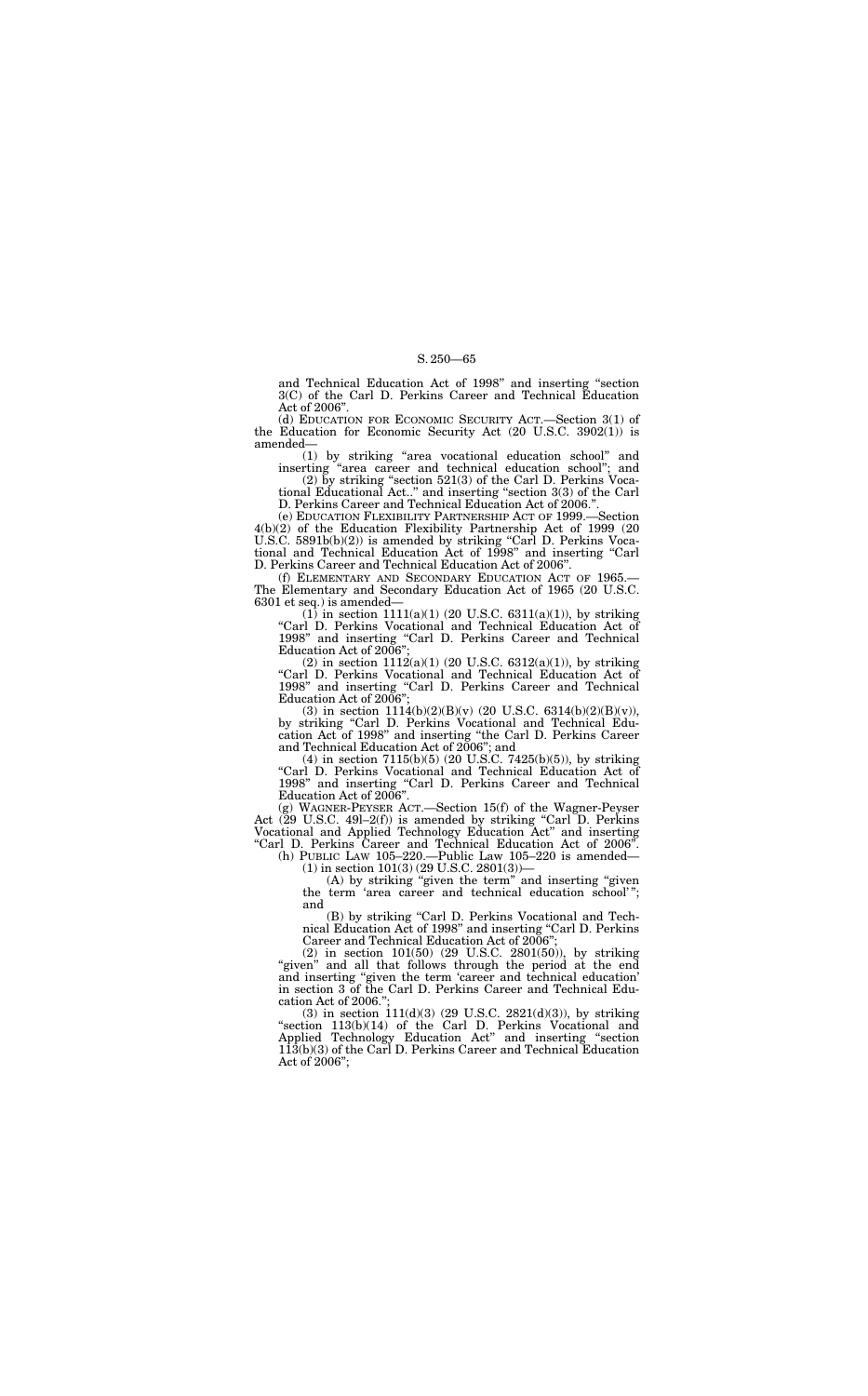(4) in section  $112(b)(8)(A)(iii)$  (29 U.S.C. 2822(b)(8)(A)(iii))—<br>(A) by striking "postsecondary vocational education

activities" and inserting "career and technical education activities at the postsecondary level''; and

(B) by striking ''Carl D. Perkins Vocational and Applied Technology Education Act'' and inserting ''Carl D. Perkins Career and Technical Education Act of 2006";<br>
(5) in section  $121(b)(1)(B)(vii)$  (29

(5) in section  $121(b)(1)(B)(vii)$  (29 U.S.C.  $2841(b)(1)(B)(vii)$ )

 $2841(b)(1)(B)(vii)$ —<br>(A) by striking "postsecondary vocational education activities'' and inserting ''career and technical education activities at the postsecondary level''; and

(6) in section  $134(d)(2)(F)$  (29 U.S.C. 2864(d)(2)(F)), by striking ''postsecondary vocational'' and all that follows through ''Education Act'' and inserting ''career and technical education activities at the postsecondary level, and career and technical education activities available to school dropouts, under the Carl D. Perkins Career and Technical Education Act of 2006'';

(7) in section  $501(b)(2)(A)$  (20 U.S.C. 9271(b)(2)(A))-

(B) by striking ''Carl D. Perkins Vocational and Applied Technology Education Act" and inserting "Carl D. Perkins" Career and Technical Education Act of 2006'';

(9) in section  $501(d)(2)(B)$  (20 U.S.C. 9271(d)(2)(B)), by striking "Carl D. Perkins Vocational and Applied Technology Education Act'' and inserting ''Carl D. Perkins Career and Technical Education Act of 2006''.

(i) TITLE 31.-Section  $6703(a)(12)$  of title 31, United States Code, is amended by striking "Carl D. Perkins Vocational and Applied Technology Education Act" and inserting "Carl D. Perkins Career and Technical Education Act of 2006''.

(A) by striking ''secondary vocational education programs'' and inserting ''career and technical education programs at the secondary level''; and

(B) by striking "Carl D. Perkins Vocational and Applied Technology Education Act" and inserting "Carl D. Perkins Career and Technical Education Act of 2006"

(j) TITLE  $40$ . Section  $14507(a)(1)(A)(iv)$  of title 40, United States Code, is amended by striking "Carl D. Perkins Vocational and Technical Education Act of 1998'' and inserting ''Carl D. Perkins Career and Technical Education Act of 2006''.

(k) OLDER AMERICANS ACT OF 1965.—The Older Americans Act of 1965 (42 U.S.C. 3001 et seq.) is amended—<br>
(1) in section 502(b)(1)(N)(i) (42 U.S.C. 3056(b)(1)(N)(i)),

(8) in section 501(b)(2)(B) (20 U.S.C. 9271(b)(2)(B))—

(A) by striking ''postsecondary vocational education programs'' and inserting ''career and technical education programs at the postsecondary level''; and

(B) by striking ''Carl D. Perkins Vocational and Applied Technology Education Act'' and inserting ''Carl D. Perkins Career and Technical Education Act of 2006''; and

by striking ''Carl D. Perkins Vocational and Technical Education Act of 1998'' and inserting ''Carl D. Perkins Career and Technical Education Act of 2006'';

(2) in section 503(b)(2) (42 U.S.C. 3056a(b)(2)), by striking ''Carl D. Perkins Vocational and Technical Education Act of 1998'' each place that term appears and inserting ''Carl D. Perkins Career and Technical Education Act of 2006''; and